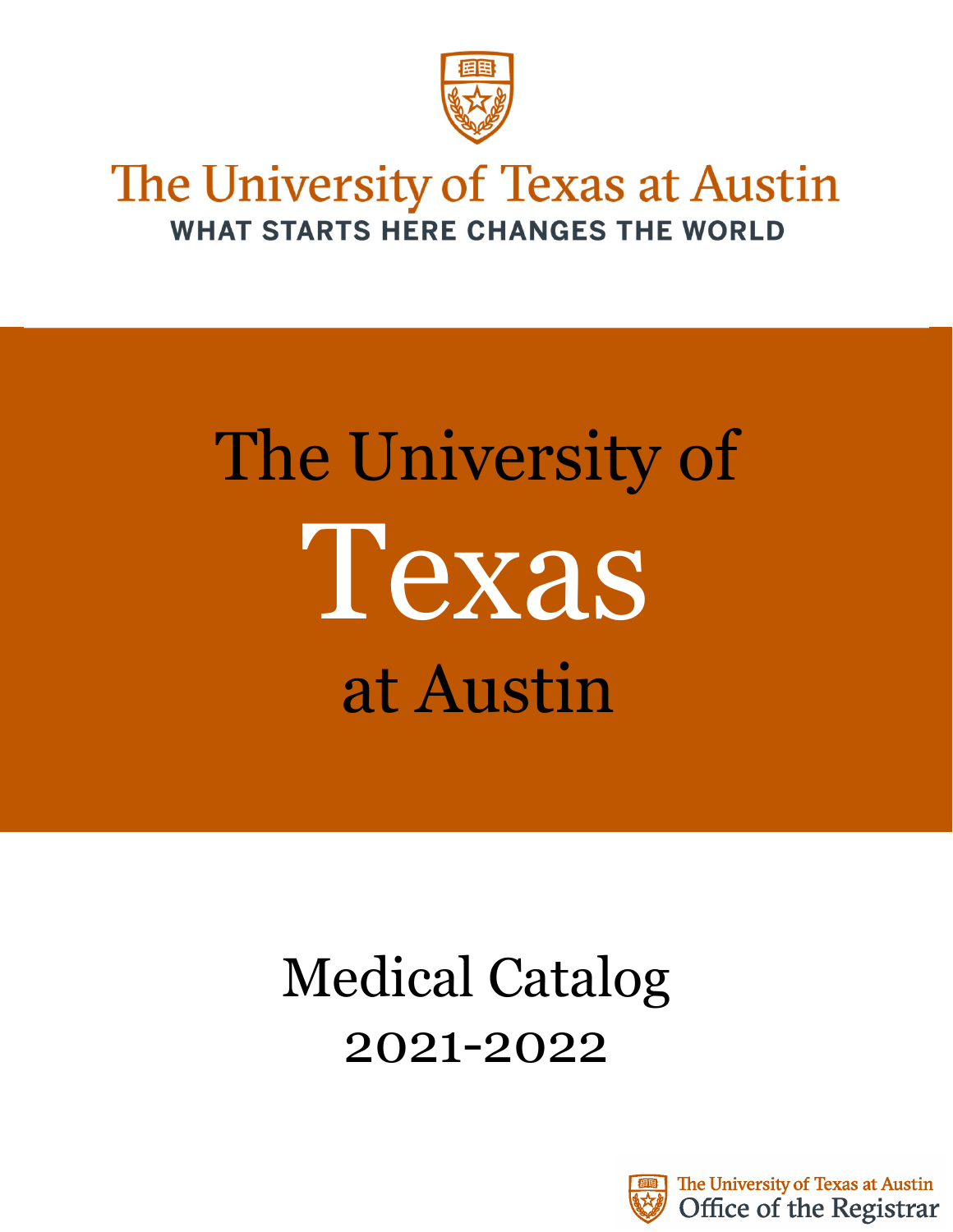# **Table of Contents**

|                                               | $\overline{2}$ |
|-----------------------------------------------|----------------|
|                                               | 2              |
|                                               |                |
|                                               |                |
|                                               |                |
|                                               | 3              |
|                                               | 3              |
| Statement of Equal Educational Opportunity  4 |                |
|                                               |                |
|                                               |                |
|                                               | $\overline{4}$ |
|                                               | 5              |
|                                               | 5              |
|                                               | 5              |
|                                               | 6              |
|                                               | $\overline{7}$ |
|                                               |                |
|                                               |                |
|                                               | 19             |
|                                               | 25             |
|                                               | 25             |
|                                               | 25             |
|                                               | 26             |
|                                               | 26             |
|                                               | 26             |
|                                               | 27             |
|                                               | 27             |
|                                               | 27             |
|                                               | 44             |
|                                               | 46             |
|                                               | 46             |
|                                               | 47             |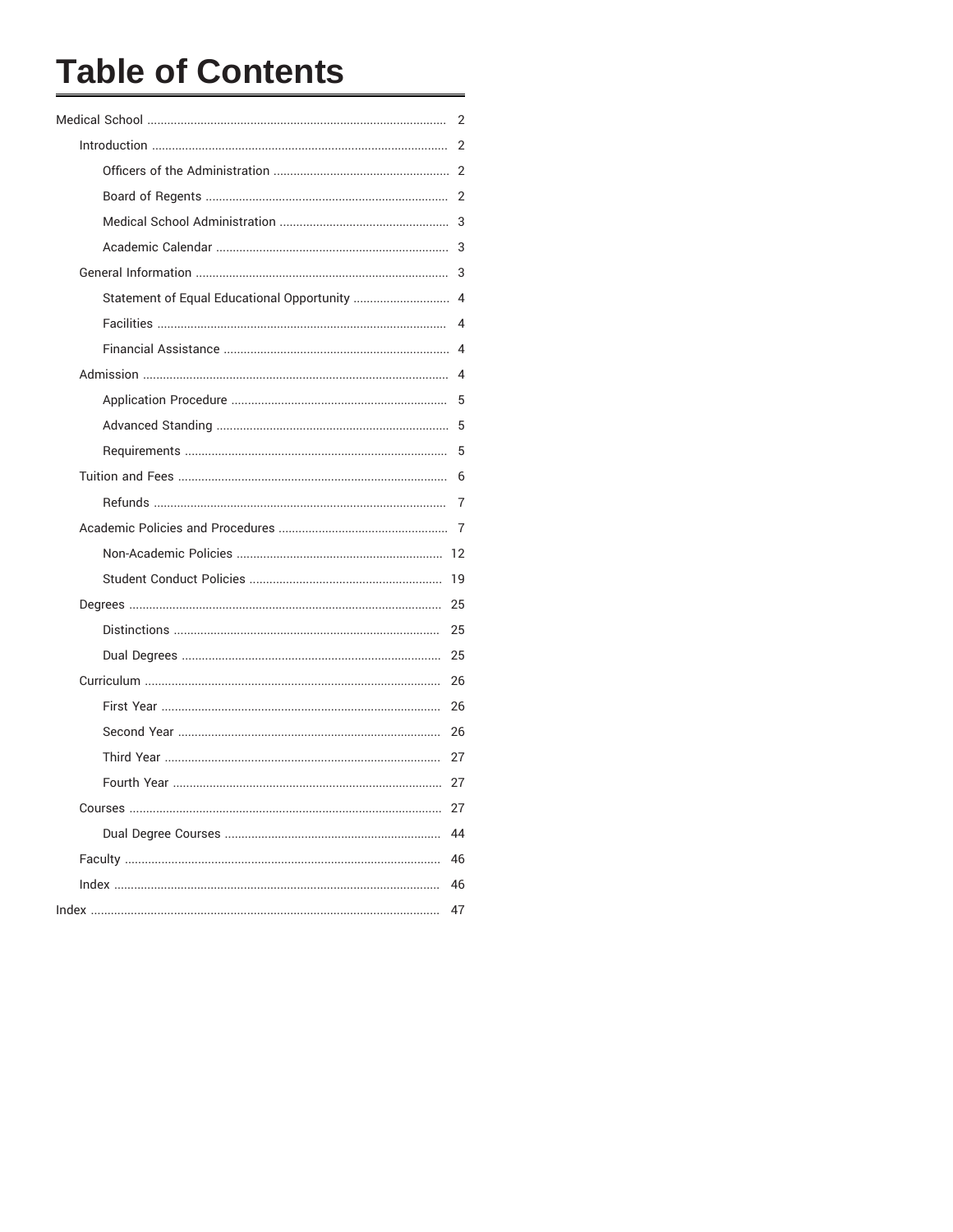# **Medical School**

- <span id="page-2-0"></span>• [Introduction](#page-2-1) ([p. 2\)](#page-2-1)
- [General Information \(p. 3](#page-3-2))
- [Admission](#page-4-3) ([p. 4\)](#page-4-3)
- [Tuition](#page-6-0) and Fees [\(p. 6](#page-6-0))
- Academic Policies and [Procedures](#page-7-1) [\(p. 7](#page-7-1))
- [Degrees](#page-25-0) ([p. 25\)](#page-25-0)
- [Curriculum](#page-26-0) [\(p. 26\)](#page-26-0)
- [Courses](#page-27-2) [\(p. 27\)](#page-27-2)
- [Faculty](#page-46-0) [\(p. 46\)](#page-46-0)

# **Introduction**

<span id="page-2-1"></span>*The Dell Medical School at The University of Texas at Austin was established in September 2013 and has been designed from the ground up as a 21stcentury medical school at a top-tier research university in a vibrant, entrepreneurial, socially conscious and conscientious city. The Dell Medical School aims to measurably improve health by educating leaders, developing new models of care, advancing innovation from health products to health care delivery, and building models that scale for increasing impact. As part of a groundbreaking role for academic medicine in rethinking and redesigning health care to enable better health for all, the Dell Medical School awards a Doctorate of Medicine (M.D.).The first class of medical students graduated in 2020.*

# **Officers of the Administration**

# <span id="page-2-2"></span>**The University of Texas at Austin**

Jay C. Hartzell, PhD, *President*

Sharon Wood, PhD, *Executive Vice President and Provost* Darrell L. Bazzell, BA, *Senior Vice President and Chief Financial Officer* Scott Rabenold, MBA, *Vice President for Development* LaToya C. Smith, PhD, *Vice President for Diversity and Community Engagement*

James Davis, JD, *Vice President for Legal Affairs* Martin Harris, MD, MBA, *Interim Vice President for Medical Affairs* Daniel T. Jaffe, PhD, *Vice President for Research*

Soncia Reagins-Lilly, EdD, *Vice President for Student Affairs and Dean of Students*

Christopher M. Del Conte, MEd, *Vice President and Athletics Director* Emily Reagan, MBA, *Vice President and Chief Marketing and Communications Officer*

Nancy A. Brazzil, BS, *Deputy to the President*

Allan H. Cole Jr., PhD, *Deputy to the President for Societal Challenges and Opportunities*

Richard R. Flores, PhD, *Deputy to the President for Academic Priorities* Paul Kinscherff, MBA, MPAff, *Deputy to the President for Business Development and Planning*

Andrea Sheridan, BS, *Deputy to the President for Governmental Affairs and Initiatives*

Jeffery L. Graves, JD, *Chief Compliance Officer* Sandy Jansen, BBA, *Chief Audit Executive*

# **Administrative Officers of the Colleges and Schools**

Mark J.T. Smith, PhD, *Senior Vice Provost for Academic Affairs and Dean, Graduate School*

D. Michelle Addington, DDes, *Dean, School of Architecture* Lillian F. Mills, PhD, *Dean*, *Red McCombs School of Business* Jay M. Bernhardt, PhD, MPH, *Dean, Moody College of Communication* Charles R. Martinez, Jr., PhD, *Dean*, *College of Education*

Roger T. Bonnecaze, PhD, PE, *Interim Dean*, *Cockrell School of Engineering* Ramón Rivera-Servera, PhD, *Dean*, *College of Fine Arts* Claudia I. Mora, PhD, *Dean*, *John A. and Katherine G. Jackson School of Geosciences* 

Eric T. Meyer, PhD, *Dean*, *School of Information* Ward Farnsworth, JD, *Dean*, *School of Law* Ann Huff Stevens, PhD, *Dean*, *College of Liberal Arts* George Macones, MD, MSCE, *Interim Dean, Dell Medical School* David A. Vanden Bout, PhD, *Interim Dean*, *College of Natural Sciences* Alexa K. Stuifbergen, PhD, RN, FAAN, *Dean*, *School of Nursing* Samuel M. Poloyac, PharmD, PhD, *Dean*, *College of Pharmacy* J.R. DeShazo, PhD, *Dean\*, Lyndon B. Johnson School of Public Affairs* Luis H. Zayas, PhD, *Dean*, *Steve Hicks School of Social Work* Brent L. Iverson, PhD, *Interim Senior Vice Provost for Undergraduate Education and Dean of the School of Undergraduate Studies*

# **The University of Texas System**

James B. Milliken, JD, *Chancellor*

Archie L. Holmes Jr., PhD, *Executive Vice Chancellor for Academic Affairs* Scott C. Kelley, EdD, *Executive Vice Chancellor for Business Affairs* John M. Zerwas, MD, *Executive Vice Chancellor for Health Affairs* Daniel H. Sharphorn, JD, *Vice Chancellor and General Counsel* Stacey Napier, JD, *Vice Chancellor for Governmental Relations* Randa S. Safady, PhD, *Vice Chancellor for External Relations, Communications, and Advancement Services* Amy Shaw Thomas, JD, *Senior Vice Chancellor for Health Affairs* David L. Lakey, MD, *Vice Chancellor for Health Affairs and Chief Medical Officer*

Dean-designate until September 10, 2021.

# **Board of Regents**

# <span id="page-2-3"></span>**Officers**

Kevin P. Eltife, *Chairman* Janiece M. Longoria, *Vice Chairman* James C. "Rad" Weaver, *Vice Chairman* Francie A. Frederick, *General Counsel to the Board of Regents*

# **Members**

# **Terms scheduled to expire February 1, 2023**

R. Steven Hicks, Austin Janiece M. Longoria, Houston James C. "Rad" Weaver, San Antonio

# **Terms scheduled to expire February 1, 2025**

Christina M. Crain, Dallas Jodie Lee Jiles, Houston Kelcy L. Warren, Dallas

# **Terms scheduled to expire February 1, 2027**

Kevin P. Eltife, Tyler Nolan E. Perez, Harlingen Stuart W. Stedman, Houston

# **Student Regent with term to expire May 31, 2022**

Thuy Dan "Mimi" Nguyen, The University of Texas at Austin

Each Regent's term expires when a successor has been appointed and qualified and has taken the oath of office. The Student Regent serves a one-year term.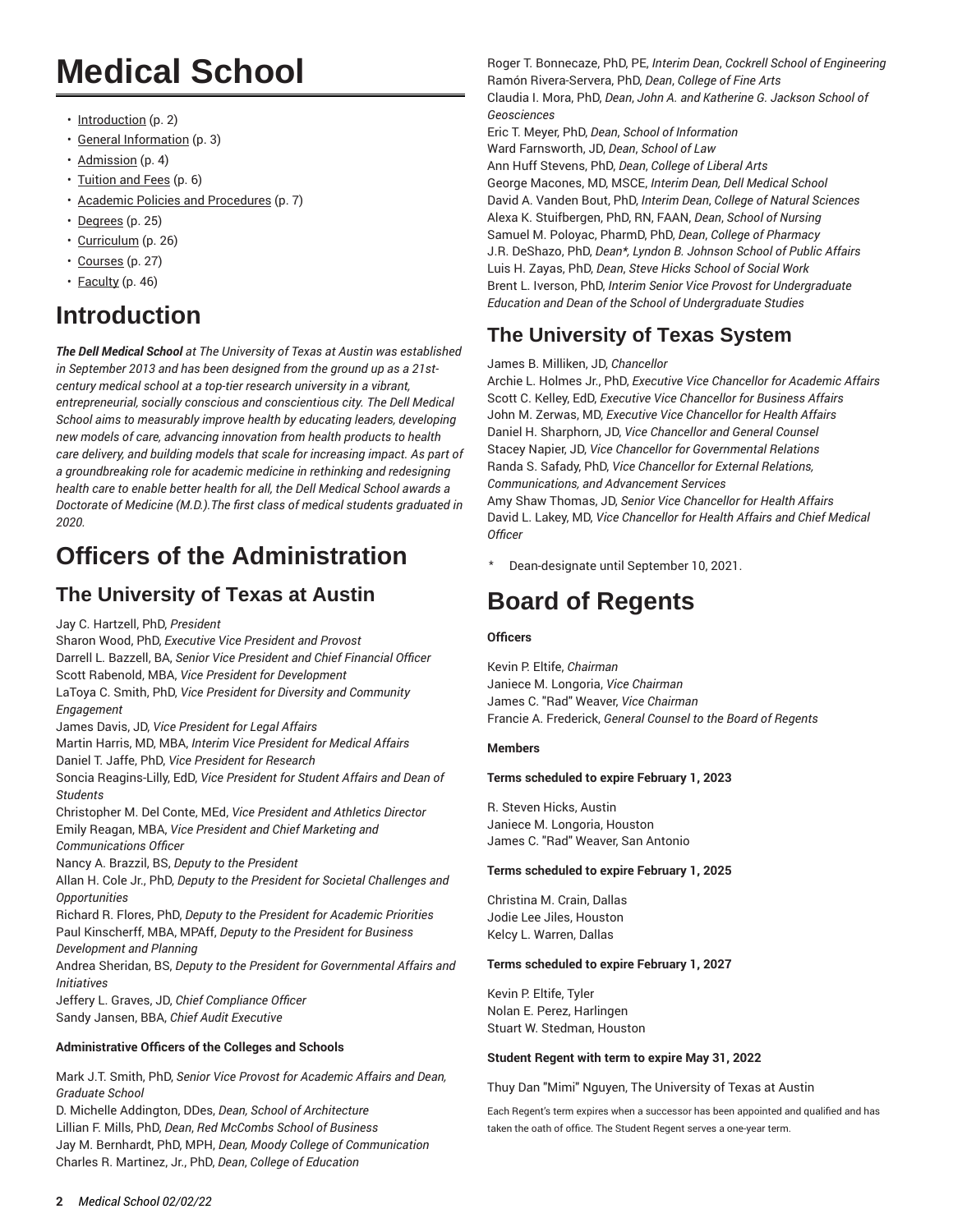# **Medical School Administration**

# <span id="page-3-0"></span>**Senior Leadership**

George A. Macones, MD, MSCE, *Interim Dean* C. Martin Harris, M.D., MBA, *Associate Vice President of the Health Enterprise and Chief Business Officer; Interim Vice President for Medical Affairs, UT Austin*

Maninder Kahlon, PhD, *Vice Dean for the Health Ecosystem* Jewel Mullen, MD, MPH *Associate Dean for Health Equity* Stephen Strakowski MD, *Vice Dean of Research* Amy Young, MD, *Vice Dean of Professional Practice*

# **Department Chairs**

Nicholas M Barbaro, MD, *Chair, Department of Neurosurgery* Kevin Bozic, MD, MBA, *Chair, Department of Surgery and Perioperative Care R. Nick Bryan, MD, PhD,* Chair, Department of Diagnostic Medicine S. Gail Eckhardt, MD, FASCO*, Chair, Department of Oncology* Jane C. Edmond, MD*, Chair, Department of Ophthalmology* Z. Leah Harris, MD*, Chair, Department of Pediatrics* Barbara Jones, PhD, MSW, *Chair, Department of Health Social Work* George A. Macones, MD, MSCE*, Chair, Department of Women's Health* Beth Nelson, MD, *Interim Chair, Department of Medical Education*

Charles Nemeroff, MD, PhD*, Chair, Department of Psychiatry & Behavioral Sciences*

David Paydarfar, MD, *Chair, Department of Neurology* Michael Pignone, MD, MPH, *Chair, Department of Internal Medicine* Navkiran "Kiran" K. Shokar, MD, MPH, *Chair, Department of Population Health*

# **Department of Medical Education**

John Luk, MD, *Assistant Dean for Interprofessional Integration* Jonathan MacClements, MD, *Assistant Dean for Graduate Medical Education; Designated Institutional Official* Alejandro Moreno, MD, *Assistant Dean for Clinical Integration* Chris Moriates, MD, *Assistant Dean for Health Care Value* Elizabeth Nelson, MD, *Associate Dean for Undergraduate Medical Education and Interim Chair, Department of Medical Education*

LuAnn Wilkerson, Ed.D, *Associate Dean for Evaluation and Assessment*

# **Academic Calendar**

# <span id="page-3-1"></span>**Long Session 2021-2022**

| Date        | <b>Event</b>                                                                               |
|-------------|--------------------------------------------------------------------------------------------|
| June 14     | Monday: Financial aid<br>disbursement for all students.                                    |
| June 21     | Monday: Classes begin for MS1<br>students.                                                 |
| June 28     | Monday: Classes begin for MS2 and<br>MS3 students.                                         |
| July 8      | Thursday: Tuition payment deadline<br>for all students.                                    |
| July 13     | Tuesday: Twelfth class day; this<br>is the date the official enrollment<br>count is taken. |
| December 17 | Friday: Last class day.                                                                    |
| January 3   | Monday: Classes begin.                                                                     |
| January 5   | Wednesday: Financial aid<br>disbursement begins.                                           |
| January 14  | Friday: Tuition payment deadline.                                                          |

| January 20 | Thursday: Twelfth class day; this<br>is the date the official enrollment<br>count is taken. |
|------------|---------------------------------------------------------------------------------------------|
| May 12     | Thursday: Last Class Day MS4<br>students.                                                   |
| May 19     | Thursday: Dell Medical School<br>Class of 2022 Commencement                                 |
| May 21     | Saturday: Official Graduation Date                                                          |
| June 24    | Friday: Last class day for MS1, MS2,<br>and MS3 students.                                   |

# **General Information**

<span id="page-3-2"></span>Representatives from the Liaison Committee on Medical Accreditation (LCME) conducted a site visit in September 2019 and Dell Medical School received its Full Accreditation status in June of 2020.

At The University of Texas at Austin, we transform lives for the benefit of society. The Dell Medical School is building on this core purpose as we fulfill our vision for the benefit of all.

# **Our Vision**

A vital, inclusive health ecosystem:

- *Vital:* Vigorous, animated, full of life and energy, dynamic.
- *Inclusive:* Open to everyone.
- *Ecosystem:* The complex of a community and its environment functioning as a system.

# **Our Mission**

Revolutionize how people get and stay healthy by:

- *Educating leaders* who transform health care;
- *Evolving new models* of person-centered, multidisciplinary care that reward value;
- *Accelerating innovation* and research to improve health;
- *Improving health* in our community as a model for the nation; and
- *Redesigning* the academic health environment to better serve society.

# **Our Values**

# **Realize**

- We rigorously learn, measure, and demonstrate how to improve health.
- We create and share effective solutions that can be adopted widely.

# **Better**

- We embrace frontiers that invite us to reach beyond our comfort zone, working together in unfamiliar ways.
- We are committed to improving ourselves and each other.
- We show that better never stops caring, learning, listening, and growing.

# **Caring**

- We find purpose in how we equitably care for one another and for all people in our community.
- We celebrate each other, respectfully offer feedback, and honor our shared humanity.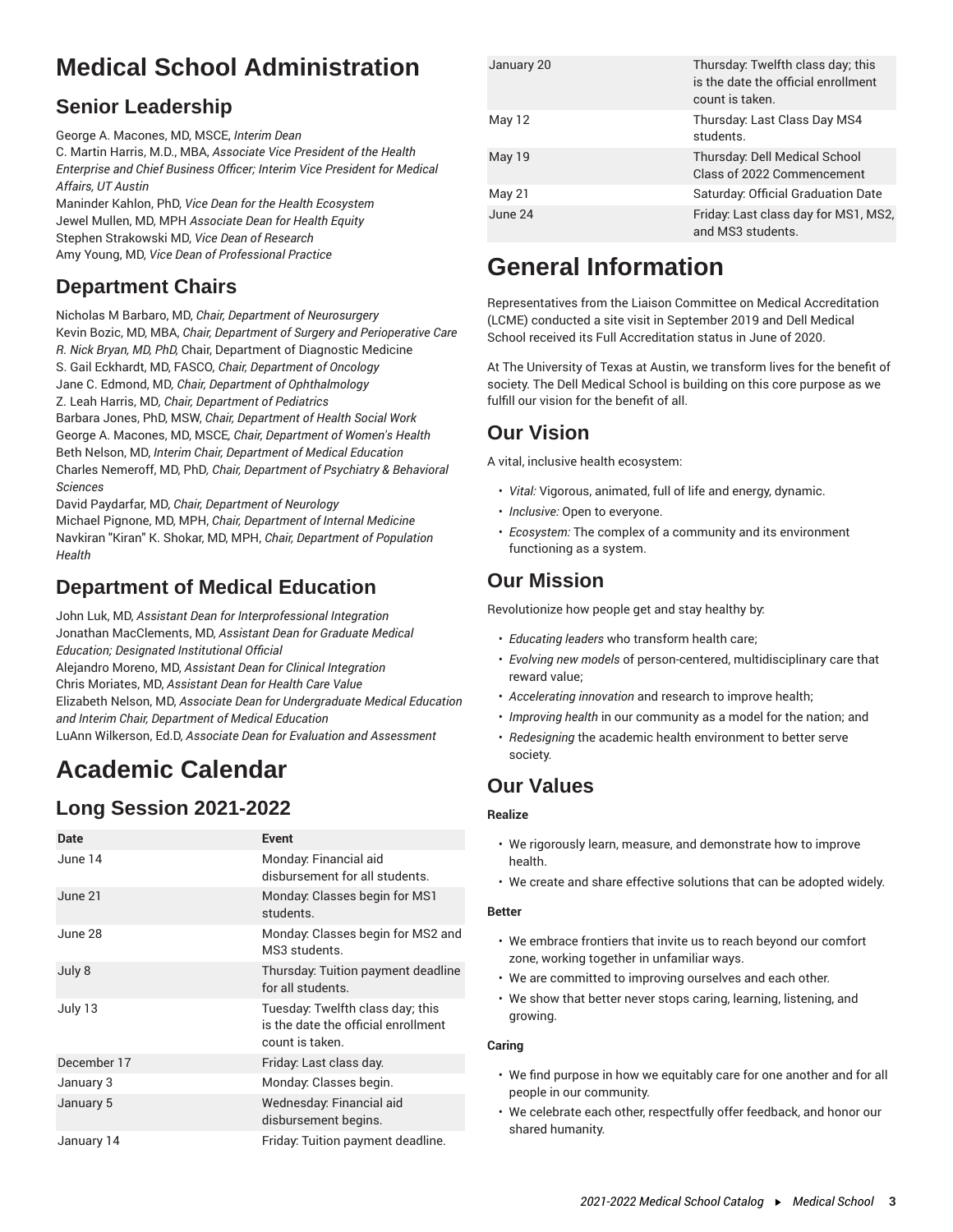# **Together**

- We actively work to close the space between us.
- We believe that better will not come from any one of us, but from our shared wisdom.
- We strive for inclusivity and belonging, finding strength in our differences as well as our common good.
- We are people, not titles, and we are on a first-name basis with each other.

# **Statement on Equal Educational Opportunity**

<span id="page-4-0"></span>The University of Texas at Austin is committed to an educational and working environment that provides equal opportunity to all members of the University community. In accordance with federal and state law, the University prohibits unlawful discrimination, including harassment, on the basis of race; color; religion; national origin; gender, including sexual harassment; age; disability; citizenship; and veteran status. Discrimination on the basis of sexual orientation, gender identity, and gender expression is also prohibited pursuant to University policy. Any member of the University community who believes they have been subject to discrimination, harassment, or retaliation should contact the Office for Inclusion and Equity in person at SSB 3.212, Austin TX 78712; via e-mail at equity@utexas.edu; or by phone at (512) 471-1849.

# **Facilities**

<span id="page-4-1"></span>As the heart of the Dell Medical School and front door for the medical district, the Health Learning Building on The University of Texas at Austin campus is the primary home for students and faculty. The two other buildings in the initial phase of construction, the Health Discovery Building and the Health Transformation Building, were completed in the summer of 2017. These 21st-century facilities will anchor Austin's health district and form a laboratory for medical education, clinical care, research and health care redesign.

Dell Medical School is predicated upon collaboration - between health professionals, students, faculty and the community - and the Health Learning Building is designed to foster interaction. An open stairway from the first floor to the fifth spans the length of the building, encouraging physical activity facilitating chance meetings of students and faculty as they move between floors.

Learning spaces support the theme of cooperation with flexible configurations that can accommodate both small groups and large lectures, all incorporating the latest technology. As the primary home for students and faculty, the entire building was designed to foster interaction, with a café and ample indoor and outdoor seating, an open stairway, meeting rooms, comfortable seating, and study terraces.

Clinical learning sites will be primarily within Seton Healthcare Family clinical facilities, including the newly constructed hospital, Dell Seton Medical Center at The University of Texas.

# **Libraries**

In addition to our virtual medical library, students also have access to all of the resources of the University libraries, and our partner Seton Health Care's resources.

# **Financial Assistance**

# <span id="page-4-2"></span>**Financial Aid**

The Office of Financial Aid offers various forms of financial assistance to all university students; these are described in the [General Information](http://catalog.utexas.edu/general-information/student-services/financial-aid/) [Catalog.](http://catalog.utexas.edu/general-information/student-services/financial-aid/) With the help of our friends from the education and medical community, as well as the Michael and Susan Dell Foundation, a financial aid program has also been established for medical students. Dell Medical School provides financial assistance to students pursuing the MD in the form of scholarships, grants, and loans.

The various types of aid and loan programs provided by the Dell Medical School include: Texas Public Educational Grants, College Access Loans, Health Professional Loans, Hazelwood Act Funds, Direct Stafford Loans and Alternative Private Loans, along with any available school-sponsored scholarship funding.

# **Endowments**

The University and the Dell Medical School have adopted as one of their major objectives the development of endowment funds for the exclusive support of the Medical School and its priority objectives. These include foremost the recruitment and retention of the preeminent scholars and teachers and support of outstanding students and educational programs.

# **Admission**

<span id="page-4-3"></span>Dell Medical School seeks to recruit and train future physician leaders who want to revolutionize the way people get healthy and stay healthy. To that end, the Admissions Selection Committee is looking for evidence of excellence in four areas:

- 1. **Personal Attributes:** integrity and ethics; reliability and dependability; service orientation; social and interpersonal skills; teamwork; capacity for improvement; resilience and adaptability; cultural competence; oral communication.
- 2. **Life Experiences:** students and physicians will repeatedly fall back on their unique life experiences, as they treat patients and work with colleagues. A broad range of such experiences will create a valuable diversity of perspectives.
- 3. **Academic Accomplishment:** Dell Medical School has adopted a leading-edge curriculum that's uniquely designed from scratch and focused around 21st-century health care. A strong academic record indicates that students will excel in this accelerated curriculum.
- 4. **Mission Contribution:** Dell Medical School seeks to create a vital, inclusive health ecosystem and help make Austin a model healthy city. Students with demonstrated strengths in leadership, creativity, teamwork, resilience, and community engagement will help further advance this mission.

To be a successful physician leader in 21st-century health, you need a large portfolio of competencies. There is very little evidence that the "smartest" applicant with the best undergraduate grades will make the best physician or the best graduate of a medical school.

Understanding, however, that academic capability is necessary to successfully navigate the rapid pace of medical education, the Dell Medical School's Admission Selection Committee will carefully review each applicant's history for evidence of academic aptitude and stamina. The Admissions Selection Committee wants to ensure that every Dell Medical School student possesses the broad range of attributes,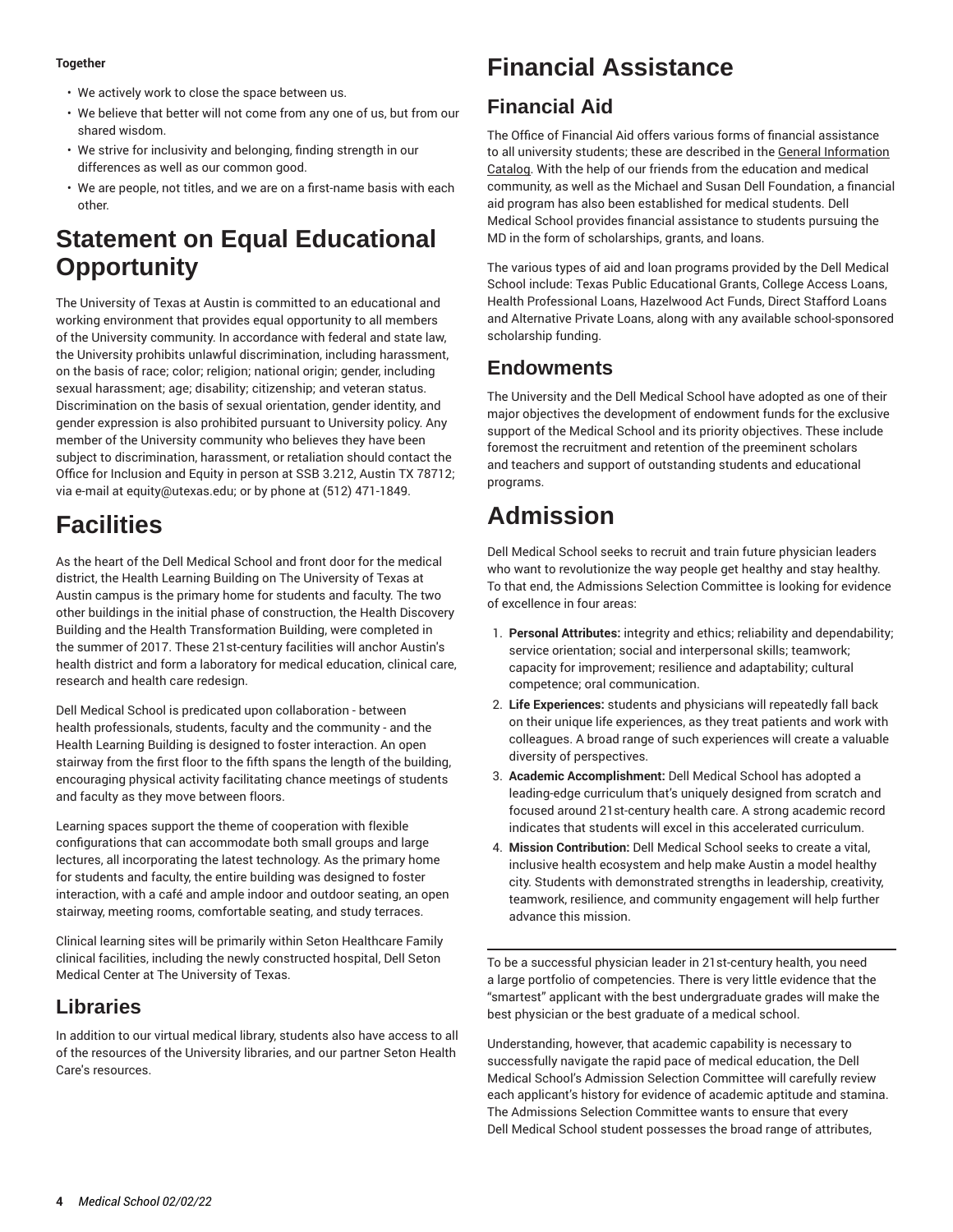experiences, contributions, and capabilities necessary to succeed as a student and a physician.

# **Application Procedure**

<span id="page-5-0"></span>All applicants must utilize the Texas Medical & Dental [Schools](http://tmdsas.com/) [Application](http://tmdsas.com/) Service (TMDSAS). TMDSAS will transmit your application before transcripts, letters or MCAT scores are uploaded. Dell Medical School will proceed with the first review, but the full application review will not occur until after those documents have been uploaded to TMDSAS and transmitted to Dell Medical School.

# **First Review**

In order to best use the resources of the faculty and staff, the first review is based primarily on overall GPA and GPA earned in science courses, as calculated by TMDSAS. Every application will be reviewed by a member of the Admissions Selection Committee or Admissions Office staff. This review will also consider MCAT, Socio-Economic Status (SES), graduate work or degrees, GPA trends, and other evidence of academic ability.

# **Invitation to Submit Secondary Application**

In an effort to give a greater number of applicants the opportunity to present themselves to Dell Medical School's admissions committee, the school uses a unique video secondary application. If selected for further consideration, the applicant receives an email invitation with details on how to prepare and submit the video through a free online portal. The secondary application consists of questions that address specific aspects of the school's mission. In a two-minute response for each question, the candidate speaks to how their experiences will help them contribute to this work. The priority deadline for the secondary application is November 15; application will be reviewed only after the secondary is submitted.

Candidates who feel they would represent themselves better in a written format are given the opportunity to request a written version of the secondary application.

# **Full Review**

The Full Review involves a careful reading of the entire application by two admissions staff and/or members of the Admissions Selection Committee. Each applicant will receive a ranking, relative to all other applicants in the Full Review, in eight categories:

- 1. Personal attributes
- 2. Life experiences
- 3. Academic preparation
- 4. Contribution to and fit with the [mission](http://dellmedschool.utexas.edu/mission-vision/)
- 5. Teamwork
- 6. Community engagement
- 7. Problem-solving for betterment of others
- 8. Resilience

Each reviewer will then assign an overall ranking based on a summative impression of the application. The Admissions Selection Committee will utilize these rankings to determine which applicants will be invited for an interview.

# **Invitation to Interview**

The invitation to interview will be sent to the e-mail address submitted in the TMDSAS application. It will include a link to the website where the applicant may schedule a half day interview experience. Interview will occur on six different days. There will be two interview sessions on each interview date; one half of the applicants in the morning and the other half in the afternoon. The morning and afternoon sessions are identical.

# **Interview Day**

In the week leading up to the interview, students will receive detailed information about the interview day, which will include parking, the specific schedule, diagrams and maps. Applicants will be provided with a clear understanding of what will happen during the interview experience before they arrive.

# **Transfer Students From Other Medical Schools**

The University of Texas at Austin Dell Medical School will strive to admit applicants and matriculate a class best suited to contribute to the mission and vision of the Dell Medical School while assuring equity, impartiality, and excellence in the admissions process. The University of Texas at Austin is committed to maintaining Equal [Educational](#page-4-0) [Opportunity \(p. 4\)](#page-4-0) and non-discrimination as outlined in the University policy.

# **Policy**

The University of Texas at Austin Dell Medical School permits medical students to apply for transfer into the medical education program if:

- 1. Positions are available;
- 2. The transfer applicant is in good standing at a medical school accredited by the Liaison Committee on Medical Education;
- 3. The transfer applicant has successfully passed Step 1 of the United States Medical Licensing Exam; and
- 4. The transfer applicant demonstrates academic achievements and other attributes comparable to students admitted to the Dell Medical School.

Transfer applicants successfully admitted to the Dell Medical School much start at the beginning of the second year of the medical education program. There will be no transfer applicants considered for entry into the Dell Medical School in the third or fourth years of the education program.

Applicants for transfer admission should contact the Office of Admissions. The final decision on transfer applications is made by the Admissions Selection Committee.

Current students that wish to transfer to another medical school should meet with the Associate Dean for Student Affairs.

# **International Applicants**

The Dell Medical School is not accepting international applicants at this time.

# **Advanced Standing**

<span id="page-5-1"></span>Dell Medical School admits transfer students in advanced standing to the second year of study. Dell Medical School does not accept transfers for the third or fourth years of medical school.

# **Requirements**

<span id="page-5-2"></span>The Admissions Selection Committee is charged to ensure that every Dell Medical School student possesses the broad range of attributes,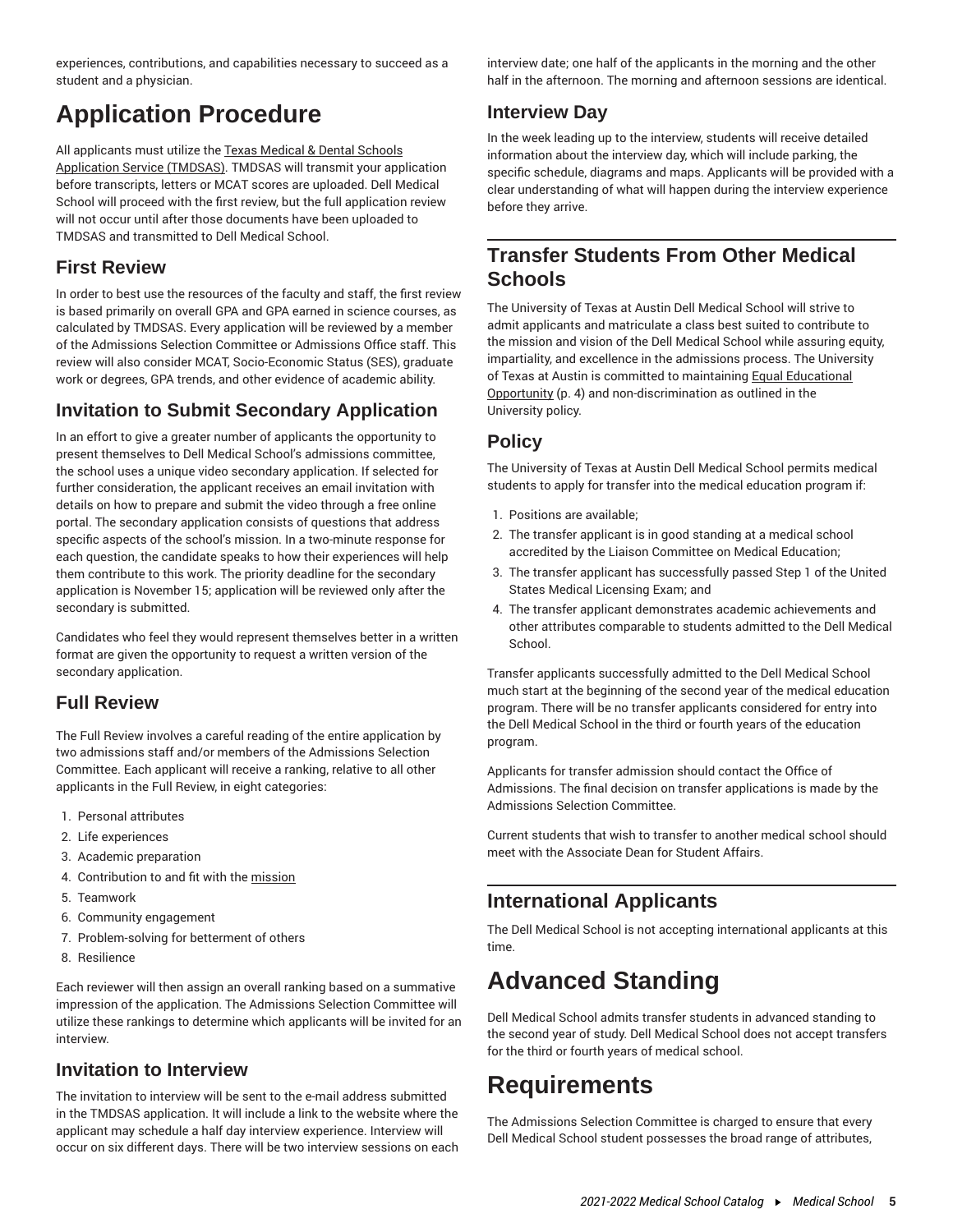experiences, contributions and capabilities necessary to succeed as a student and a physician.

# **Mission Contribution**

Dell Medical School has a [unique mission and vision.](http://dellmedschool.utexas.edu/mission-vision/) Every aspect of the application will be evaluated for the presence or absence of qualities that align with the mission.

# **Personal Attributes and Life Experiences**

The personal statements, experiences reported in the application, letters of evaluation, and interview sessions are especially helpful in this evaluation. Applicants are encouraged to view all short essay questions in the Texas Medical & Dental Schools Application Service ([TMDSAS\)](https://www.tmdsas.com/) and the Secondary Application as opportunities to demonstrate personal qualities and strengths to the Admissions Selection Committee.

In addition, applicants are encouraged to meet with those being asked to write letters of evaluation to review strengths in personal attributes and life experiences' domains and encourage them to highlight these.

# **Academic Ability**

Grade point averages (GPAs) in specific coursework, transcripts, and MCAT scores are more mathematically expressed than other assessed areas, and this information will be used to help consider applicants in the evaluation process. However, simple mathematical comparisons do not provide a complete picture. Hence, all the data gathered from these sources will be considered in the context of other attributes, experiences, and qualifications to help provide an overall picture.

# **Medical College Admission Test (MCAT)**

Dell Medical School does not set a minimum MCAT score. The MCAT score is evaluated as one indicator among many others and must be considered in light of those other factors. The Admissions Selection Committee will accept MCAT scores from the 2015 version as well as the previous version up to five years prior to the applicant's expected date of matriculation.

# **Grade Point Average (GPA)**

The minimum overall TMDSAS-calculated GPA for consideration is 3.2 on a standard 4 point scale. An applicant's GPA in prerequisite courses and biology, chemistry, physics, and math courses are also considered, but no minimum has been set. In addition to overall GPA, the Admissions Selection Committee will evaluate grade trends, the rigor of coursework, and advanced science coursework.

# **Prerequisite Courses**

Dell Medical School supports the movement toward [competencies](https://www.aamc.org/download/271072/data/scientificfoundationsforfuturephysicians.pdf). Applicants are free to demonstrate competencies by any means; for most, the easiest method will be through satisfactory performance in appropriately rigorous coursework. Any applicant that believes competency has been established by some alternate means is invited to petition the Admissions Selection Committee ([applydellmed@utexas.edu](mailto:applydellmed@utexas.edu)).

Competency is demonstrated by completing the following courses:

- **Biology:** Eleven semester hours, two of which must be labs (a genetics course is strongly recommended).
- **Physics:** Eight semester hours, two of which must be labs.
- **Chemistry:** Twelve semester hours, to be comprised of a combination of:
- Two semesters of organic chemistry and one semester of general inorganic chemistry (for a total of nine semester hours with three semester hours of lab); or
- Two semesters of general inorganic chemistry and one semester of organic chemistry (for a total of nine semester hours with three semester hours of lab).
- **Biochemistry:** Three semester hours of biochemistry.
- **English:** Three semester hours of composition-based English.
- **Math:** Three semester hours of statistics.

These courses must be completed at a regionally accredited U.S. college or university. AP and correspondence courses are acceptable if the official transcript indicates specific course numbers and credits granted. A grade of "C" or higher must be recorded in each of these courses. Any quarter-hour credit equals two-thirds of a semester-hour credit.

# **Transfer From Other Medical Schools**

The University of Texas at Austin Dell Medical School permits medical students to apply for transfer into the medical education program if:

- 1. Positions are available;
- 2. The transfer applicant is in good standing at a medical school accredited by the Liaison Committee on Medical Education;
- 3. The transfer applicant has successfully passed Step 1 of the United States Medical Licensing Exam; and
- 4. The transfer applicant demonstrates academic achievements and other attributes comparable to students admitted to the Dell Medical School.

Transfer applicants successfully admitted to the Dell Medical School must start at the beginning of the second year of the medical education program. There will be no transfer applicants considered for entry into the Dell Medical School in the third or fourth years of the education program.

# **International Applicants**

The Dell Medical School is not accepting international applicants at this time.

# **Tuition and Fees**

# <span id="page-6-0"></span>**Tuition**

For information regarding Dell Medical School tuition, please see the Tables: Tuition for Fall and Spring section under Tuition and Fees in the [2021-2022 General Information Catalog](https://registrar.utexas.edu/catalogs/general-information/).

# **Fees**

For information regarding Dell Medical School fees, please see the Tables: Tuition for Fall and Spring section under Tuition and Fees in the [2021-2022 General Information Catalog](https://registrar.utexas.edu/catalogs/general-information/). Included in the fees are the Medical Student Resource fee which covers lab, technical and curriculum delivery expenses; a Student Support fee which covers the use of University Health Services clinics, personal counseling and mental services, recreational and fitness facilities, campus Union facilities, and regional shuttle services; a Malpractice Insurance fee of \$25 is also assessed.

# **Other Expenses**

Health insurance can be purchased through the University.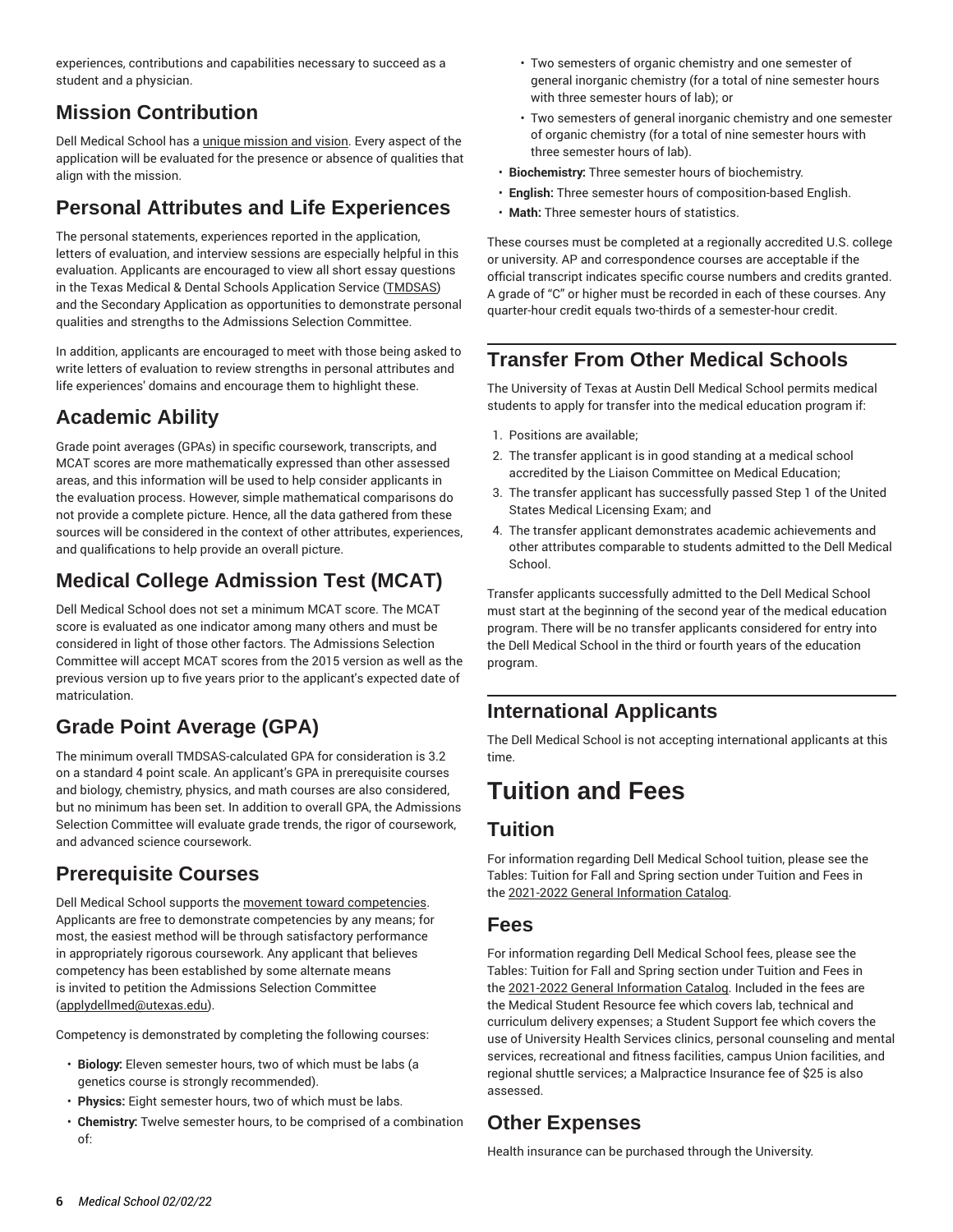# **Refunds**

# <span id="page-7-0"></span>**Refunds for Withdrawing from the University**

For information regarding tuition refunds, please see the Tuition Adjustments section under Tuition and Fees in the [2020-2021 General](https://registrar.utexas.edu/catalogs/general-information/) [Information Catalog.](https://registrar.utexas.edu/catalogs/general-information/)

# **Academic Policies and Procedures**

<span id="page-7-1"></span>The Academic Policies and Procedures are guidelines to help students navigate academic tasks and understand policies concerning enrollment and attendance, examinations, student performance and grading, and more. All medical students are subject to the academic regulations of the University and are responsible for making certain they meet all requirements and deadlines.

# **Academic Advising**

Each student is provided with informal and formal feedback about their academic performance. Formal assessment comes in mid-course feedback sessions and in weekly competency checks. Students that are identified as being at academic risk are asked to meet with the course director and/or an academic advisor, and/or the Associate Dean of Student Affairs. Coaching in time-management, resource management, learning strategies, test-taking skills, tutoring and other services are available. In addition, all students are encouraged to meet with faculty, an academic advisor or the Associate Dean for Student Affairs at any time to improve their academic performance.

# <span id="page-7-2"></span>**Academic Grievance Policy**

# **Scope**

This policy applies to grievances, which include academic actions or decisions based on student academic performance that directly affect a student's academic status or standing, such as, but not limited to, being required to repeat a course or year of study, being placed on probation, being suspended from the program, or being dismissed from the Dell Medical School program. When a student is affected by an adverse academic action or decision made by the Medical Student Academic Standing Committee (MSASC), the student may appeal the action or decision using the process described below.

This policy does not apply to grievances for a course or clerkship grade. See [Appeal of a Grade](#page-8-0) ([p. 8](#page-8-0)).

# **Policy**

A student may appeal any decisions of the MSASC. Any adverse action based on academic performance alone will be deferred until the grievance is resolved. Adverse actions based on conduct or professionalism will be in effect until the grievance is resolved.

A student must file written notice of their grievance with the Chair of the Medical Student Academic Standing Committee within 10 business days from the date the written notice of decision was received. In the written grievance, the student must describe in detail the rationale for their grievance and propose a resolution. The student has the right to meet with the Associate Dean for Student Affairs to review the processes and procedures related to filing an academic grievance and to discuss the preparation of appropriate documentation for an Ad Hoc Appeals Committee to review and consider.

The Chair shall appoint three faculty members to an Ad Hoc Appeals Committee who will hear the appeal of an adverse event for any individual student, with one to serve as chair. Faculty members will be selected by the MSASC Chair based on the appeal being considered. Faculty members invited to serve on the appeals committee are expected to recuse themselves from service if any conflict of interest exists.

The Ad Hoc Appeals Committee shall schedule a hearing date within 30 business days of the written student grievance being received by the MSASC Chair. The Ad Hoc Appeals Committee may choose to meet with any faculty, administrator, or other person in order to understand context. The student may appear before the Ad Hoc Appeals Committee to make a statement and respond to questions. The students may bring an ally to the hearing. If that ally is an attorney providing legal advice, the Ad Hoc Appeals Committee Chair must be notified 10 days before the hearing and an attorney representing the school shall be present. The MSAS Chair will be responsible for writing up the decision, in consultation with the Ad Hoc Chair.

The MSASC shall notify the student, in writing, of the Committee decision within 10 days of the hearing date.

In the event the student is dissatisfied with the Ad Hoc Appeals Committee decision, the student may file a written appeal to the UT Austin Dell Medical School Executive Vice Dean for Academics within 10 business days of the date the written decision was received. The student's appeal to the Executive Vice Dean for Academics must include a justification statement for the appeal and copies of all documentation the student provided to the MSASC. Upon review of the student's record and appeal, the Executive Vice Dean for Academics may meet with the student, or others, before rendering a decision to the Ad Hoc Appeals Committee, or modifying that decision. Within 10 business days from receipt of the student's appeal, the Executive Vice Dean for Academics shall provide a written decision to the student, with copies sent to the Associate Dean for Student Affairs, the Associate Dean for Undergraduate Medical Education, and the Chair of the Ad Hoc Appeals Subcommittee.

The decision of the Executive Vice Dean for Academics is final. Any sanctions being deferred pending the resolution are immediately placed into effect.

# **Academic Standing Policy**

# **Scope**

To progress through the curriculum, be promoted to the next curricular year, and ultimately to graduate, medical students must meet all requirements of the current year, and satisfactorily adhere to all stipulated academic, professionalism and conduct standards and to all university and UT System rules and regulations.

# **Policy**

Students must successfully complete and pass all required curricular courses, milestones, exams and other requirements, including professionalism expectations, to progress and graduate. Infractions of professionalism or conduct expectations can result in adverse academic actions up to and including dismissal, even if a student has passed all other aspects of the curriculum.

The Medical Student Academic Standing Committee (MSASC) is responsible for determining academic actions, including adverse actions, should a student not perform satisfactorily. The MSASC meets and reviews each student's performance at the end of each semester and as needed when academic deficiencies, including professionalism and conduct issues, occur. Any member of the MSASC shall recall themselves from any discussions in which a reasonable person, if aware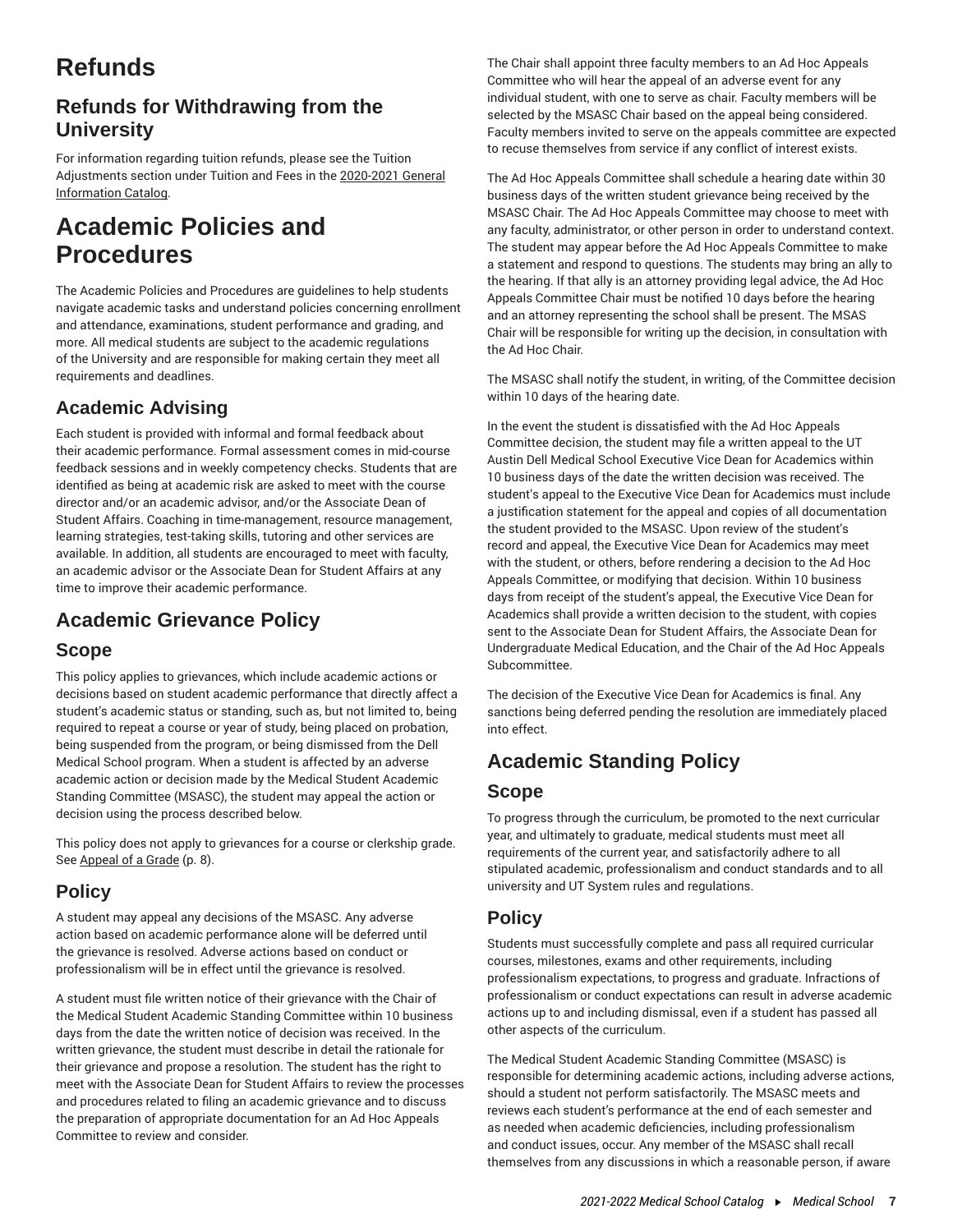of all the facts, might deem that a conflict of interest exists. A student may ask, or be requested, to appear before the MSASC for discussion prior to a vote by the committee on academic standing for that student.

Academic actions may include, but are not limited to: additional remediation, extended time for completion of requirements, repeating portions of the curriculum, leave of absence, or dismissal. The decisions of the MSASC will be enforced by the Administration, unless the student chooses to appeal.

A student may appeal a decision of the MSASC as detailed in the [Academic](#page-7-2) Grievance Policy [\(p. 7](#page-7-2)).

# **Academic Workload and Duty-Hour Policy**

# **Scope**

Medical student workloads must support students' learning while maintaining an appropriate level of engagement with the learning environment. The specific details of these expectations will vary somewhat depending on the phase of the educational program, clinical specialty, or rotation, but must take into account the impact of fatigue on learning and patient safety, reinforce the fact that duty-hours restrictions, like other compliance requirements for physicians, are consistent with the necessity of meeting professional standards and ensure balance between educational priorities, service needs of the clinical setting, and the students' personal wellness. The duty-hour restrictions on students during clinical clerkships and courses are modeled after the American Council on Graduate Medical Education (ACGME) guidelines for residents.

# **Policy**

Course and Clerkship Directors are expected to plan and manage courses, including all scheduled activities and expected independent work, within the academic workload and duty-hour parameters approved by the Dell Medical School's Undergraduate Medical Education Curriculum (UMEC) Committee. It is the responsibility, as a part of professionalism, for the student to abide by medical school requirements regarding duty-hour restrictions. Violations of the Academic Workload and Duty-Hour Policy should be reported to the Office of Medical Education.

# **Preclerkship Curriculum (MS1)**

The preclinical courses are organized into module blocks of varying lengths, using various teaching and learning formats. The preclinical curriculum includes block and longitudinal courses that have scheduled activities and learning events.

# Workload Limits:

- Maximum of 20 hours of required scheduled activities per week
- Approximately two hours of assigned preparation materials per each hour of required scheduled activities averaged over the course of a week.
- Students in good standing may take student enrichment electives, which will not count towards required activities or duty-hour limits.

For all required content, no matter the venue (lecture, case discussions, small group discussions and exams), a scheduled hour is logged as a formal instruction hour.

The total workload for an average student in the MS1 preclinical year must be kept to a maximum of 60 hours per week. This should provide time for the student's personal wellness and social engagement.

# **Clinical Clerkships and Clinical Rotations (MS2 and MS4)**

Clinical clerkships and rotations vary in length. Students are assigned to various clinical sites and work under the supervision of designated faculty and residents. During clinical clerkships and courses, medical students are expected to participate in all required clinical and didactic activities. Examples of such activities include: direct patient care, patient rounds, patient documentation, case conferences, and interactive lectures. Students are expected to assume increasing levels of responsibility and accountability for healthcare delivery, as appropriate under the supervision of faculty and residents. The amount of time needed for a student to adequately meet their responsibilities varies depending on rotation, and can include overnight call.

Duty-hour expectations include all required activities in the clinical years; therefore, if a student has clerkship duties and additional expectations from a longitudinal course, the hours are added cumulatively and in total must remain within the duty-hour limits.

MS2 and MS4 students are expected to abide by the following duty-hour limits (modeled after ACGME guidelines for residents):

- Must be limited to 80 duty hours per week
- Must be scheduled for in-house call no more frequently than every third night, when averaged over a four-week period
- Must be limited to a maximum of 24 hours of continuous duty in the clinical setting and up to four hours of additional time may be used for activities related to patient safety, such as providing effective transitions of care, and/or education.
- Must not be assigned additional clinical responsibilities following 24 hours of continuous in-house clinical duty.
- Should have 8 hours free of clinical duty between shifts. They must have at least 14 hours free of clinical duty after 24 hours of in-house clinical duty.

Students should report duty-hour violations to the Clerkship Director or Coordinator.

The Office of Medical Education will continuously monitor violations to the Academic Workload and Duty-Hour Policy and will alert the clerkship director, or other departmental leadership, and the Undergraduate Medical Education Curriculum Healthcare Delivery Subcommittee of any violation during a student's MS2 and MS4 years.

# **Non-clinical Courses (MS3)**

The courses scheduled in the Innovation, Leadership and Discovery phase of the curriculum are highly individualized and variable based on a student's customized plan of study. On average, a student should not be expected to have a total workload of greater than 60 duty hours per week.

# <span id="page-8-0"></span>**Appeal of a Grade Policy**

# **Scope**

Grades are generated by the course/clerkship director. Should there be a disagreement about a grade assignment in a course or clerkship, the student may appeal the assigned grade.

# **Policy**

The University of Texas at Austin Dell Medical School students have the ability to timely appeal all grades and evaluations and to have that appeal resolved in a timely manner.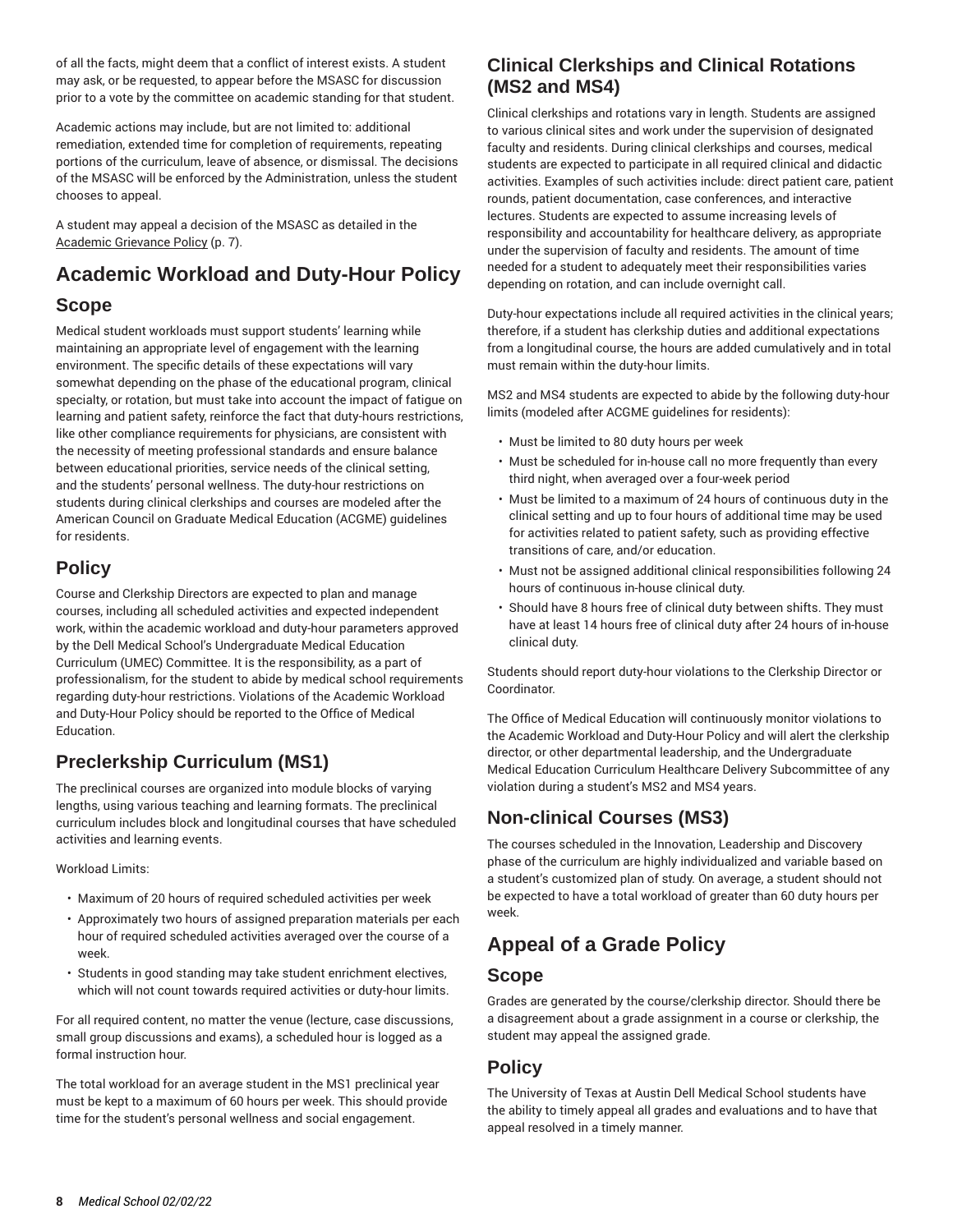The procedures for a grade appeal are:

- 1. A student must file a written appeal with the course or clerkship director within five business days from the date the grade was posted. In the written appeal, the student must describe in detail the basis for the appeal and propose a resolution. Without unanticipated extenuating circumstances affecting the testing experience, performance on a written exam will not be considered as part of an appeal.
- 2. The course or clerkship director will review the written appeal. The course or clerkship director will provide the student a written decision within five business days of receipt of the student's written appeal.
- 3. Should the student be unsatisfied with that decision, the student may file a written secondary appeal to UT Austin Dell Medical School Associate Dean of Undergraduate Medical Education within five business days from receipt of the course or clerkship director's written decision. The student's secondary appeal must include a justification statement articulating why the appeal is warranted, along with all documentation provided to the course or clerkship director in conjunction with the initial appeal. Upon review of the student's record and appeal portfolio, and within five business days from receipt of the student's secondary appeal, the UT Austin Dell Medical School Associate Dean for Undergraduate Medical Education will provide a written decision to the student and course or clerkship director. The UT Austin Dell Medical School Associate Dean for Undergraduate Medical Education may:
	- a. Allow the course or clerkship director decision to stand;
	- b. Modify the course or clerkship director's decision; or
	- c. Make an alternate decision.

Any unsatisfactory grade will be forwarded to the Medical Student Academic Standing Committee for administrative action, if needed.

#### **Attendance and Absence Policy**

# **Scope**

Attendance contributes to a student's education and professional identity formation. Healthcare professionals have a fiduciary responsibility to ensure they cover their clinical responsibilities. Practicing this duty with peers and teaching faculty fosters professional identity formation and is therefore a part of the professionalism competency at Dell Medical School.

# **Policy**

Attendance is required for many educational activities and strongly encouraged for all others. Course/Clerkship syllabi will clearly outline the attendance expectations for educational activities. Attendance expectations are in accordance with duty hour guidelines. Note that some clinical, laboratory, and other experiences are impossible to makeup without repeating the entire course and/or academic year.

# **Attendance Expectations**

# **Small Group Sessions (e.g. PILLARS, IPE, DOCS, laboratories, etc.)**

- Attendance Expectation: Required
- Rationale: Professional responsibility to the student's small group. Active learning requires participation for maximal benefit. Content will not be covered elsewhere; participation is required for maximal benefit. Clinical skills develop through guided practice. Clinical practice cannot be replicated passively. Achieving inter-professional competencies requires interaction with colleagues.

#### **Large Group Interactive Sessions**

- Attendance Expectation: Strongly encouraged
- Rationale: Interaction requires participation for maximal benefit.

# **Clinical Experiences (e.g. core clerkships and electives)**

- Attendance Expectation: Required
- Rationale: Clinical application and practice cannot be replicated with passive activities. Professional identity formation requires working with role models and participating in patient care responsibilities.

# **MS3 Year**

- Attendance Expectation: Varies
- Rationale: Dependent on the educational path of the student. Will be agreed upon prior to beginning MS3 year.

# **Absences**

Absences may be excused under certain circumstances as listed below. In the event of any absences, the course/clerkship/elective director will determine on a case-by-case basis if the student will be assigned further clinical work, a makeup assignment, or a combination of both.

# **Medical**

Physician and therapy appointments are excused. A signed medical note may be required.

#### **University Holidays**

Students are not expected to be in attendance on official University Holidays unless performing clinical rotations. While on clinical rotations, students are to follow the schedule of the clinical site they are assigned. Expectations are at the discretion of the clerkship/rotation leadership.

#### **Religious Holy Days**

A student who misses classes or other required activities, including examinations, for the observance of a religious holy day should inform the instructor as far in advance of the absence as possible, so that arrangements can be made to complete an assignment within a reasonable time after the absence.

#### **Jury Duty**

Medical students may frequently be exempted from jury duty, due to clinical expectations. If not, the school will make every effort to provide make-up opportunities for missed experiences.

#### **Absence for Military Service**

See the Absence for Military Service policy under [Attendance](http://catalog.utexas.edu/general-information/academic-policies-and-procedures/attendance/) in the *General Information Catalog*.

#### **Unforeseeable Events**

Students who miss educational activities for unforeseeable events such as illness, family, or other emergency, must notify the course director and the Associate Dean for Student Affairs. Either of these may require documentation. Documentation of illness will not require a specific diagnosis.

# **Weather or Unsafe Conditions Related Absence**

If the clinical site is closed or in an emergency staffing status, students are not expected to attend clinical courses.

Should the clinical site be closed or on an emergency staffing status, students may contact the clinical supervisor (course or team director) and request to report. Two factors should be considered during this request: the safety of the student to travel from their current location to the clinical site, and the level of patient responsibility the student has. (Didactics or observing have minimal patient responsibility, active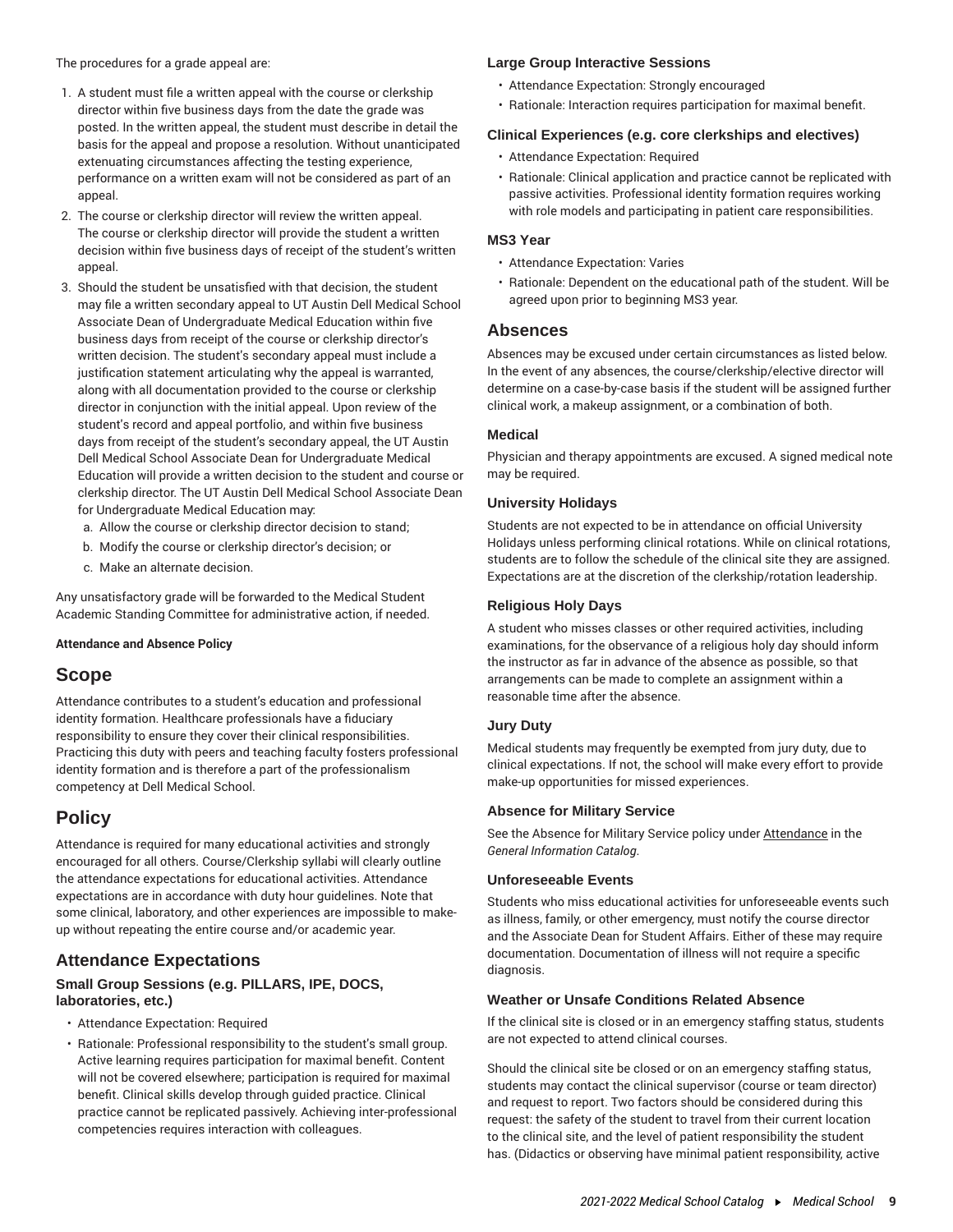participation in procedures or an Acting Internship would involve higher patient responsibility.)

For example: A student with a higher level of patient responsibility such as an Acting Internship, may request to attend in order to support patient care, if they feel confident that travel is safe given their circumstances.

Regardless of the status of the clinical site, the location from which or through which student must travel may not be safe. Students should consider public school and government office closures as well as travel advisories from police or other government authority. If the student believes it is unsafe to travel, they should call the course or team director and make them aware. The absence will be excused.

# **Tardiness**

In addition to any course policy in the syllabus, excessive tardiness may be considered as a conduct matter by the Professionalism committee.

All absences and tardiness for required educational events will be recorded and monitored. The course/clerkship director will consult with students to discuss absences and any work that needs to be completed due to absences. The Associate Dean for Student Affairs is notified to provide support when appropriate and to monitor for repeated patterns.

# **Electives and Away Clinical Rotation Policy**

# **Scope**

Elective opportunities are intended to allow students the to opportunity to explore their particular career interests.

# **Policy**

The University of Texas at Austin Dell Medical School curriculum encompasses 20 weeks of required electives that must be taken during the MS3 or MS4 years. No more than eight weeks of required electives may be taken elsewhere. Students are strongly encouraged to consult with faculty and their Academic Advisors and use electives to both explore potential career choices and to broaden their medical expertise. The student's Academic Advisor, or their designee, must approve the student's electives prior to beginning the experiences.

Additionally, all off-campus elective rotations must be approved by the Office of Student Affairs at least one month before the off-campus elective rotation or course begins. Credit will not be given for any offcampus elective rotation or course that has not been approved in advance.

The Office of Student Affairs has a centralized system to review the proposed off-campus elective prior to approval, to ensure the return of a performance assessment of the student while on the off-campus elective, and to retain an evaluation of the off-campus elective by the student. The decision to approve an off-campus elective will take into account the following information and any other information deemed appropriate by the dean's office:

- Potential risks to the health and safety of patients, students, and the community
- The availability of emergency care
- The possibility of natural disasters, political instability, and exposure to disease
- The need for additional preparation prior to, support during, and follow-up after the elective
- The level and quality of supervision

• Any potential challenges to the code of medical ethics adopted by the home school

Paperwork that must be submitted to the Office of Student Affairs prior to approval of an off-campus elective rotation includes: the "Course Approval" form, a written letter or email of acceptance from the physician preceptor with the start and end dates of the course/rotation, and a course description of learning objectives and responsibilities during the rotation. Forms must include a complete address and telephone number for the off-campus location and residence address for the student while at the off-campus site. Forms will not be approved after the rotation has already begun.

# **Leave of Absence, Withdrawal and Dismissal Policy**

# **Scope**

Students are expected to proceed through the Dell Medical School curriculum to graduation in a continuous, uninterrupted fashion.

However, a student may temporarily separate from the curriculum via an approved Leave of Absence or permanently separate from the curriculum via a Withdrawal or Dismissal, for academic, personal, or other reasons. Students may also consider a Modified Academic Load for requests less than one semester in length.

# **Policy**

# **Leave of Absence Options**

There are three types of Leave of Absence, two of which may be requested by a student and the third, initialed by the school (Personal, Enrichment, and Involuntary). Each of the three types can range from one semester to one year.

The following guideline applies to all Personal or Enrichment leaves:

1. The student must submit a written application to the Associate Dean for Student Affairs. The request should describe the rationale for requesting the leave, a projected date of return, and proposed conditions to be met prior to return.

The following guidelines apply to all three types of leave: Personal, Enrichment, or Involuntary.

- 1. The student must agree to remain in regular contact with the school while on leave.
- 2. An intention to return must be submitted in writing to the Associate Dean for Student Affairs no later than 30 days before the date approved for re-entry along with evidence that all conditions for reentry have been met.
- 3. A leave of absence does not obviate the requirements for timely completion of curriculum milestones, including USMLE examinations or graduation requirements pertaining to the class that they student will join on re-entry.
- 4. Any leave of absence will be noted on the MSPE.
- 5. Any student who fails to return from a Leave of Absence by the designated date shall be considered to have resigned from the Dell Medical School.

# **Personal Leave**

A student in good academic standing may request a Personal Leave of Absence for medical reasons, family reasons including maternity or paternity, or other personal reasons. The request for a medical leave requires a supporting letter from the student's personal physician or the personal physician of the family member in question. Details of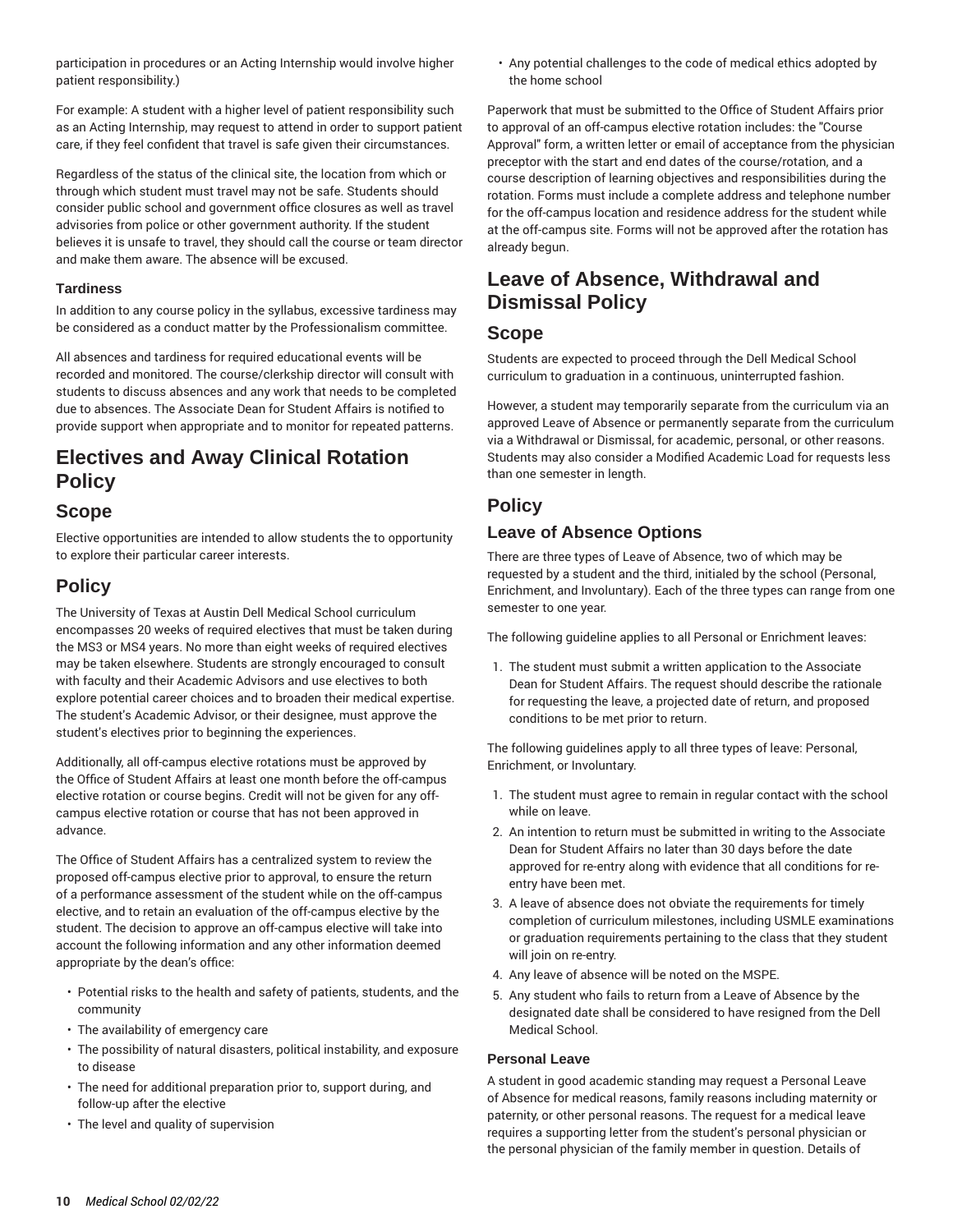the medical reason will not be detailed in the supporting letter but the physician may suggest a recommended length for the leave. A Personal Leave must be approved by the Associate Dean for Student Affairs or their proxy. A "Fitness for Duty" assessment may also be required as a stipulation for return for medical leaves. The Medical Student Academic Standing Committee (MSASC) will be made aware of any student that has been approved for Personal Leave at their next meeting. A student may request to extend Personal Leave beyond one year with a supporting letter from the student's personal physician and approval of the MSASC.

# **Enrichment Leave**

A student in good academic standing may request an Enrichment Leave of Absence for purposes of education, research, or service activities, e.g. research fellowship, Peace Corps, additional degree, or military service. The request for an Enrichment Leave must be approved by the MSASC for one year maximum. The MSASC may set conditions for return, i.e. clinical skill refresher course. The student has the right to appear before the MSASC before a decision is made.

# **Involuntary Leave**

The MSASC can initiate an Involuntary Leave due to poor academic performance or professional conduct. Any student in danger of being placed on Involuntary Leave has the right to appear before the MSASC before that decision is made and to subsequently appeal any decision of the Committee subsequently. The MSASC, in consultation with the Associate Dean for Student Affairs and the Associate Dean for Undergraduate Medical Education, will identify conditions for remediation and return. Involuntary Leave cannot exceed one calendar year. See the *Academic Grievance Policy* for details.

# **Withdrawal**

A student may withdraw from medical school by submitting a written letter of resignation to the Executive Vice Dean for Academics. This is a permanent action and a withdrawn student is not eligible for readmission.

Students are strongly encouraged to meet and discuss with the Associate Dean for Student Affairs, before submitting a withdrawal request.

# **Dismissal**

Dismissal is an action that may be taken by the Medical Student Academic Standing Committee to permanently separate a student from the medical school. A dismissed student is not eligible for re-admission to the same degree program. The dismissal decision can be based on unacceptable academic or professional performance.

Students will be notified of dismissal in writing and, where possible, verbally by the Associate Dean for Student Affairs or their proxy. The verbal notification is a courtesy. The written notification is the official notification of the adverse action.

Students may appeal a dismissal decision through procedures outlined in the *Academic Grievance Policy*.

# **An Alternative to Leave: Modified Academic Load**

On occasion, a student may request or faculty may recommend the need for a short-term delay in the curriculum. This is not an official leave and is not reported on the transcript. It is available to a student facing a short-term inability to met a portion of the curriculum requirements due to medical, family, or other reasons. The Modified Academic Load (MAL) allows the student to remain enrolled with a modified academic load for a short, defined, period of time rather than request a semester- or yearlong Personal Leave for these same reasons. For example, a student may drop one clerkship but continue enrollment and participation in

longitudinal concurrent courses. The MAL requires a request in writing to the Associate Dean for Student Affairs including a rationale for the request and identification of curriculum elements to be continued during this modified period. The request requires approval by the Associate Dean for Undergraduate Medical Education after consultation with course directors where attendance or assignments will be impacted.

# **Student Academic Performance and Grading Policy**

# **Scope**

Students at The University of Texas at Austin Dell Medical School will be evaluated in multiple ways, each to be outlined in individual course syllabi and as described in other policies. Faculty and staff are responsible for disseminating student evaluation methods in writing to students in the course syllabus prior to the start of each course. Methods of assessment may include: narrative feedback, exams, written/ computer-based reviews, participation, Objective Structured Clinical Exams ("OSCEs"), peer review, oral presentations, etc.

# **Policy**

The Dell Medical School has established committees to oversee the educational program and to monitor academic performance of its medical students. The Undergraduate Medical Education Curriculum (UMEC) Committee is the body that provides central oversight and makes recommendations to the Dell Medical School's Dean and Executive Vice Dean for Academics regarding the overall design, management and evaluation of a coherent and coordinated curriculum. The Medical Student Academic Standing Committee (MSASC) is charged with reviewing the academic progress and professional development of each student during all components of the four-year medical education program and making recommendations to the Dean and Executive Vice Dean for Academics accordingly. The primary responsibility of the MSASC is to recommend for graduation only those candidates who have satisfactorily completed all graduation requirements and demonstrated consistent professional conduct appropriate for a physician.

Each course director will submit a grade no later than four weeks after rotation completion, including narrative. All grades are processed through the Office of Medical Education and submitted to the Dell Medical School's Records Office who will transmit to the Registrar's Office. Upon assigning a non-passing grade, the course director must provide timely written notification to the student. The Associate Dean for Undergraduate Medical Education and the Associate Dean for Student Affairs are to be copied on that notification.

The academic standard for successful completion of the preclinical courses, clerkships, and clinical courses are determined by the course directors, clerkship directors, and course directors, respectively, each adhering to a grading rubric approved by the UMEC Committee. The process by which a student may appeal a grade or evaluation received is set forth in the medical school's [Appeal of a Grade \(p. 8](#page-8-0)) policy.

# **Grade Definitions**

P - Pass: Successfully completed all course requirements

F - Fail: Did not successfully complete all requirements, no credit given

H - Honors: Met a specified higher level of performance. Clinical Courses of four weeks or longer duration and in the Innovation, Leadership and Discovery Block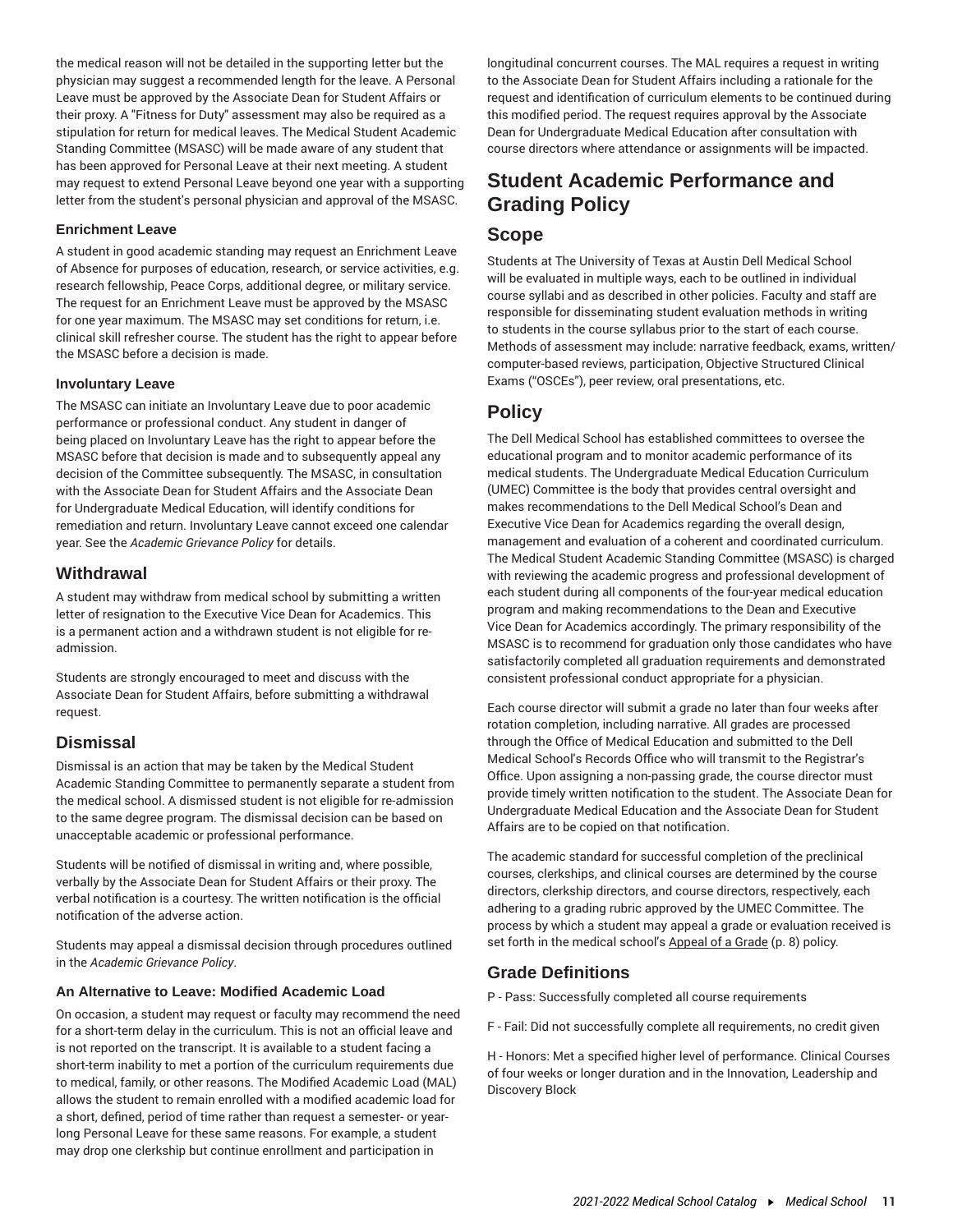PR - Pass after Remediation: Successfully completed all course requirements but required additional time or testing opportunities beyond those described within the course syllabus

W - Withdrawal: Student withdrew from the university

X - Temporary: Temporary delay of grade due to extenuating circumstances approved by the Office of Medical Education. An X will be changed to another grade when student has completed coursework. If the student does not complete the coursework within a designated time period, the grade will be changed to Fail

Q - Drop: Student dropped the course: A "Q drop" is recorded on the transcript when the course is dropped after 20% of the workdays in that course have been completed. (a "delete drop" is not recorded on the transcript)

I - Incomplete: Permanently incomplete

For dual-degree courses, the grade submitted by the course director, in accordance with the grading system in use by that school is reported on the transcript.

# **United States Medical Examination (USMLE) Policy**

# **Scope**

The United States Medical Licensing Examination (USMLE) is jointly sponsored by the National Board of Medical Examiners and the Federation of State Medical Boards. A passing score on each portion of the USMLE is accepted by medical boards in every state as evidence of core competency to practice medicine.

The University of Texas at Austin Dell Medical School has established policies pertaining to the timing and passage of the USMLEs in order to optimize career outcomes for students and to ensure that graduates meet all related licensing requirements.

# **Policy**

In order to graduate from The University of Texas at Austin Dell Medical School, students must take and pass the USMLE Step 1 and the USMLE Step 2 CK (Clinical Knowledge). A student who receives three failing grades on any combination of these required licensure exams will be considered for dismissal by the Medical Student Academic Standing Committee. A student who wishes an extension to the timeline, may submit that request to the Dell Medical School's Associate Dean for Student Affairs. An extension may then be granted by the Medical Student Academic Standing Committee.

# **USMLE Step 1**

- Students must take the USMLE Step 1 prior to September 1 of the MS-3 year of the medical curriculum.
- A student will not be promoted to the MS-4 year until a passing score is obtained.

# **USMLE Step 2 CK**

- Students must pass the USMLE Step 2 CK prior to graduation.
- Students must take step 2 before November 15 of the MS-4 year.

# **Non-Academic Policies**

# <span id="page-12-0"></span>**Admission Selection Policy**

# **Scope**

The University of Texas at Austin Dell Medical School will strive to admit applicants and matriculate a class best suited to contribute to the mission and vision of the Dell Medical School while assuring equity, impartiality, and excellence in the admissions process.

Successful candidates for admission to the Dell Medical School must have a citizenship or residency status that allows them to obtain employment in graduate medical education upon graduation in order to be licensed to practice medicine and must meet certain standards of capability and perform essential functions with or without reasonable accommodations to be considered for admission.

The University of Texas at Austin is committed to Equal Educational Opportunity and [Non-Discrimination](https://www.policies.utexas.edu/policies/nondiscrimination-policy/) as outlined in The University of Texas at Austin policy.

# **Policy**

The Admissions Selection Committee shall make all selection decisions and will function free from any political, financial, or personal pressures. Members of the Admissions Selection Committee will be appointed by the Dean, and shall be comprised of at least two-thirds faculty members and may include community leaders, students, and others.

To be considered for admission to the Dell Medical School, applicants must:

- 1. Be a U.S. Citizen or Permanent Resident.
- 2. Meet certain standards of capability and be able to perform essential functions with or without reasonable accommodations as referenced in the Technical [Standards](#page-17-0) and Essential Functions Policy ([p. 17](#page-17-0)).
- 3. Meet prerequisite course [requirements](https://dellmed.utexas.edu/education/how-to-apply/admissions-criteria/).

Selection decisions will be based on a holistic review of each applicant and will take into consideration the following criteria:

- Personal Attributes: Including, but not limited to, integrity and ethics; reliability and dependability; service orientation; social and interpersonal skills; teamwork; capacity for improvement; resilience and adaptability; cultural competence; and oral communication skills.
- Personal Experiences: Including, but not limited to, public service; leadership; extracurricular activities; work history; geographic diversity; diversity of experience and background; history of overcoming disadvantage or adversity; and other experiences that may contribute to unique perspectives.
- Academic Competence: As reflected by the applicant's official transcripts, graduate study (if any), and the Medical College Admissions Test with consideration for the rigor of the previous course(s) of study.
- Mission Contribution: Qualities, including but not limited to, leadership, creativity, teamwork, community engagement, and resilience that uniquely relate to and could contribute to the mission of the Dell Medical School.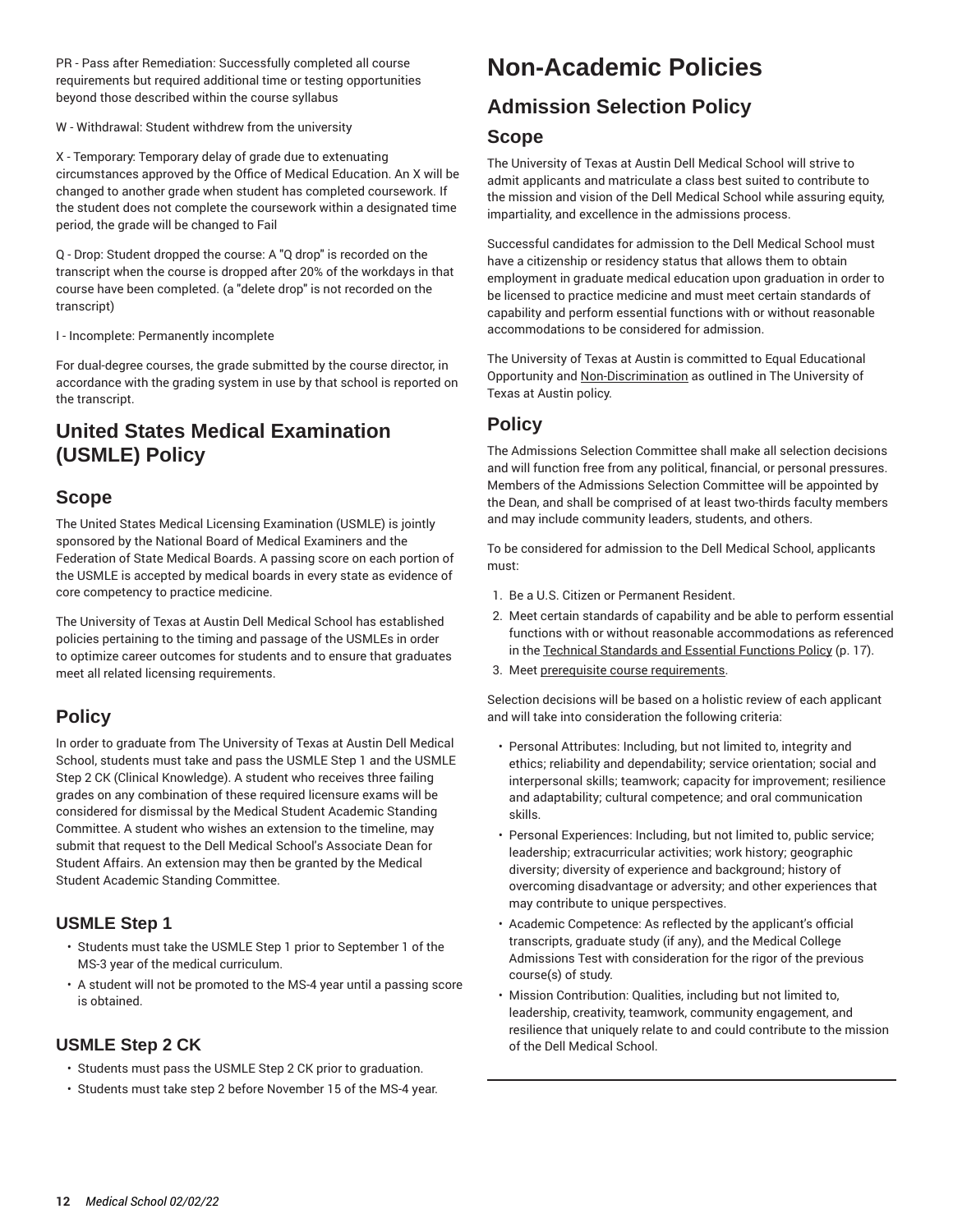# **Student Background Check Policy**

# **Scope**

Medical students are entrusted with the health, safety and welfare of patients, have access to controlled substances and confidential information, and operate in settings that require the exercise of sound, professional judgment, and ethical behavior. Thus, an assessment of a medical student's suitability to function in such a setting is imperative to promote the highest level of integrity in health care services, the safety interests of patients, to maintain a professional workplace, and the medical student's ability to obtain licensure.

Additionally, clinical healthcare facilities are required by accreditation agencies to conduct background checks for security purposes on individuals who provide services within the facility and especially those individuals who supervise care and render treatment. The University of Texas at Austin is obligated to meet the contractual requirements contained in affiliation agreements between the University and its clinical healthcare partners. Thus, the Dell Medical School requires background checks for all accepted applicants and medical students, as described below.

Applicants for admission who would not be able to participate in clinical rotations due to a criminal record or other activities revealed in a background check are unable to fulfill the requirements of the program and will not be admitted to the Dell Medical School. Enrolled students who cannot participate in clinical rotations due to a criminal record or other activities that are revealed in a background check are unable to fulfill the requirements of the program and may not be guaranteed continued enrollment in the educational program or be eligible for graduation with the MD degree.

# **Policy**

All persons accepted for admission to the Dell Medical School must complete a background check with a result deemed favorable prior to matriculation. A background check will be honored for the duration of enrollment if the student is continuously enrolled and there is no change in the favorable results of the student's background check. Any student who temporarily leaves the academic process for greater than six months will be required to attest that there has been no change in their criminal background check prior to re-entry into the program and may be required to complete a new background check at the discretion of the Associate Dean for Student Affairs. Any student who temporarily leaves the academic process for greater than one year will be required to complete a new background check, prior to re-entry. Any visiting student applying to complete an elective at the Dell Medical School shall supply evidence from their home institution of the visiting student's successful and current completion of a background check of a comparable nature.

An offer of admission will not be final until the completion of the applicant's background check with a result deemed favorable. Admission may be denied or rescinded based on a review of the background check. Any activity identified on the background check that was not reported on the TMDSAS application will be viewed as potential misconduct and grounds for rescinding an offer of admission. All students are required to immediately notify the Associate Dean for Student Affairs of being charged with any criminal act. Failure to do so will be viewed as an act of misconduct. Any falsification or omission of pertinent information may result in the denial of admission or dismissal from the Dell Medical School.

The expenses related to background checks are borne by the applicant or student. Background check results will remain separate from the academic record.

# **Student Exposure to Infectious Disease**

# **Scope**

The spread of certain bloodborne pathogens and highly infectious diseases is a health hazard for patients and care givers. This requires processes to protect students and patients from the spread of these diseases. The purpose of this policy is to educate, avoid infection, and respond to exposures or infection to protect the rights and health of both students and patients.

# **Policy**

# **Education and Evaluation**

All Dell Medical School students and students visiting Dell Medical School shall receive prevention education. Those with an occupational exposure to a blood borne pathogen shall have the exposure evaluated and documented by a healthcare provider following the applicable postexposure protocol.

# **Infection Control**

Medical Students, like all health care workers, bear a responsibility to prevent the spread of infection. Pursuant to that responsibility, Medical Students will follow universal precautions at all times.

Occupational exposures to blood borne pathogens requiring immediate assessment and the possible initiation of prophylactic medical treatment are defined as: 1) percutaneous injury (e.g. needlestick, laceration with a sharp object); 2) contact of mucous membranes or ocular membranes; and 3) contact of non-intact skin (e.g. skin that is chapped, abraded) with blood or other potentially infectious fluid (e.g., semen; vaginal secretions; and cerebrospinal, synovial, pleural, peritoneal, pericardial and amniotic fluids; bloody body fluids and unfixed tissue). Occupational exposures requiring monitoring include the three above requiring prophylaxis and contact with intact skin that is prolonged or involves an extensive area with blood or other potentially infectious fluid (semen; vaginal secretions; and cerebrospinal, synovial, pleural, peritoneal, pericardial and amniotic fluids; bloody body fluids and unfixed tissue). All exposures within those categories must report to the neared Seton Emergency Room within two hours of the exposure.

A student exposed to infectious or communicable illness considered by the CDC as an occupational risk for healthcare workers, or known to have such infectious or communicable illness, or a student that suspects they have such an infectious or communicable illness are required to contact the UTHealth Austin Worklife Clinic and follow the recommendations of that clinic.

If these recommendations limit the student's ability to meet curriculur requirements, the course director will attempt to accommodate if possible, and consult with the Associate Dean for Undergraduate Medical Education and Associate Dean for Student Affairs, as needed. Students should seek advising regarding implications for specialty training from Specialty Specific Advisors(s) in the field(s) of interest.

Should any clinic site be determined by the UTHealth Austin Worklife Clinic to be unsafe for learners, learner involvement at that site shall be prohibited until such time as the health risk is resolved.

# **Procedures for Student Exposure to Infectious Disease**

# **Prevention Education Protocol**

All students will receive training in Universal Precautions as part of the Developing Outstanding Clinical Skills course prior to seeing patients.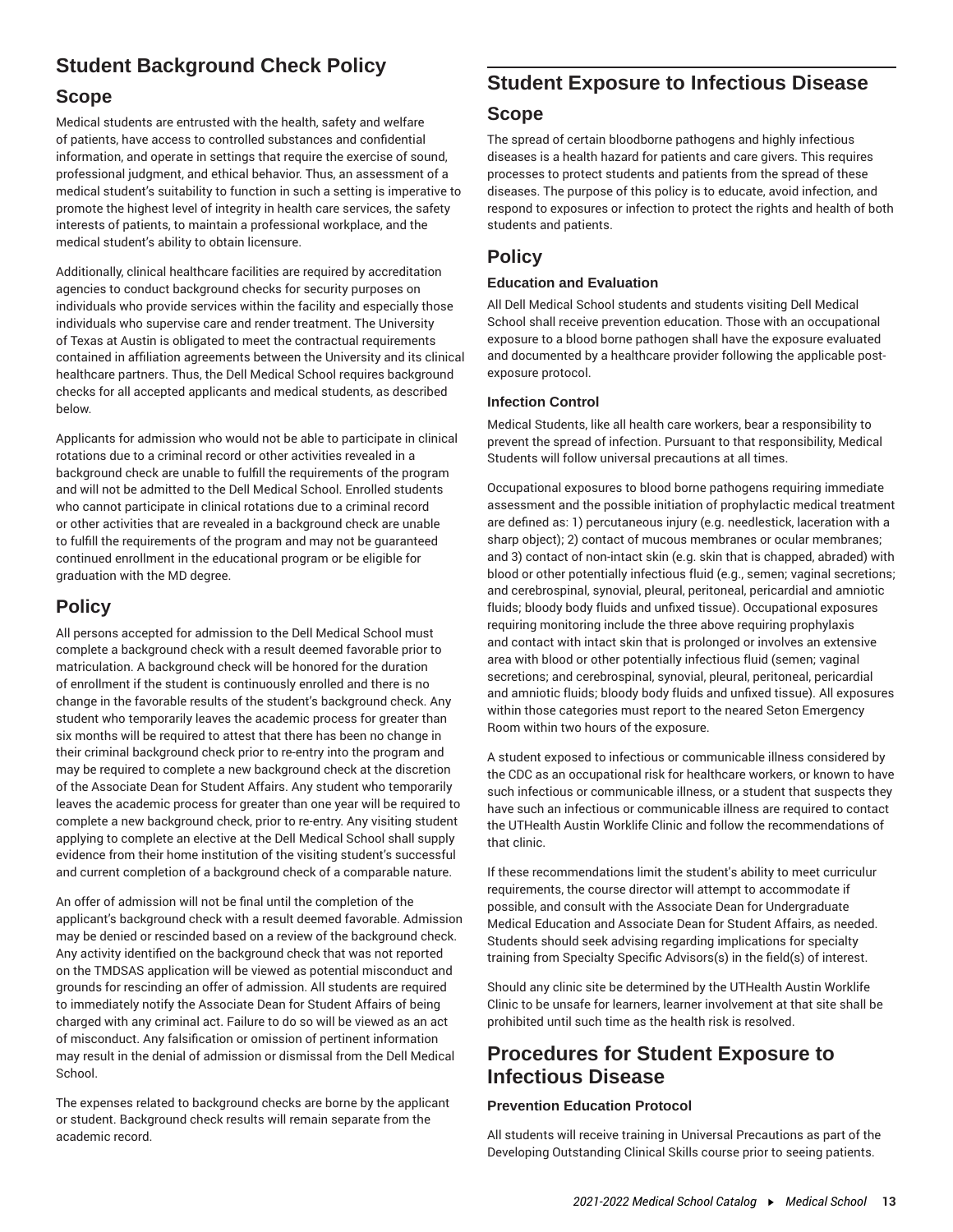This training shall meet the minimum requirements for students as outlined in The University of Texas at Austin Bloodborne Pathogens Exposure Control Plan (Appendix E).

- 1. All students will receive training in the Post-Exposure Protocol as part of the Milestone 0 session prior to beginning clinical coursework.
- 2. Visiting Students will receive online training in Universal Precautions, and attest to having read and understood the policy and protocol as part of onboarding, prior to beginning a rotation.
- 3. Should any clinic site be determined by the UTHealth Austin WorkLife Clinic to be unsafe for learners, learner involvement at that site shall be prohibited until such time as the health risk is resolved.

# **Post-Exposure Protocol: Applies to Dell Medical School Students and Visiting Students**

Immediately post exposure:

- 1. Clean the area of exposure or injury with soap and water, or flush mucous membranes thoroughly.
- 2. Report exposure to your supervising faculty member and, if applicable, the charge nurse.
- 3. Seek immediate care/treatment in the emergency department. Healthcare providers in the emergency department will recommend and initiate prophylaxis as appropriate.
	- a. Students rotating in a Seton Family Healthcare Hospital:
		- i. Within two hours of exposure, report to the Emergency Room in the Seton facility where you are working.
		- ii. Call the Seton Occupational Health HURT line to report your exposure (512) 324-4878 or in-house at ext. 44878. Have the source patient name and Medical Record number, if possible.
		- iii. Inform the Emergency Room you are a Dell Medical School student - do not use your personal insurance.
		- iv. Register as a Seton Worker's Compensation case do not use your personal insurance.
		- v. Sign a release of medical information to facilitate follow-up care so results can be sent to the follow-up care provider.
	- b. Students who are working outside of a Seton Family Healthcare Hospital:
		- i. Within two hours of exposure, report to the nearest Seton Emergency Room
		- ii. The student should request that the off-site facility (where the exposure occurred) test the source patient. This should happen before the source patient leaves the facility.
		- iii. Inform the Emergency Room you are a Dell Medical School student - do not use your personal insurance.
		- iv. Sign a release of medical information to facilitate follow-up care so results can be sent to the follow-up care provider.
- 4. Students should also submit a report to UT Environmental Health and Safety at (512) 471-3511.
- 5. If the exposure occurred at a Seton Healthcare Family Hospital, students must complete the Dynamic Online Event Reporting System (DOERS) accident report with the appropriate charge nurse, or the Seton Occupational Health Nurse as directed.
- 6. The Emergency Department will refer exposed persons to a provider for ongoing evaluation treatment. Students should seek a first followup visit within 72 hours after the initial exposure.

Within 72 hours of Exposure:

1. Students should seek follow-up care from the UTHealth Austin WorkLife Clinic.

# **Visiting Students:**

In addition to following the post-exposure protocol, visiting students should contact their home institution for further instructions once they have sought initial treatment following the Dell Medical School protocol. Dell Medical School students on an away rotation should check their host institution's policies, procedures, and resources for visiting medical students in need of emergent care, and follow-up with UT Austin University Health Services.

# **Accommodations and Advising:**

For students requiring accommodations to complete the curriculum, these accommodations are managed under the Technical Standards for Dell Medical School and the University Policy on Disabilities in collaboration with the Office of Services for Students with Disabilities.

Students with chronic infectious disease should discuss specialty training implications with a Specialty Specific Advisor.

References: The University of Texas at Austin [Bloodborne](https://ehs.utexas.edu/sites/ehs.utexas.edu/files/Exposure-Control-Plan.pdf) Pathogens [Exposure](https://ehs.utexas.edu/sites/ehs.utexas.edu/files/Exposure-Control-Plan.pdf) Control Plan

# **Drug Screen Policy**

# **Scope**

Medical students are entrusted with the health, safety and welfare of patients, have access to controlled substances and confidential information, and operate in settings that require the exercise of sound, professional judgment, and ethical behavior. The University of Texas at Austin Dell Medical School has a responsibility to assure that patients are not under the care of impaired persons. Thus, an assessment of a medical student's suitability to function in such a setting is imperative to promote the highest level of integrity in health care services, the safety interests of patients, a professional workplace, and the medical student's ability to obtain licensure.

Additionally, The University of Texas at Austin is obligated to meet the contractual requirements contained in affiliation agreements between the University and its clinical healthcare partners. To facilitate these requirements, the Dell Medical School will require urine drug screens for all accepted applicants and enrolled students.

Applicants and enrolled students must maintain a negative urine drug screen to fulfill the requirements of the program. Applicants or students with a positive test may not be guaranteed admission, continued enrollment in the educational program, allowed on clinical rotations or remain eligible for graduation with the MD degree.

# **Policy**

All accepted applicants and persons accepted for admission to the Dell Medical School must complete a urine drug screen testing. All persons accepted for admission to the Dell Medical School must have a negative result prior to matriculation. Students may be required to complete additional re-screening at any point, if there is reason to believe a student may be using or misusing drugs or other substances or if there is an extended absence from the education program.

All test results are reviewed by a Medical Review Officer to confirm a negative result or determine whether a positive result is due to a legally prescribed medication. A positive test will result in a report to the Associate Dean for Student Affairs for intervention and/or possible disciplinary action as authorized by policies, rules, and regulations imposed by the University or the University of Texas System. A positive test may result in the withdrawal of an offer of acceptance, or, if after matriculation, dismissal from the program.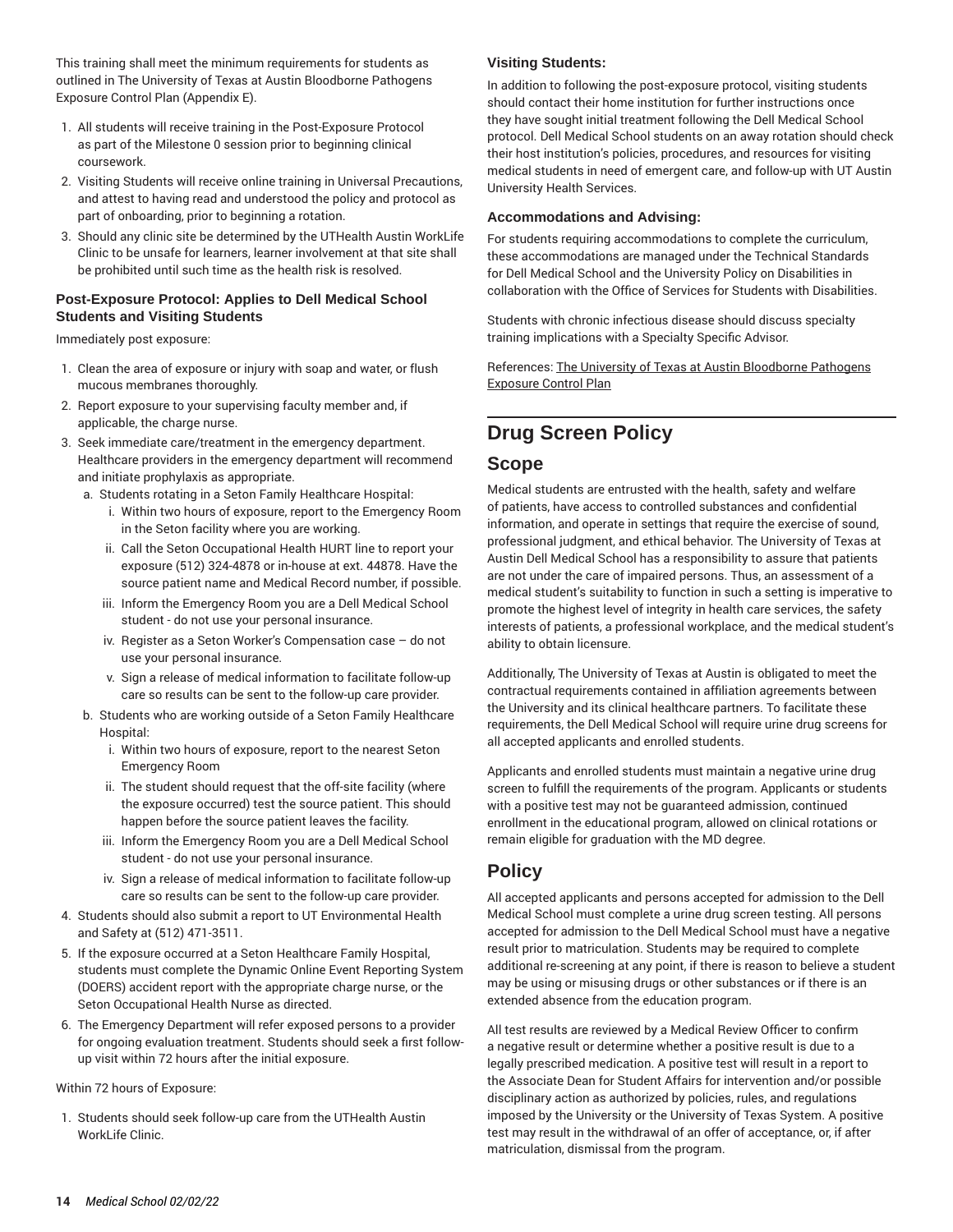The expenses related to drug testing are borne by the accepted applicant or enrolled student. Drug test results will remain separate from the academic record.

# **Health Insurance Policy**

# **Scope**

All students enrolled at The University of Texas at Austin Dell Medical School are required to obtain and maintain health insurance coverage for the duration of their enrollment.

# **Policy**

The State of Texas has contracted with [Academic Health Plans](http://utsouthwestern.myahpcare.com/) to provide an affordable insurance option for Texas students. However, students may choose any private insurance company to meet the above health insurance requirements. Students should be knowledgeable of the terms and conditions of their individual health insurance plans.

Confirmation of active, current health insurance coverage is required at the time of registration each term.

# **Immunization Policy**

# **Scope**

Medical students are entrusted with the health, safety, and welfare of patients and operate in settings that require the exercise of sound, professional judgment, and ethical behavior. A student's suitability to function in such a setting is imperative to promote the highest level of integrity in health care services and to protect the safety interests of the patients and the workplace. The University of Texas at Austin Dell Medical School has a responsibility for the health and safety of its students and the community to prevent the spread of vaccinepreventable diseases.

Additionally, The University of Texas at Austin is obligated to meet the contractual requirements contained in affiliation agreements between the University and its clinical healthcare partners. To facilitate these requirements, the Dell Medical School requires certain immunizations for its students.

Applicants and enrolled students must receive certain immunizations and maintain up-to-date documentation of such immunizations for the duration of the program and in order to be in compliance with Centers for Disease Control and Prevention recommendations and Texas State law.

Applicants or students who are not current on their immunizations or who do not maintain current documentation regarding the same may not be guaranteed admission, continued enrollment in the educational program or eligibility for graduation with the MD degree.

# **Policy**

All persons accepted for admission to the Dell Medical School must provide documentation of current immunization and screening. Unless otherwise specified below, the following vaccinations and screening must be documented at the time of matriculation and maintained in current status while enrolled:

- TETANUS/DIPHTHERIA/ACELLULAR PERTUSSIS: Documentation of one dose of Tdap vaccine. Td vaccine every ten years thereafter;
- MEASLES (RUBEOLA): Documentation of two doses of measles or MMR vaccine, or a positive titer confirming immunity (must include a copy of the laboratory report); first dose must be on or after the first birthday and doses must be at least 28 days apart;
- MUMPS: Documentation of two doses of mumps or MMR vaccine, or a positive titer confirming immunity (must include a copy of the laboratory report); first dose must be on or after the first birthday and doses must be at least 28 days apart;
- RUBELLA: Documentation of one dose of rubella or MMR vaccine administered on or after the first birthday, or a positive titer confirming immunity (must include a copy of the laboratory report);
- VARICELLA: Documentation of two doses of varicella vaccine given at least 28 days apart, laboratory evidence of immunity, laboratory confirmation of disease (must include a copy of the laboratory report), or diagnosis or verification of a history of varicella or herpes zoster (shingles) by a healthcare provider;
- HEPATITIS B: A complete hepatitis B vaccine series (three doses of Engerix-B or Recombivax HB, or two doses of Heplisav-B) AND a positive antibody titer (quantitative hepatitis B surface antibody– lab report required). If the titer is negative or equivocal, receive one dose of the vaccine (as a booster) and repeat the titer 1 to 2 months later. If the second titer is negative or equivocal, finish the series and repeat the titer one to two months after the final dose. If the titer is still negative after a second vaccine series, test for HBsAg and total anti-HBc to determine HBV infection status.
- MENINGOCOCCAL: All students under the age of 22 who are entering a public, private, or independent institution of higher education in Texas must provide documentation that they have had a meningococcal (bacterial meningitis) vaccine or "booster" dose during the five year period prior to but no later than 10 days before the first day of the first semester they will enter that institution;
- INFLUENZA: An influenza vaccine is required annually (Compliance is not required at point of matriculation, but is required annually thereafter); and
- TUBERCULOSIS: Documentation of two negative TB skin tests (PPD) within two months of matriculation or, negative IGRA blood test (must include laboratory report), or if history of a positive TB test (IGRA or PPD), documentation of a negative chest X-ray within two months of enrollment (must send radiology report of chest X-ray).

Students may be exempted by means permitted within Texas and Federal Law. However, even if exempted, a student may be denied the opportunity to participate in training or patient care in certain health care facilities in accordance with the policies of those facilities.

All immunization records are reviewed by a Medical Review Officer within UT Austin's University Health Services (UHS) to determine compliance. The UHS office will notify the student when not in compliance, and block registration from the next semester until the student is compliant. The Student Affairs office will not be informed of immunization or any other health information, but will be notified that an applicant or student is compliant or non-compliant. Applicants or students who fail to comply with this policy may be subject to withdrawal of an offer of acceptance or disciplinary action, up to and including dismissal.

The expenses related to immunizations are borne by the student. Immunization records will remain separate from the academic record.

# **Non-Involvement of Health Providers in the Academic Assessment and Promotion of Dell Medical School Students**

# **Policy**

Any health providers who treat Dell Medical School (DMS) medical students may have no involvement in the academic supervision, assessment or decisions about the promotion of a DMS student who is receiving care. Should a faculty member find themselves assigned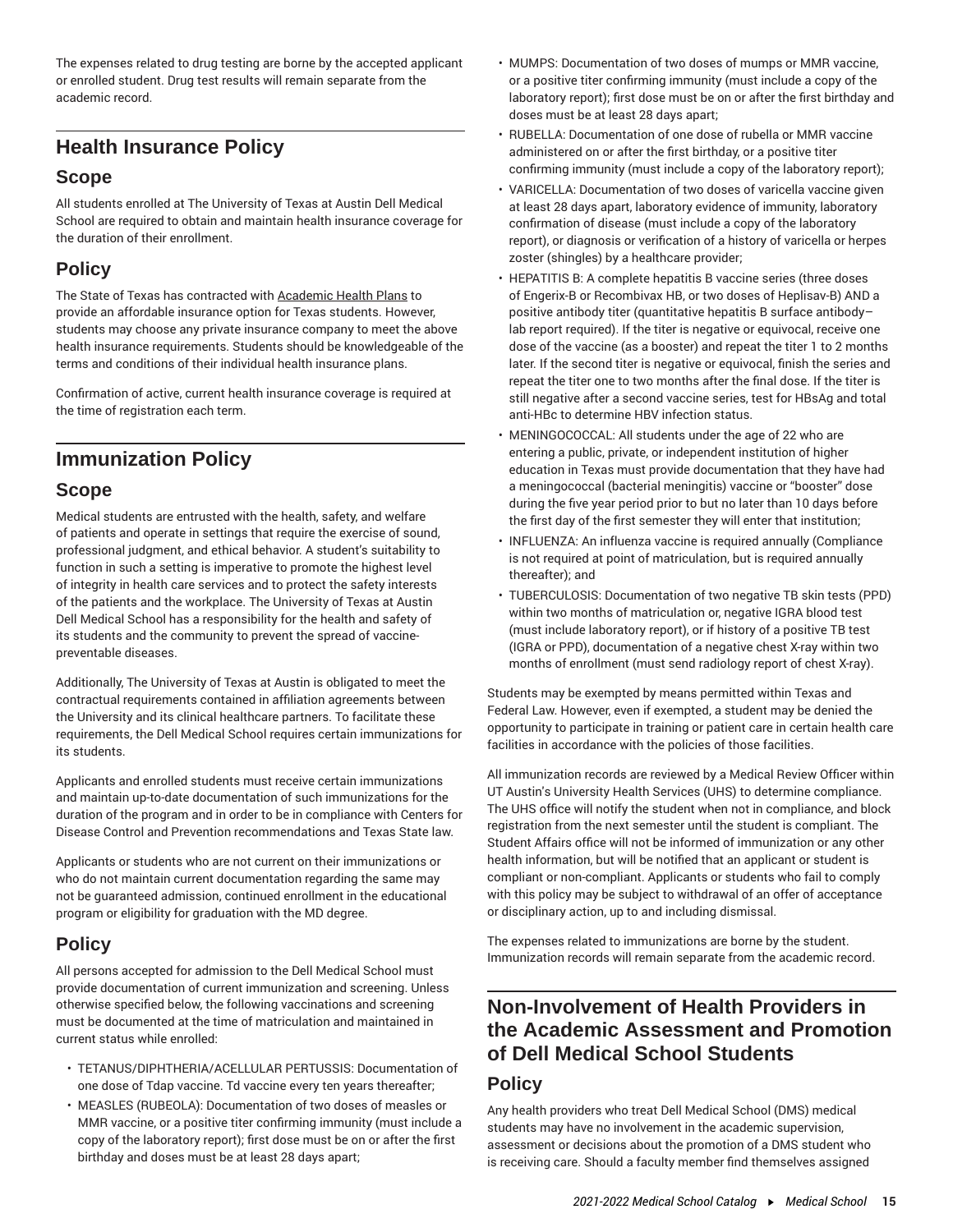to clinical supervision involving a student who they have treated, they should arrange for a change in assignment.

# **Procedures**

# **Counseling and Mental Health Center Procedures**

DMS students seeking psychiatric care from the university's Counseling and Mental Health Center will be scheduled to see a staff psychiatrist who has no current involvement or plan any future involvement in the supervision, assessment, or promotion of DMS students. DMS students will wait in a waiting room not used by DMS faculty or residents who may have involvement in the assessment or promotion of DMS students.

# **Non-Psychiatric Clerkship Procedures**

Any faculty member assigned to supervise a medical student for whom they have provided medical care must request reassignment from the course or clerkship director. If students find that they have been assigned to a supervising attending who has been involved in their health care, they are encouraged to request reassignment from the course or clerkship director.

# **Distribution**

# **Clinical Faculty**

The Office of the Executive Vice Dean for Academics will post the policy on the Faculty Affairs webpage, send annual reminders to all established clinical faculty at the start of each academic year, and provide a copy to all new clinical faculty when hired.

# **Residents and Fellows**

The Graduate Medical Education Office will post the policy on the New Innovations website, distribute the policy at new resident and fellow orientation, and be responsible for an annual reminder sent to all continuing residents and fellows.

# **Medical Students**

The Office of Medical Education (OME) will require that the policy be included in the syllabus for each clerkship and DMS clinical elective. OME will also ensure the policy is posted on the Student Affairs website.

# **Social Media Policy**

# **Scope**

Social media is an important and powerful tool. Students of The University of Texas at Austin Dell Medical School are prohibited from disclosing Health Insurance Portability and Accountability Act (HIPPA) protected and other confidential patient information in any medium, including via social media.

# **Policy**

When using social media, students must:

- Respect patient/doctor confidentiality and the privacy rights of patients, including HIPPA-protected information and other confidential patient information.
- Understand that no material posted on social media is entirely private, and should be considered public and permanent.
- Understand and accept any legal or professional liability that accrues from posting on any social media platforms.

Students are strongly discouraged from sharing personal expressions in the form of text, photos, and/or images or video that could impair a student's ability to form a therapeutic relationship with patients

or to have a professional relationship with medical colleagues and supervisors.

The inappropriate or illegal sharing of patient and other confidential information is subject to discipline pursuant to the University's [Medical](#page-21-0) Student Conduct and [Discipline](#page-21-0) Policy ([p. 21](#page-21-0)).

References: Health Insurance Portability and [Accountability](http://www.hhs.gov/ocr/privacy/hipaa/understanding/) Act (HIPAA)

# **Learning Environment and Student Treatment Policy**

# **Scope**

Effective learning is best fostered in an environment of mutual trust, respect, confidence and acceptance between teachers and learners, regardless of role or level. Teachers and learners at The University of Texas at Austin Dell Medical School are expected to exhibit professional behaviors and attitudes, including respect for others and a commitment to excellence as part of the learning environment.

Medical educators have a duty to convey and model the knowledge, skills, values, and attitudes, required to deliver the expected standard of care and preserve the medical profession's social commitment to its patients and the community. Faculty are obligated to evaluate students' work fairly and honestly, without discrimination based on race, color, religion, national origin, age, disability, citizenship, veteran status, sexual orientation, gender identity, or gender expression.

Mistreatment will not be tolerated in the learning environment.

# **Policy**

Teachers must convey and model a standard of conduct conducive to a learning environment of mutual respect and trust. Teachers must not engage in any act of mistreatment in any form. Medical students shall have recourse to address any possible mistreatment and to have the matter investigated by appropriate persons and shall have access to grievance processes to provide remedy, sanction, or policy change when possible and indicated.

# **Definitions**

- 1. Medical Student: For purposes of this policy, Medical Student shall include any person enrolled in a course of the Dell Medical School. This includes visiting students.
- 2. Mistreatment: For purposes of this policy, Mistreatment arises when behavior shows disrespect for the dignity of others and unreasonably interferes with the learning process. It can take the form of physical punishment, sexual harassment, psychological cruelty, and discrimination based on race, religion, ethnicity, sex, age or sexual orientation.
	- a. Specific examples of mistreatment include (but are not limited to):
		- i. Discrimination or offensive actions or offensive names or comments on the basis of race, gender, age, ethnicity, national origin, religion, sexual orientation, veteran status or disability;
		- ii. Humiliation, harassment or threat;
		- iii. Requesting or requiring students to perform personal services;
		- iv. Requesting or requiring students to engage in illegal or inappropriate activities or unethical practices;
		- v. Use of grading or other forms of evaluation in a punitive or retaliatory manner.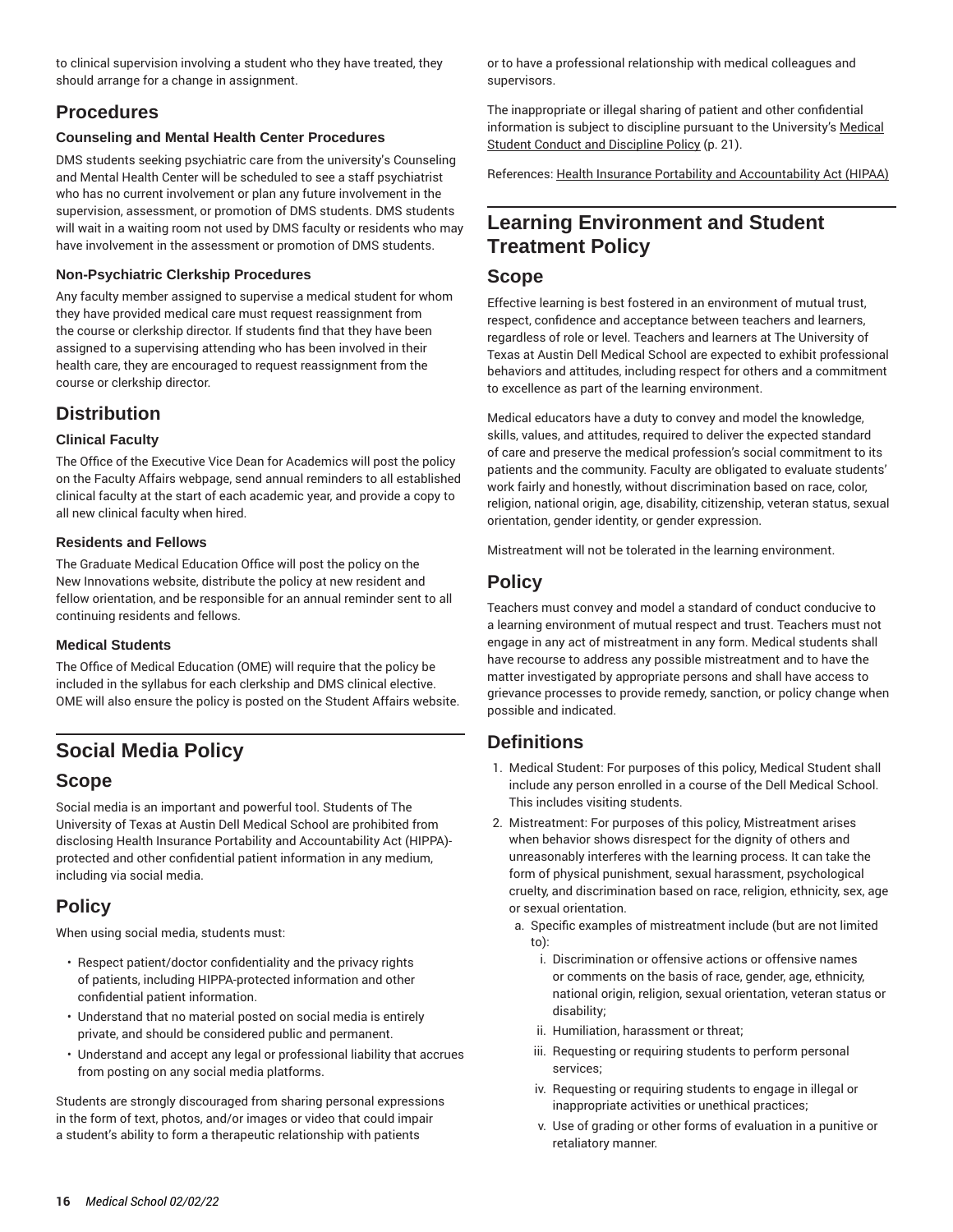3. Teacher: For purposes of this policy, Teacher shall include individuals, such as resident physicians, fellows, full-time and volunteer faculty members, clinical preceptors, nurses, and ancillary support staff, who have a role that involves observation, supervision, evaluation, or teaching Medical Student(s).

# **Procedures**

A student who feels mistreated may choose to address the behavior directly. Less severe instances may be best resolved by addressing it immediately and non-confrontationally. Students are encouraged to discuss the situation with a faculty or administrative mentor before and/ or after this "informal" resolution process. If the informal process does not satisfactorily resolve the situation or the student prefers the formal process, the following procedures should be followed:

# 1. Reporting Incidents:

- a. A report alleging mistreatment by a student should be submitted by means of the student professional conduct reporting mechanism.
- b. A report alleging mistreatment by a faculty, staff, administrator, resident, or any other teacher should be submitted by means of the student treatment reporting mechanism.
- c. A student may also report allegations of mistreatment to any administrator of Dell Medical School, the University Student Ombuds office, or any other University reporting tools and contacts (e.g., Office of [Inclusion](https://equity.utexas.edu/student-resources/) and Equity; [Title](http://titleix.utexas.edu/file-a-report/) IX's File a [Report](http://titleix.utexas.edu/file-a-report/); University [Compliance](https://www.reportlineweb.com/Welcome.aspx?Client=utaustin) Services Web Reporting System)

# 2. Responding to reports:

- a. Reports alleging mistreatment by students will be processed in accordance with the student professionalism policy.
- b. Reports alleging mistreatment by faculty, staff, administrator, resident, or any other teacher shall be submitted to the student treatment reporting mechanism.
- c. An administrator who receives a complaint about the behavior of a faculty, staff, administrator, resident, or any other person with observation, supervision, evaluation, or teaching responsibility over a Medical Student, shall notify the Associate Dean for Student Affairs and/or the Associate Dean for Undergraduate Medical Education. If either of these Associate Deans is referenced in the complaint, a designee shall be appointed.
- d. The Associate Dean for Student Affairs and the Associate Dean for Undergraduate Medical Education shall assure that reports of mistreatment are processed promptly by appropriate University officials and appropriate officials of clinical sites or other entities affiliated with the Medical School, as necessary.
- e. The Associate Dean for Student Affairs and the Associate Dean for Undergraduate Medical Education shall also require that the report be processed in accordance with all applicable laws and policies, including those set forth in the University's General Information Catalog and the Graduate Medical Education Resident/Fellow Handbook.
	- i. For example, if the alleged mistreatment involves unlawful discrimination or sexual or other forms of unlawful harassment, the matter will be referred to the University's Office of Inclusion and Equity or Title IX Office (as appropriate) and be handled through University policies established for those offices.
	- ii. Additionally, in some cases, an investigation following the procedures of the General Information Catalog (for example) may require referral to another supervisory body (such as the human resource department of an affiliate) with greater authority to enforce sanction.
- f. The University and the Dell Medical School are committed to the fair treatment of all individuals involved in this process. Efforts will be made to maintain the confidentiality of any investigation related to or undertaken pursuant to this policy, to the extent possible and without comprising the ability to conduct a prompt and fair investigation and resolution of the complaint.
- g. The University and the Dell Medical School will not tolerate any form of retaliation against an individual who has made a good faith complaint of mistreatment. Individuals who believe that they have been retaliated against for raising concerns of mistreatment pursuant to this policy should contact the Associate Dean for Undergraduate Medical Education or the Associate Dean for Student Affairs.

# 3. Sanctions:

a. Any individual found to have engage in mistreatment may be subject to sanction(s) including but not limited to: formal warning, restitution, remediation, reassignment, dismissal, or termination of employment.

# 4. Due process:

a. Any party retains the right of appeal pursuant to the jurisdictional authority enforcing any decision. Since this policy permits instances to be investigated by various internal departments or external entities (including, but not limited to: University Compliance Services, Title IX Office, Office for Inclusion and Equity, the Graduate Medical Education Office, and Human Resources or other investigatory offices within an affiliated entity), due process rights and any rights to appeal are as set forth in the policies utilized by the governing department or entity.

# **Dissemination**

In order to ensure that faculty, residents, fellows and students are aware of this policy:

# **Clinical Faculty**

The Office of the Executive Vice Dean for Academics will post the policy on the Faculty Affairs webpage, send annual reminders to all established clinical faculty at the start of each academic year, and provide a copy to all new clinical faculty when hired.

# **Residents and Fellows**

The Graduate Medical Education Office will post the policy on the New Innovations website, distribute the policy at new resident and fellow orientation, and be responsible for an annual reminder sent to all continuing residents and fellows.

# **Medical Students**

The Office of Medical Education will require that the policy be included in the syllabus for each clerkship and DMS clinical elective. OME will also ensure the policy is posted on the Student Affairs website.

# <span id="page-17-0"></span>**Technical Standards and Essential Functions Policy**

# **Scope**

The University of Texas at Austin Dell Medical School has a responsibility to current and future patients to train qualified Dell Medical School students that are capable of providing a standard of care incumbent upon a well-trained, competent physician. For this reason, the Dell Medical School requires students to participate in and demonstrate certain standards of capability necessary to the education process and/ or the practice of medicine.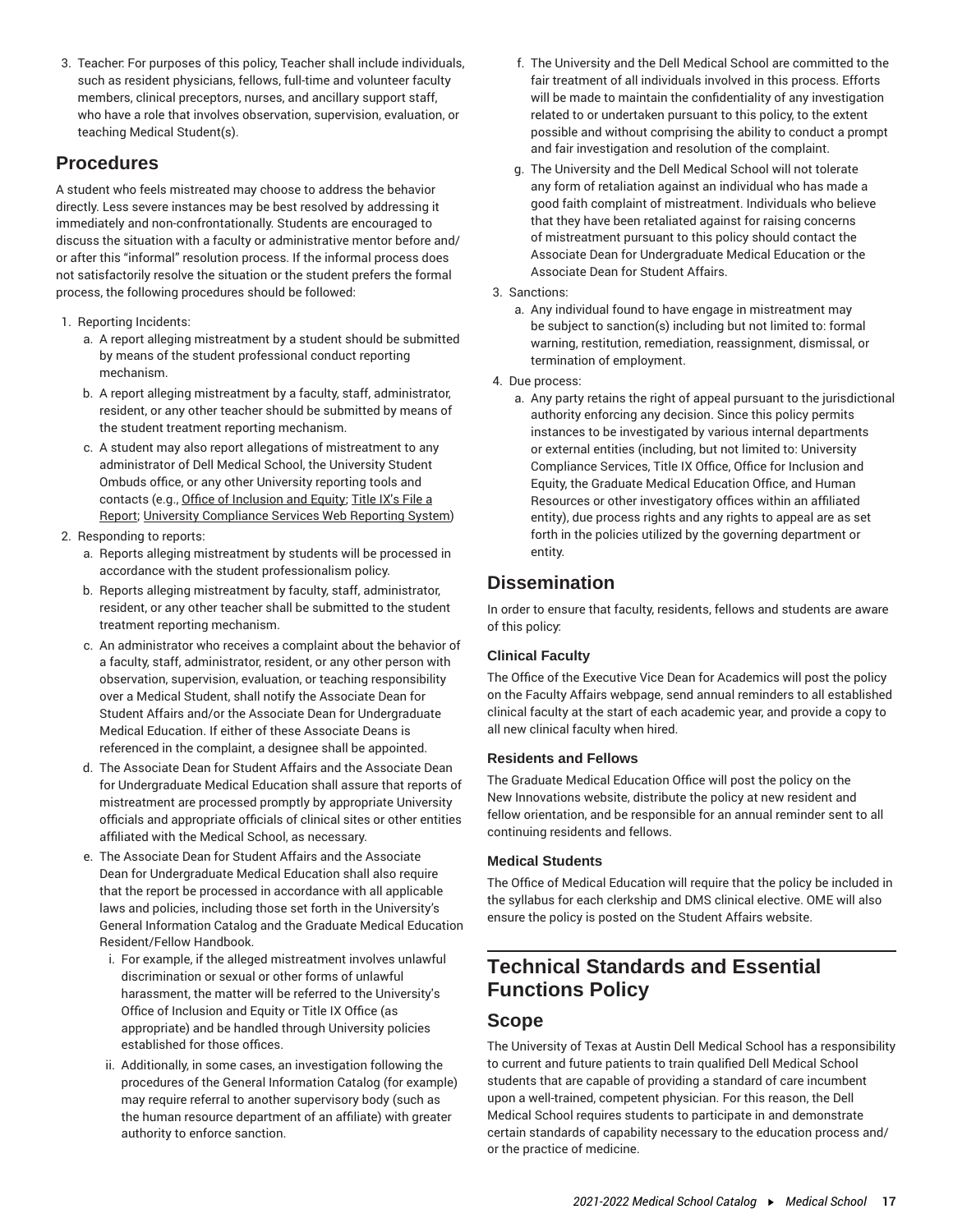Accepted students must meet certain standards of capability with or without reasonable accommodations for matriculation, continued enrollment, and graduation with the MD degree.

The University of Texas at Austin is committed to maintaining equal educational opportunity and [Non-Discrimination](https://www.policies.utexas.edu/policies/nondiscrimination-policy/) as outlined in The University of Texas at Austin policy.

# **Policy**

Accepted applicants and students must meet certain standards of capability with or without reasonable accommodations.

# **Technical Standards and Essential Functions**

- 1. **Observation:** A medical student must be able to demonstrate adequate sensory function (e.g., vision, hearing and touch) to observe a patient accurately at a distance and close at hand.
- 2. **Communication:** A medical student must be able to communicate effectively in both oral and written form. The student must also be able to perceive communication from others whether it be written, verbal, or non-verbal including intonation, changes in mood, activity, and posture.
- 3. **Psychomotor Skills:** A medical student must be able to perform the maneuvers necessary to perform a physical exam, render routine and emergent care, and safely execute the motor movements required to provide general care and emergency treatment to patients. Examples of these include, but are not limited to, palpation, auscultation, percussion, application of pressure, movement around the immobile patient as needed to perform procedures such as maintaining a sterile field and surgical and non-surgical procedures.
- 4. **Intellectual and Cognitive Abilities:** A medical student must be able to problem-solve effectively and rapidly; learn; reason; calculate; formulate and test hypotheses; memorize; process; analyze; rapidly integrate and synthesize information; and apply information in an environment of high stress and distraction.
- 5. **Behavioral and Social:** A medical student must exercise professional judgment and promptly complete all responsibilities attendant to their academic work, teamwork, and patient care. The student must possess the ability to develop mature, sensitive and effective professional relationships with peers, faculty, staff, and members of the healthcare team. The student must be able to give and receive constructive feedback. The student must demonstrate the ability to process feedback and utilize it to conform their behavior to expected professional standards. The student must manage adversity and stress in order to prevent its impacting their abilities in these competencies.

Any student that would like accommodations in order to meet the technical standards should contact the University of Texas Office of Services for Students with Disabilities.

# **Transcript Policy**

# **Scope**

Students accepted into The University of Texas at Austin Dell Medical School must submit official transcripts from all previous colleges and universities attended in accordance with accreditation standards of the [Southern Association of Colleges and Schools](http://www.sacscoc.org/) (SACS) and as described below.

# **Policy**

The Dell Medical School requires all accepted students to submit official transcripts from every regionally accredited college or university attended by the student. This includes:

- All colleges/universities at which students took a course, even if transfer credit was later accepted by another school.
- College-level courses taken while in high school, even if such courses did not count toward a degree at any college or university.
- Final transcripts that denote any certificate or degree earned from that institution along with the date during which this credential was earned.

The Dell Medical School will only accept official transcripts that are printed on the institution's transcript security paper and transmitted to the Dell Medical School in an official, sealed envelope from the institution's Office of the Registrar (or similar, official department of the institution), or through a secure electronic transmission.

Failure of an accepted student to submit all official transcripts to the Dell Medical School, or submission of transcripts that are materially different than what the student self-reported on their application relevant to academic performance and/or courses completed or expected to complete prior to matriculation, can result in the offer of admission being rescinded, or the student's being prevented from registering for future classes.

# **Transfer Policy**

# **Scope**

The University of Texas at Austin Dell Medical School will strive to admit applicants and matriculate a class best suited to contribute to the mission and vision of the Dell Medical School while assuring equity, impartiality, and excellence in the admissions process.

The University of Texas at Austin is committed to maintaining equal educational opportunity and [Non-Discrimination](https://www.policies.utexas.edu/policies/nondiscrimination-policy/) as outlined in The University of Texas at Austin policy.

# **Policy**

The University of Texas at Austin Dell Medical School permits medical students to apply for transfer into the medical education program if: 1) positions are available; 2) the transfer applicant is in good standing at a medical school accredited by the Liaison Committee on Medical Education; 3) the transfer applicant has successfully passed Step 1 of the United States Medical Licensing Exam; and 4) the transfer applicant demonstrates academic achievements and other attributes comparable to students admitted to the Dell Medical School.

Transfer applicants successfully admitted to the Dell Medical School must start at the beginning of the second year of the medical education program. There will be no transfer applicants considered for entry into the Dell Medical School in the third or fourth years of the education program.

Applicants for transfer admission should contact the Office of Admissions. The final decision on transfer applications is made by the Admissions Selection Committee.

Current students that wish to transfer to another medical school should meet with the Associate Dean for Student Affairs.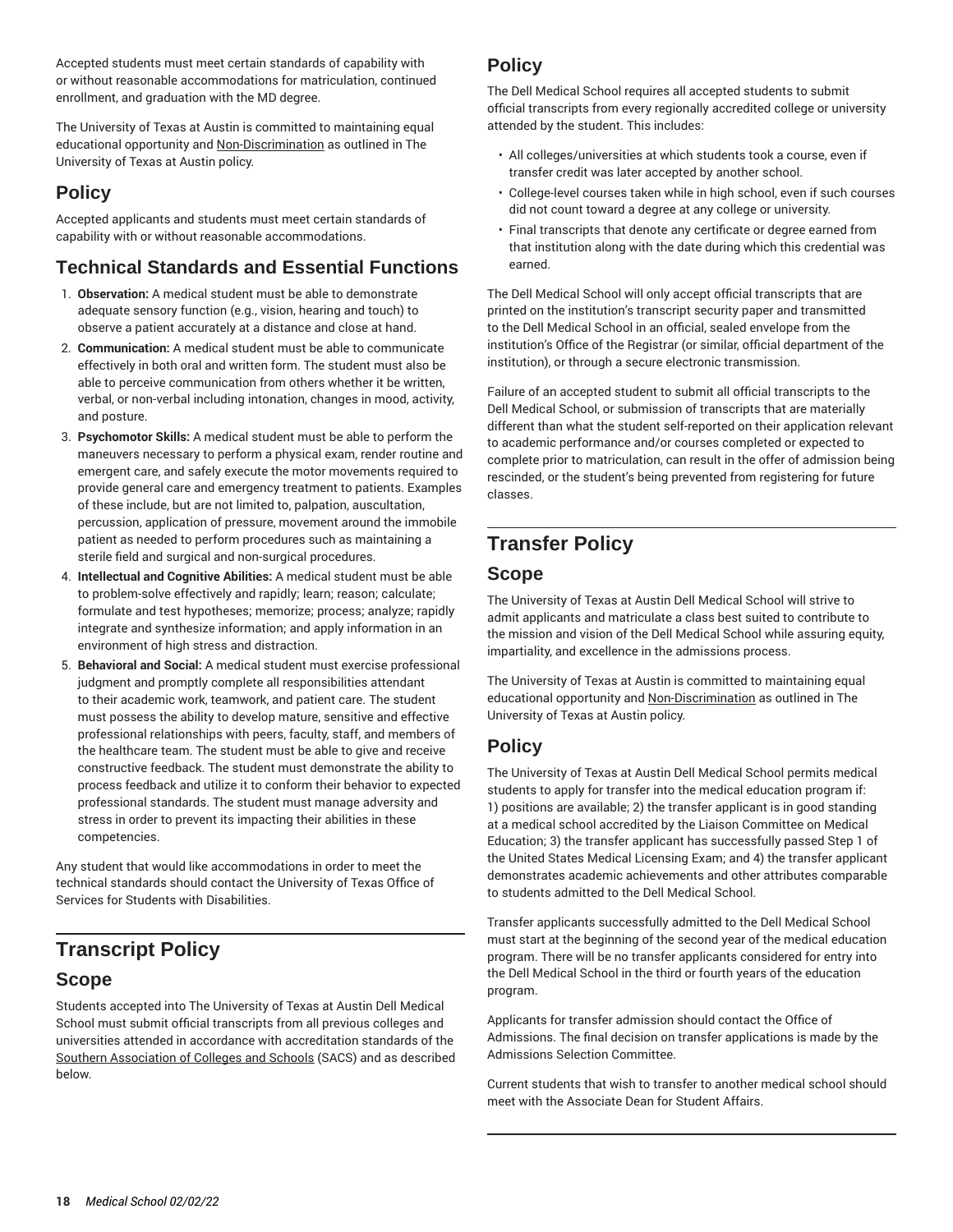# **Visiting Student Clinical Elective Policy**

# **Scope**

The University of Texas at Austin Dell Medical School will strive to admit applicants and matriculate students best suited to contribute to the mission and vision of the Dell Medical School while assuring equity, impartiality, and excellence in the admissions process.

Applicants for visiting student rotations must demonstrate academic achievements and other attributes comparable to students admitted to the Dell Medical School.

The University of Texas at Austin is committed to maintaining Equal Educational Opportunity and [Non-Discrimination](https://www.policies.utexas.edu/policies/nondiscrimination-policy/) as outlined in The University of Texas at Austin policy.

# **Policy**

The Dell Medical School permits visiting medical students to apply for no more than eight weeks of advanced clinical electives in the Dell Medical School's medical education program provided:

- 1. that advanced clinical elective positions are available;
- 2. the visiting student applicant is in good standing at an accredited medical school;
- 3. the visiting student applicant has successfully passed Step 1 of the United States Medical Licensing Exam;
- 4. the visiting student applicant has completed all required core clerkships; and
- 5. the visiting student applicant is enrolled in an LCME or AOAaccredited medical school.

Visiting medical students successfully admitted to a Dell Medical School clinical elective position are subject to all applicable university and University of Texas System policies and procedures.

# **Student Conduct Policies**

# <span id="page-19-0"></span>**Medical Student Professionalism Policy Scope**

Professionalism is a cornerstone of being a physician and ensures the best interests of society and patients. Dell Medical School will evaluate and address the professional conduct of medical students training here. As a curricular goal, it will be routinely assessed in multiple courses. In addition, medical student conduct will be monitored across the curriculum using the online Professionalism Observation Reporting System. In addition to being addressed as provided in this policy, medical student conduct that violates The University of Texas at Austin ("University") Code of Conduct, the University's Institutional Rules on Student Services and Activities, any federal, state, or city laws and statutes, or any policies of the University and The University of Texas System may also be subject to the University's Student Discipline and Conduct Policy.

# **Policy**

Physicians and physicians-in-training are expected to develop and demonstrate an exemplary level of professional conduct. Dell Medical School shall provide a robust system for evaluating professional conduct, providing timely feedback to support medical student development of professionalism and a fair process for addressing and remediating lapses in professionalism. The actions authorized under this policy are to promote the development of professional conduct and to provide education, remediation and support to students with minor or developmental lapses of professional conduct. Should a student's

conduct warrant consideration of any adverse action, the situation will be referred to the University's Office of the Dean of Students or to the Medical Student Academic Standing Committee, as appropriate.

# **Medical Student Professionalism Committee**

To meet the professionalism objectives above, Dell Medical School shall establish a Medical Student Professionalism Committee ("Professionalism Committee"). The Professionalism Committee includes the following members:

- Five (5) Voting Members selected from Faculty and/or Staff, including one member appointed as Chair
- Three (3) Non-Voting Members to serve as the Triage Team, selected from Faculty and/or Staff
- The three (3) Dell Medical School staff members listed below shall serve as additional Non-Voting Members of the Professionalism Committee:
	- Associate Dean for Student Affairs
	- Associate Dean for Undergraduate Medical Education
	- Assistant Dean for Diversity

The Faculty and Staff Voting Members and Triage Team Members shall be appointed by a selection committee of: The Executive Vice Dean of Academics and Chair of Medical Education, the Associate Dean for Student Affairs, and the Associate Dean for Academic Affairs. The term of appointment shall be 3 years and members may serve in successive terms.

All members of the Professionalism Committee will act as expeditiously as diligence will permit and will ensure that conduct issues are addressed and escalated, if necessary, in a timely manner.

# **Professionalism Domains**

Professionalism encompasses several domains including (but not limited to):

# 1. **Honesty and Integrity**

- a. Commitment to truthfulness & honesty with all, and at all times
- b. Commitment to integrity in all aspects of one's work
- c. Commitment to understanding & implementing appropriate limitations and boundaries in personal relationships with one's patients and their families

# 2. **Patient Centered Care and Altruism**

- a. Commitment to patient confidentiality
- b. Commitment to prioritizing patient care
- c. Commitment to advocate for one's patients

# 3. **Reliability, Responsibility and Accountability**

- a. Commitment to the understanding & fulfillment of all of one's responsibilities
- b. Commitment to maintaining excellence in all aspects of one's works
- c. Commitment to timeliness

# 4. **Respect**

- a. Commitment to respectful interaction with all patients, families and other team members
- b. Commitment to tolerance of views that one may not agree with
- c. Commitment to avoiding bias and discrimination

# 5. **Self-Improvement and Adaptability**

a. Commitment to understanding the limitations of one's knowledge and level of expertise & seek assistance when necessary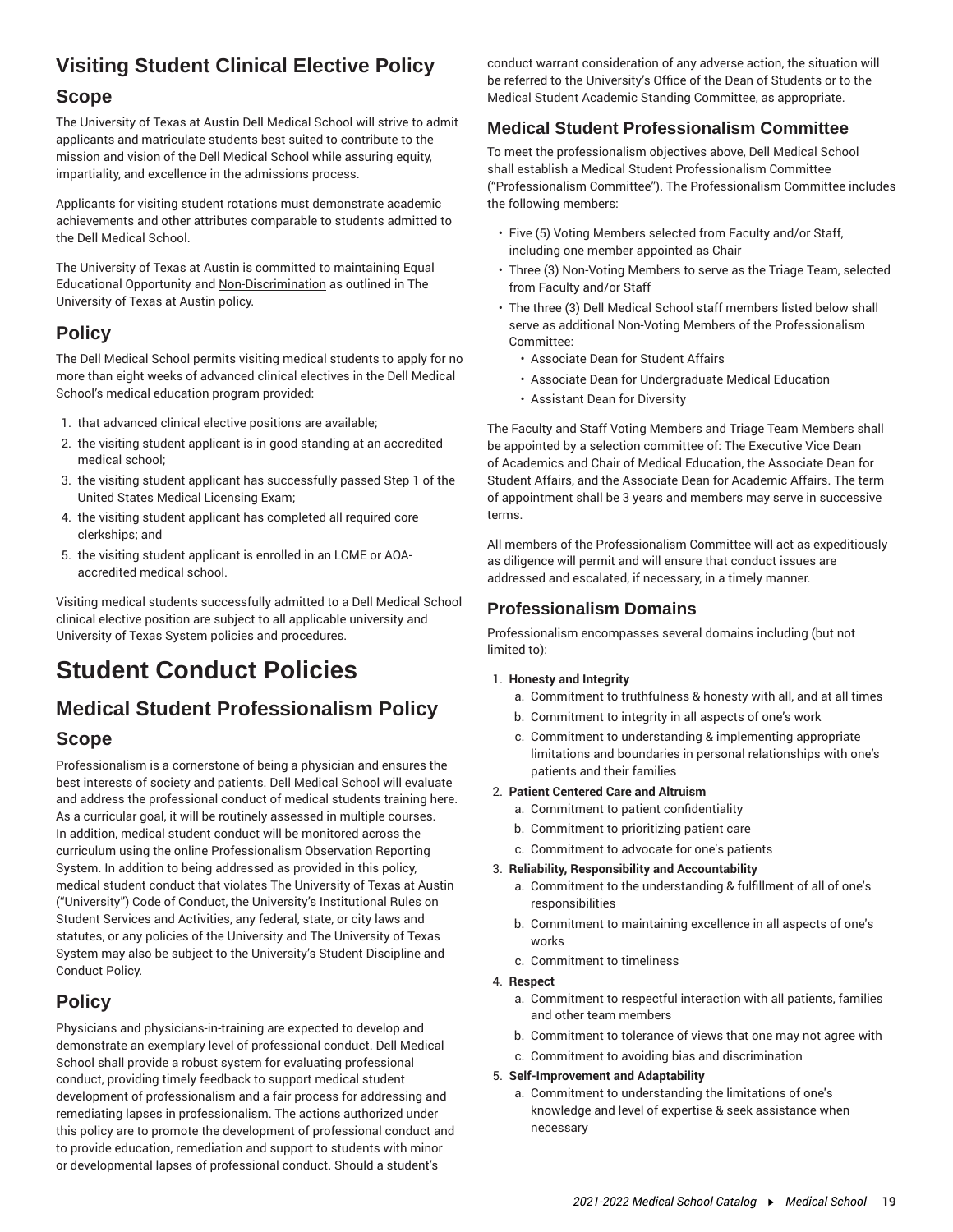b. Commitment to maintaining one's own well-being and seeking help when necessary

# **Identification of Professional and Non-Professional Behavior**

An online Professionalism Observation Reporting System ("Reporting System") will be used to report professional and non-professional conduct for medical students. $<sup>1</sup>$  The reporting system is open to anyone</sup> to utilize and faculty and students are encouraged to report both commendable and concerning behavior. Anonymous submissions are not acceptable, but confidentiality will be maintained to the greatest extent possible. These reports are forwarded by automated process to the Professionalism Committee Triage Team ("Triage Team"). Any course evaluation of professionalism rated as "marginal pass" or lower will also be reported to the Triage Team.

The Triage Team will review all reports and a confirmation email will be sent to the reporter within 48 hours notifying the reporter the review/ triage is in process. The Triage Team shall act as a subcommittee of the Professionalism Committee and shall attend meetings of the Professionalism Committee and participate in the training and process development discussions. However, the Triage Team shall not be present whenever a specific student is being discussed during a Professionalism Committee meeting. They shall not vote on any Professionalism Committee matters.

 $^{\text{1}}$ At this point in time, this Reporting System is used to express commendation or concern about the conduct of Medical Students only. The conduct of Residents, Faculty or others should be addressed via the policies and procedures pertaining to their conduct.

# **Triage and Process**

The Triage Team will review all reports from the Reporting System and assign the incident to a pathway: Commendation, Emergent, Level 1, Level 2, Level 3, or refer to the University's Office of the Dean of Students for adjudication.

# **Commendation**

Reports of exceptional and admirable professional conduct may be reported. The Triage Team shall send a notice of the commendation with specific details, as available, to the student(s) and to the Associate Dean for Student Affairs. Commendations will be retained for possible inclusion in the Medical Student Performance Evaluation.

# **Emergent Concerns**

Should a situation involve a threat to the safety of the student(s) or others, the University's Office of the Dean of Students shall be immediately notified and is authorized to take interim action in accordance with the University's Student Discipline and Conduct Policy.

# **Level 1 Concerns**

Level 1 Concerns encompass conduct that occurs within a course and is subject to evaluation and grading impact within the syllabus policies of that course. Examples include, but are not limited to: unexcused absence, tardiness, failure to complete assignments, communication lapses with patients, faculty, members of health care team, or peers, engaging in conduct disruptive to an effective learning environment, etc.

These concerns are identified via an automated "flag" whenever a student receives a professionalism evaluation of marginal pass or lower. These concerns are initially addressed within the course. The reports will be held in a secure file in order to monitor for any future professionalism lapses. In addition to being monitored by the Triage Team, the secure file may also be released to the Level 2 Education and Remediation Team $^{\mathsf{2}}$  or the Professionalism Committee, should the Triage Team determine that

the incident is ongoing and/or warrants rising to a Level 2 or Level 3 concern.

# **Level 2 Concerns**

Level 2 Concerns encompass conduct that violates the professionalism standards in this policy or the core competencies of the medical curriculum, Level 2 matters that are repeated in more than one course, Level 1 matters that are not adequately resolved within the course, or violations of Dell Medical School policies that are not related to a specific course. Examples include, but are not limited to: compromising patient confidentiality, failing to prioritize patient care, failure to complete compliance requirements, failure to behave with tolerance for cultures, beliefs or views differing form one's own, etc.

The Triage Team shall notify the Level 2 Education and Remediation Team of any Level 2 Concerns. The Level 2 Education and Remediation Team shall investigate and develop a remediation plan for the student if necessary or refer the matter to the University's Office of the Dean of Students. The Level 2 Education and Remediation Team may require compliance and an accountability plan to remediate or otherwise address the concerns. The Level 2 Education and Remediation Team will report the incident and the steps taken to resolve the concerns to the full Professionalism Committee. If the situation is sufficiently resolved, the Professionalism Committee will retain a secure file in order to monitor and respond to any repeated concerns. If the Professionalism Committee does not feel the matter is adequately resolved they may refer back tot he Level 2 Education and Remediation Team for further action or elevate the matter to a Level 3 concern.

 $2$  The Level 2 Education and Remediation Team is comprised of the Dell Medical School Associate Dean for Student Affairs and the Associate Dean for Undergraduate Medical Education.

# **Level 3 Concerns**

Conduct that is an egregious violation of professionalism standards and may impact the student's opportunity to obtain licensure, Level 1 or 2 concerns that are repeated or referred to the full Professionalism Committee by the Triage Team or the Level 2 Education and Remediation Team. Examples include, but are not limited to: failure to comply with a Level 2 remediation plan, substance misuse or abuse, criminal activity, falsifying any record or violence in any form.

The Triage Team shall notify the Chair of the Professionalism Committee and the Level 2 Education and Remediation Team who shall investigate the matter. This investigation shall include meeting with the student to discuss matters of fact. The Professionalism Committee shall hear the report from the Chair and the Level 2 Education and Remediation Team and may determine a sanction of less than dismissal or suspension. (The Chair shall abstain from voting) Examples of actions that may be taken by the Professionalism Committee include, but are not limited to:

- Further investigation of the event in order to gain understanding and proceed with a better-informed direction
- Formal discussion with Clerkship/Course Director, Academic Advisor or Associate Dean for Student Affairs
- Require the student to complete a chemical use assessment
- Require a fitness for duty evaluation
- Require a repeat administration(s) of the Criminal Background Check or Urine Drug Screen required at matriculation (may modify the drug panel to assess for specific drugs)
- Documented coaching sessions with designated persons, in which expectations are made explicit
- A behavioral mentoring contract with designated persons
- A required mention of the incident in the MSPE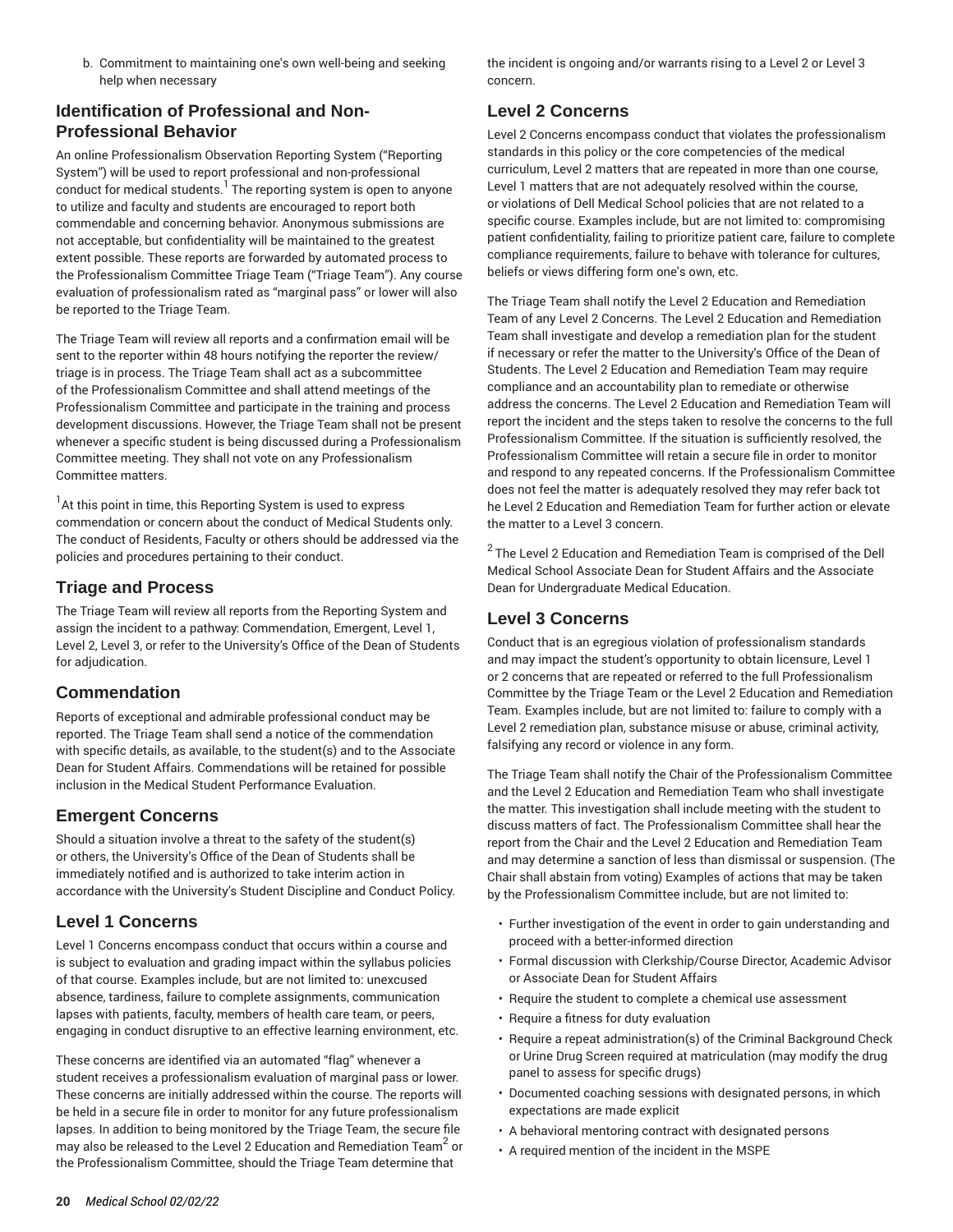- Referral to the University's Office of the Dean of Students
- Referral to the Medical Student Academic Standing Committee for consideration of an academic sanction including suspension or expulsion

All Level 3 concerns shall be fully and clearly documented. These records shall be kept in a secure file and will be referenced in any future concerns about the student. This may impact Professionalism Committee decisions in any future concerns.

# <span id="page-21-0"></span>**Medical Student Conduct and Discipline Policy**

# **Policy and General Statement**

Students of The University of Texas at Austin Dell Medical School are expected to conduct themselves as professionals-in-training at all times. All students are required to obey federal, state, and local laws and to comply with the University of Texas System ("UT System") Board of *Regents' Rules and Regulations*, the rules and regulations contained in the University's *Institutional Rules on Student Services and Activities,* the Dell Medical School Student Code of Professional Conduct and directives issued by administrative officials of the University, the University of Texas System, or clinical supervisors or other appropriate personnel acting in the course of their authorized duties at all times.

Any student who engages in conduct that violates the *Regents' Rules and Regulations*, University, the University of Texas System or Dell Medical School rules, or federal, state, or local laws, is subject to disciplinary action whether the conduct takes place on or off University property and whether or not civil or criminal penalties may be imposed for such conduct. A student is also subject to disciplinary action for prohibited conduct that occurs while participating in any activities sponsored by the University or University of Texas System, including, but not limited to, field trips, study abroad programs, inter- and/or intramural athletic activities, student organizations registered with the University, and laboratory and other rotations or clinical assignments, whether on or off University property.

A student who receives a period of suspension as a disciplinary action is subject to further disciplinary action for prohibited conduct that occurs during the period of suspension. A student who is suspended or is dismissed for disciplinary reasons is prohibited from being on any University or University of Texas System property during the period of suspension or after dismissal without prior written approval of the appropriate Dell Medical School representative or their designee.

# **Definitions**

- 1. **"Administrative Disposition"**: a document signed by the student and the Associate Dean (as defined below) that includes a statement of the disciplinary charges, the disciplinary penalty, a waiver of the disciplinary hearing procedures described in Appendix A, and a waiver of all appeals, except as otherwise provided in this policy.
- 2. **"Advisor":** a single individual whom a student may elect to accompany him or her to a meeting with the Associate Dean, the Executive Vice Dean for Academics, or any meeting with medical school representatives in relation to a disciplinary matter, or any related hearing. Because the student is solely responsible for presenting his or her case during the disciplinary process, an advisor may confer with and advise the student but may not advocate for the student in a meeting or hearing. If an advisor is directly related to a disciplinary case, if the advisor's presence poses a conflict of interest, or if the advisor repeatedly acts outside the limitations of the role described in this policy, the advisor may be dismissed from

any meeting or hearing. If an advisor is an attorney, the Associate Dean or Executive Vice Dean for Academics will also be accompanied by an attorney from the Office of the Vice President for Legal Affairs

- 3. **"Associate Dean for Student Affairs" or "Associate Dean":** the administrative official responsible for the administration of the disciplinary process of students at Dell Medical School. The Associate Dean for Student Affairs shall be responsible for coordinating an investigation of charges of misconduct and assessing disciplinary actions related to Dell Medical School students, if appropriate, notwithstanding any action taken by other authorities. The Associate Dean for Student Affairs may delegate the authority for any part of the student disciplinary process to one or more University administrative officers, as his or her designee. All references to Associate Dean for Student Affairs or Associate Dean herein also include the Associate Dean's designee, if any.
- 4. **"Day"**: a Monday-Friday calendar day, except University holidays and days on which regularly scheduled classes are suspended due to emergent situations; "University holiday" means a staff holiday identified in the holiday schedule published by the Office of Human Resource Services. If a deadline defined in this chapter falls on a Saturday, Sunday, or University holiday, that deadline will be moved to the next weekday; Saturdays and Sundays that are contiguous with University holidays are not considered "days" as defined here.
- 5. **"Dean of Students":** the Office of the Dean of Students of The University of Texas at Austin or the Dean of Students' delegate or representative
- 6. **"Executive Vice Dean for Academics":** the Executive Vice Dean for Academics at the Dell Medical School, or his or her designee.
- 7. **"Discipline"** or "**disciplinary action"** or "**sanction":** a decision as to whether a student has violated a University of Texas System *Regents' Rules and Regulations*, the University *Institutional Rules on Student Services and Activities* or the Dell Medical School *Student Code of Professional Conduct*. It includes the findings of fact in support of the decision along with the assessed sanction or sanctions, if any.
- 8. **"Disciplinary record":** a student record as defined in section 9– 202 of the University *Institutional Rules on Student Services and Activities* maintained by the Associate Dean for Student Affairs. The disciplinary record may include complaints, notices, hearing records, disciplinary decisions, and other documents required under this chapter or deemed relevant by the Associate Dean for Student Affairs. Disciplinary records may be disclosed as permitted by the University *Institutional Rules on Student Services and Activities*.
- 9. **"Dismissal":** permanent separation of a student from the University.
- 10. **"Hearing Officer":** a fair and impartial individual, or committee of individuals, selected by the Executive Vice Dean for Academics to hear disciplinary charges, make findings of fact, and, upon finding a violation of rule or policy, to impose one or more appropriate disciplinary penalties.
- 11. **"Student":** a person who is currently enrolled at Dell Medical School, or who is accepted for admission or readmission to Dell Medical School, or who has been enrolled at Dell Medical School in a prior semester and is eligible to continue enrollment in the semester that immediately follows, or who is attending an educational program sponsored by the University while that person is on campus, or who allegedly engaged in prohibited conduct at a time when he or she met the above criteria. For purposes of this policy, individuals who are not currently enrolled at Dell Medical School remain subject to the disciplinary process for conduct that occurred while they were enrolled.
- 12. **"Suspension":** a temporary interruption in a student's enrollment and participation in academic activities at the University for a specific period of time, after which the student would be permitted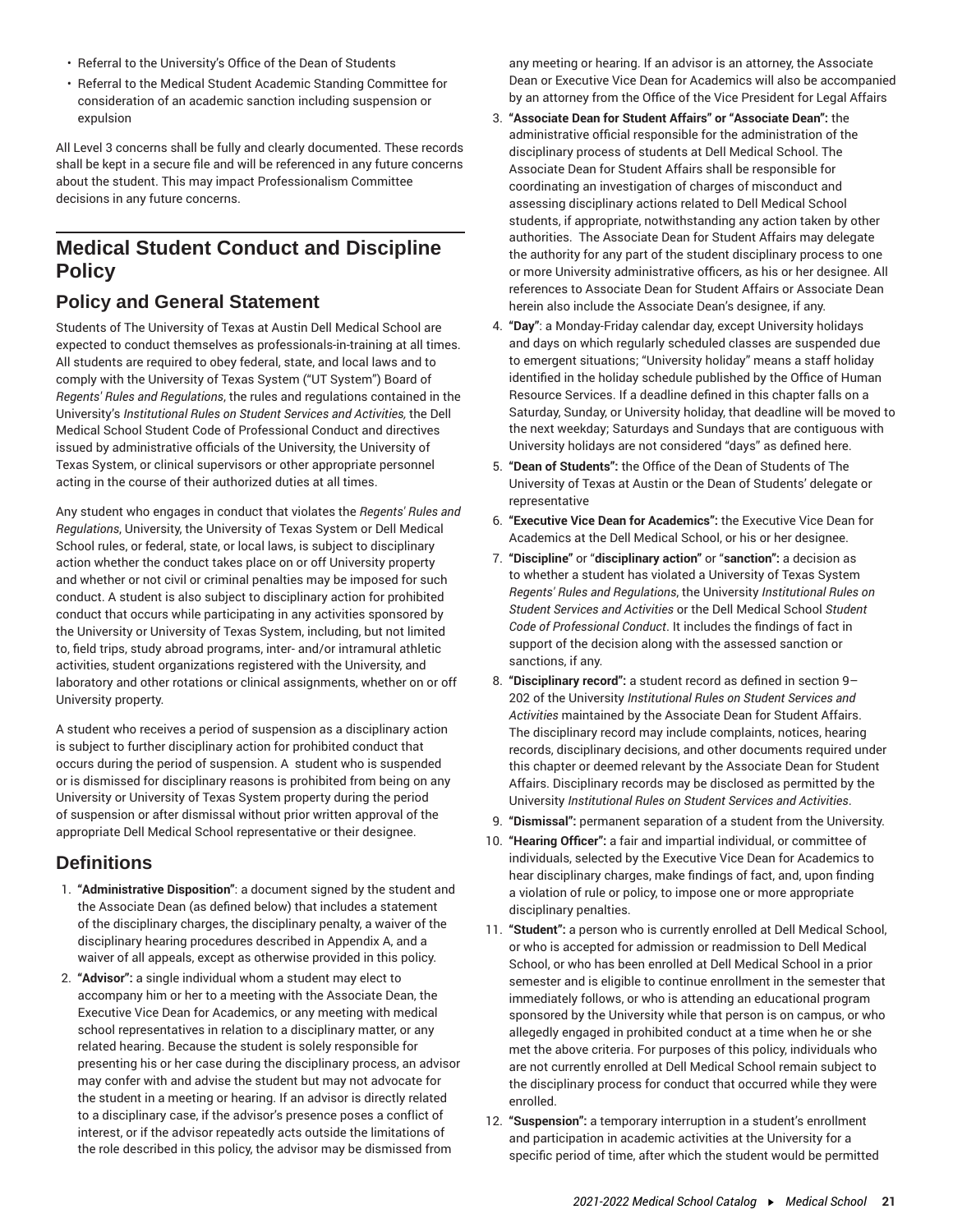to register/enroll and participate in academic activities, subject to such conditions as may be imposed as part of the disciplinary action and/or as a condition of the student's registration/enrollment and participation.

- 13. **"Title IX"**: refers to Title IX of the Education Amendments of 1972, Pub. L. 92-318, as amended by section 3 of Pub. L. 93-568, 88 Stat. 1855, except sections 904 and 906 thereof; 20 U.S.C. 1681, 1682, 1683, 1685, 1686.
- 14. **"Title IX Coordinator":** the employee of the University with major responsibility for Title IX compliance efforts and who is designated to handle complaints under Title IX.
- 15. **"University"**: The University of Texas at Austin. For the purposes of this policy, "University" also includes all activities and programs sponsored by or affiliated with The University of Texas at Austin regardless of the actual location where such activities or programs occur, including but not limited to, field trips, internships, rotations, and clinical assignments.
- 16. **"University Property":** any real property, buildings or facilities owned, leased, controlled or formally utilized by the University and/or the University of Texas System; also includes equipment and/or supplies owned and/or utilized by the University.

# **Procedure**

# **Conduct**

Conduct that could subject a Dell Medical School student to disciplinary action includes, but is not limited to:

- Any violation of the Dell Medical Student Code of Professional Conduct;
- Any violation of the University of Texas System *Regents' Rules and Regulations*;
- Any prohibited conduct described in the University *Institutional Rules on Student Services and Activities*; and
- Any violation of federal, state or local law.

# **Disciplinary Actions**

The disciplinary actions that may be assessed by the Associate Dean or by the hearing officer include one or more of the following:

- coaching to modify conduct;
- remediation plan;
- written warning;
- documentation of events in Medical Student Performance Evaluation (MSPE);
- disciplinary probation;
- withholding of grades, official transcript, and/or degree;
- bar against re-admission;
- restitution or reimbursement for damage to or misappropriation of University or University of Texas System property;
- suspension of rights and privileges, including participation in scholastic and/or extracurricular activities;
- academic sanction(s) including assignment of a grade of zero for an examination or assignment or for a course, and/or cancellation of all or any portion of a prior course credit;
- denial of degree;
- deferred suspension;
- suspension from the University for a specified period of time;
- dismissal (permanent separation from the University);
- revocation of degree and withdrawal of diploma;

• other reasonable sanctions deemed appropriate under the circumstances.

If a student is suspended, he or she will be administratively withdrawn from all courses and refunds will not be issued. Suspension is noted on the academic transcript. The notation can be removed upon the request of the student when all conditions of the suspension are met. Dismissal creates a permanent notation on the student's academic transcript.

# **Process**

The Associate Dean for Student Affairs will keep the University's Dean of Students apprised of any disciplinary matter that involves a Dell Medical School student and will confer with the Dean of Students as necessary to ensure consistency and compliance with the disciplinary procedures set forth by the Dean of Students and in the University *Institutional Rules on Student Services and Activities*.

# **Investigation**

When the Associate Dean receives information that a Dell Medical School student has allegedly violated a *Regents' Rules and Regulations*, University regulation, Dell Medical School rule or policy, city ordinance, or state or federal law, the alleged violation will be investigated. Upon completing the preliminary investigation, the Associate Dean may:

- 1. dismiss the allegation as unfounded; or
- 2. summon the student for a conference and, after conferring with the student: dismiss the allegation; or
- 3. proceed administratively in cases where the proposed sanction is not a suspension, academic sanction, or dismissal and in other cases where the student elects an administrative disposition; or
- 4. prepare a complaint based on the allegation and proceed to a hearing in cases where the proposed sanction is suspension, academic sanction or dismissal, and the student does not waive their right to a hearing.

If the information received by the Associate Dean includes allegations of sex discrimination, sexual harassment, sexual assault, sexual misconduct, interpersonal violence (domestic violence and dating violence), stalking, or other Title IX related allegations, the Associate Dean shall immediately refer the matter to the Title IX Coordinator to be handled consistent with University policy.

Pending a hearing or other disposition of the allegations and consistent with University *Institutional Rules on Student Services and Activities*, the Associate Dean may take immediate action as is reasonably appropriate under the circumstances when such action is in the best interest of the University by issuing an interim disciplinary action. This includes, but is not limited to, suspension and bar from the University (which shall include any affiliated clinical sites) when it reasonably appears to the Associate Dean from the circumstances that the continuing presence of the student poses a potential danger to persons or property or a potential threat for disrupting any activity authorized by the University.

When an interim disciplinary action has been taken by the Associate Dean, a student may request to meet with the Associate Dean to contest the interim disciplinary measures. A request for such a meeting must be made, in writing, within five days after the interim disciplinary action was taken, and such a meeting generally will be conducted within ten days after the request for a meeting is made, unless the student agrees in writing to a meeting at a later time. At the discretion of the Associate Dean, the ten-day period may be extended for a period not to exceed an additional ten days.

Notwithstanding the above, the Associate Dean may withhold the issuance of an official transcript, grade, diploma, or degree to a student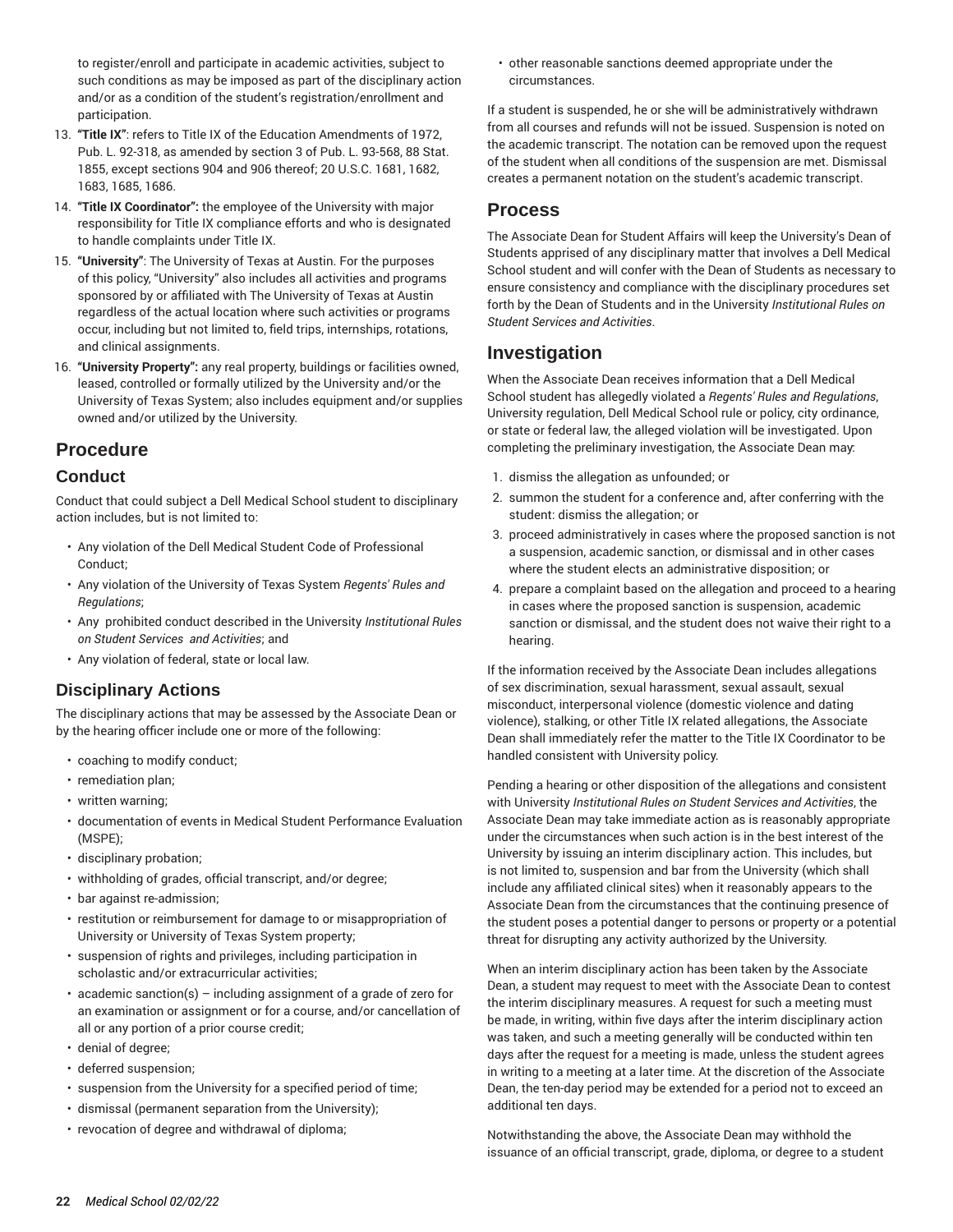alleged to have violated a rule, policy or regulation of Dell Medical School, the University, or the University of Texas System which would reasonably allow the imposition of such action. The Associate Dean may take such action pending a hearing, resolution by administrative disposition, and/ or exhaustion of appellate rights if the Associate Dean has provided the student an opportunity to provide a preliminary response to the allegations and in the opinion of the Associate Dean, the best interests of Dell Medical School, the University, or University of Texas System would be served by this interim disciplinary action.

Any student may be contacted or may be summoned by written request of the Associate Dean for purposes of the investigation and/or to discuss allegations of student misconduct. The written request shall specify a place for the meeting and a time at least 3 days after the date of the written request if the request is sent by regular mail, or at least 2 days after the date of the request if the request is sent by e-mail or hand delivered. The written request may be mailed to the address appearing in the records of the Registrar, emailed to the email address on record with the University or hand delivered to the student. If the student fails to appear for such a meeting without good cause, as determined by the Associate Dean, the Associate Dean may bar or cancel the student's enrollment or otherwise alter the status of the student until the student complies with the summons. If the student failing to appear as requested by the Associate Dean is the student against whom allegations are being reviewed, the Associate Dean, in addition to the above, may proceed with disciplinary action based upon other available information using the disciplinary procedures described in Appendix A. A student's failure to maintain a current address with the Registrar, failure to read mail or e-mail, or refusal to accept delivery of the notice are not considered good cause for failing to respond to the Associate Dean's request for a meeting.

The Associate Dean will consider the available information, determine if it is sufficient to proceed with the disciplinary process, and, if so, determines one or more appropriate disciplinary actions. Before proceeding with disciplinary action, the Associate Dean will offer the accused student the opportunity to meet and provide a response to the allegations and, upon request, to review the available evidence supporting the charges.

In cases involving potential criminal conduct, the Associate Dean shall also consult with the Office of the Vice President for Legal Affairs and The University of Texas at Austin Police Department.

# **Administrative Disposition of Disciplinary Violations**

Administrative disposition shall be used in cases where the proposed sanction for a disciplinary violation is a sanction other than suspension, academic sanction, or dismissal; an administrative disposition may also be used in cases where the proposed sanction *is* suspension, academic sanction, or dismissal, if the accused student agrees to waive his right to a hearing.

- 1. In cases where the accused student does not dispute the facts upon which the charges are based, the proposed sanction is not suspension, academic sanction or dismissal and the student agrees to the proposed sanction, the administrative disposition shall be final and there shall be no appeal of the finding of misconduct or the sanction.
- 2. In cases where the accused student disputes the facts upon which the charges are based and the proposed sanction is not suspension, academic sanction, or dismissal, the Associate Dean will inform the student of the charges, evidence, findings, and proposed sanction(s) and give the student the opportunity to meet with the Associate Dean to provide rebuttal evidence. The Associate Dean will review

all evidence, including the student's response to the allegation, and determine whether the preponderance of credible evidence supports a finding that a violation occurred. If a violation is deemed to have occurred, the Associate Dean will assess appropriate sanction(s). The administrative disposition may be appealed to the Executive Vice Dean for Academics. Both the finding of violation and/or the sanction may be appealed. Such appeal must be filed in writing by the student within 14 days from the date on which the student signed the disciplinary decision issued by the Associate Dean or received notice of an additional sanction. Appeals submitted after 5:00 pm will be received the next weekday. The written appeal must state the specific reasons for the appeal and must include any related argument.

- 3. An administrative disposition may be used in cases where the proposed sanction is suspension, academic sanction, or dismissal, if a student waives their right to a hearing, reserving their right to appeal only the assessed sanction(s) to the Executive Vice Dean for Academics. Such appeal must be filed in writing by the student within 14 days from the date on which the student signed the disciplinary decision issued by the Associate Dean or received notice of an additional sanction. Appeals submitted after 5:00 p.m. will be received the next weekday. The written appeal must state the specific reasons for the appeal and must include any related argument.
- 4. In cases where the proposed sanction is suspension, academic sanction, or dismissal, and the student disputes the facts upon which the charges are based and refuses to sign an administrative disposition, the matter shall be resolved through a hearing before a hearing officer.
- 5. In any case involving allegations of sex discrimination, sexual harassment, sexual assault, sexual misconduct, domestic violence, dating violence, stalking, or other Title IX related allegations, both the complainant and the accused student must agree to the terms of any administrative disposition or waiver of the hearing procedures; otherwise, the hearing and appeals will proceed in accordance with University policy.

# **Hearing**

Disciplinary hearings will be conducted in accordance with the procedures described in Appendix A. In any case involving allegations of sex discrimination, sexual harassment, sexual assault, sexual misconduct, domestic violence, dating violence, stalking, or other Title IX related allegations, the complainant will be provided the same rights and responsibilities outlined in Appendix A as the accused student, including the right to notice of the hearing.

# **Appeal of Decision of Hearing Officer**

Either the Associate Dean or the student may appeal the decision of the hearing officer to the Executive Vice Dean for Academics. Any such appeals must be filed in writing within fourteen days from the date on which the appealing party was notified of the hearing officer's decision. Appeals submitted after 5:00 p.m. will be received the next weekday. The written appeal must state the specific reasons for the appeal and must include any related argument.

The non-appealing party, and the complainant in cases involving Title IX related allegations, may submit a response to the appeal which must be received by the Executive Vice Dean for Academics no later than 10 days after receipt of the appeal, with a copy to the other party(ies).

An appeal of the hearing officer's decision will be reviewed solely on the basis of the record from the hearing, the appeal and any response to the appeal. The Associate Dean will submit the record of the hearing to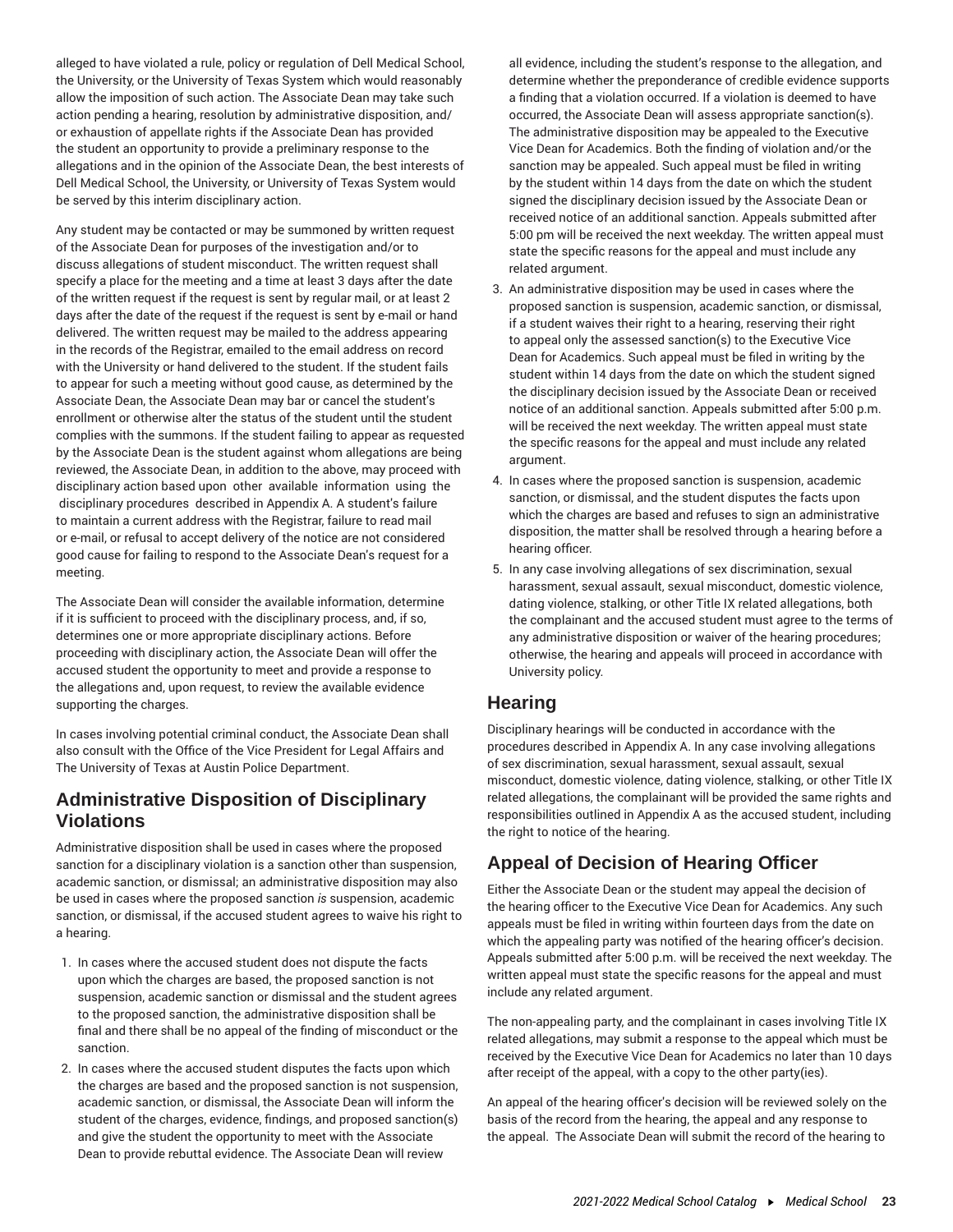the Executive Vice Dean for Academics as soon as it is available to the Associate Dean.

The Executive Vice Dean for Academics may approve, reject, or modify the decision in question, or may require a reopening of the original hearing for presentation of additional evidence and reconsideration of the decision. The action of the Executive Vice Dean for Academics will be communicated in writing to all parties to the appeal within thirty days after the Executive Vice Dean for Academics receives the appeal and related documents. The decision of the Executive Vice Dean for Academics is final.

# **Records**

The University will maintain a permanent written disciplinary record for every student assessed the sanction of suspension, dismissal, denial or revocation of a degree, dismissal from an academic program, or withdrawal of a diploma. Suspension is noted on the official transcript during the term of suspension. A permanent notation of dismissal is also placed on the official transcript. A written record of any other case investigated by the Associate Dean or the Dean of Students will be maintained for at least seven years. The disciplinary record will reflect the nature of the charge, the sanction assessed, and any other pertinent information. The contents of a student's disciplinary record may be made available by the president or the president's delegate to appropriate University officials who have a legitimate educational interest. The contents of a student's disciplinary record may be made available to persons outside the University only upon written request of the student, or in accordance with state and federal law.

# **Exhibits**

Appendix A: Student Conduct and Discipline - Student Disciplinary Hearing Process

# **APPENDIX A: STUDENT DISCIPLINARY HEARING PROCESS**

# 1. **Notice of Hearing**

In accordance with the requirements of Section 11-604 of the *Institutional Rules on Student Services and Activities*, the accused student will be given notice of the date, time and place for the disciplinary hearing addressing the student's alleged misconduct. The Associate Dean will notify the accused student by letter or by e-mail of the date, time, and place for the hearing. The notice will be delivered in person or sent by e-mail or postal mail to the student at an address listed in the registrar's records. In cases involving allegations of sex discrimination, sexual harassment, sexual assault, sexual misconduct, domestic violence, dating violence, stalking, or other Title IX related allegations, the date, time, and place of the hearing shall also be provided to the complainant.

The notice will specify a hearing date at least ten days after the date of the letter or e-mail message, unless interim disciplinary action has been imposed or if the hearing is related to a Title IX allegation. A student may request, in writing, that an earlier hearing date be set if feasible to arrange. The hearing officer, for good cause, may also postpone the hearing and will notify the Associate Dean and the accused student of the new hearing date. The student's failure to provide and to maintain current addresses, refusal to accept delivery of a letter, or failure to receive an e-mail message because the mailbox is full or the message is inappropriately forwarded will not constitute good cause for failure to comply with the notice. In cases involving allegations of sex discrimination, sexual harassment, sexual assault, sexual misconduct, domestic violence, dating violence, stalking, or other

Title IX related allegations, the notice will specify a hearing date of at least 5 days after the date of the letter or e-mail message.

The notice shall also provide the accused student with the name(s) of the individual(s) serving as hearing officer, a written statement of the allegation(s) against the accused student, a summary statement of the evidence supporting such allegation(s), and the identity of the complainant. The hearing notice will provide instructions and set a deadline by which the student must notify the Associate Dean if the student intends to involve an advisor.

# 2. **Impartiality of Hearing Officer**

The individual(s) or committee serving as hearing officers will be selected by the Executive Vice Dean for Academics. The accused student may challenge the impartiality of a hearing officer up to 3 days prior to the hearing by submitting the reasons for the challenge in writing to the hearing officer(s) through the office of the Executive Vice Dean for Academics. A hearing officer is the sole judge of whether he or she can serve with impartiality. If a hearing officer disqualifies him- or herself, a substitute hearing officer will be appointed by the Executive Vice Dean for Academics. The appointment of a new hearing officer may have an impact on the hearing date.

# 3. **Burden of Proof**

On a hearing of the allegations, the Associate Dean has the burden of going forward with the evidence and proving the allegations by the greater weight of credible evidence (a "preponderance of the evidence" standard).

# 4. **Duties of Hearing Officer**

The hearing officer is responsible for conducting the hearing in an orderly manner and controlling the conduct of the witnesses and participants in the hearing. The hearing officer will rule on all procedural matters and on objections regarding exhibits and testimony of witnesses. The hearing officer may also question witnesses and is entitled to have the advice and assistance of counsel from the UT System Office of General Counsel, who may attend but may not actively participate in the hearing. Within thirty days of the conclusion of the hearing, the hearing officer will render and send to the Associate Dean and the accused student, and the complainant, in cases involving Title IX related allegations, a written decision that contains findings of fact, a conclusion whether the accused student committed one or more of the alleged violations, and any disciplinary actions imposed by the hearing officer.

# 5. **Conduct of Hearing**

The hearing will generally be conducted as follows:

- At least 5 days prior to the hearing, each party shall provide the hearing officer and the other party a list of witnesses, a brief summary of the testimony to be given by each such witness, and a copy of documents to be introduced at the hearing.
- Each party has the right to appear, present testimony of witnesses and documentary evidence, cross-examine witnesses, and be advised by legal counsel or other designated representative, who may be present at the hearing in the role of an advisor. If the accused student's advisor is an attorney, the Dean's advisor may be an attorney from the Office of the Vice President for Legal Affairs. The accused student must provide written notice of the advisor's name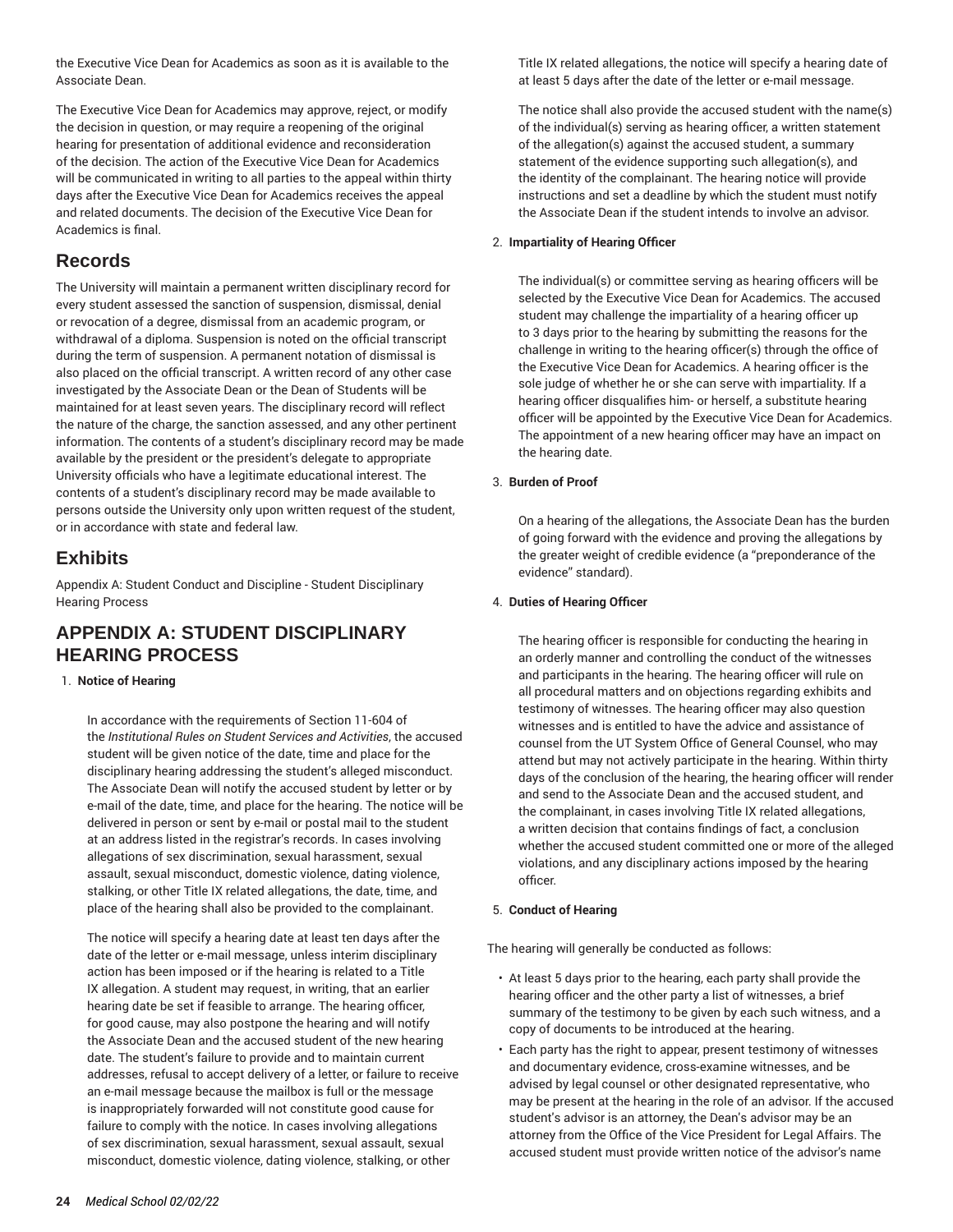to the hearing officer no later than 5 days prior to the hearing. An advisor may confer with and advise the Dean or accused student, but an advisor may not question witnesses, may not address the hearing officer, the Dean, the complainant, or another representative, and may not introduce evidence, make objections or present argument to the hearing officer.

- In cases involving allegations of sex discrimination, sexual harassment, sexual assault, sexual misconduct, domestic violence, dating violence, stalking, or other Title IX related allegations, the complainant shall have the right to have irrelevant past sexual history with third parties excluded from the evidence and to have a hearing at which only the respondent, complainant, hearing officer, Title IX Coordinator, attorney for Title IX Coordinator (if any) and representative(s) for complainant and/or respondent (if any) may be present. Additionally, the complainant may provide testimony at the hearing in a manner that does not require the complainant to directly confront or to be directly questioned by the accused student while still preserving the accused student's right to challenge such testimony.
- During the hearing, the Associate Dean may recommend and/or request one or more specific disciplinary actions be imposed by the hearing officer and may base the recommendation on any reasonable factors the Associate Dean deems relevant. The accused student is entitled to respond to the Associate Dean's recommendation.
- The hearing will be recorded. If either any party wishes to appeal the hearing officer's decision, the official record will consist of the recording of the hearing, the documents received in evidence and the written finding of facts and conclusions of the hearing officer. At the request of the Executive Vice Dean for Academics, the recording of the hearing will be transcribed and the parties will receive a transcript.

# **Degrees**

# <span id="page-25-0"></span>**DOCTOR OF MEDICINE**

The Dell Medical School [Leading EDGE Curriculum](https://dellmed.utexas.edu/education/academics/undergraduate-medical-education/leading-edge-curriculum/) is designed to train not just doctors, but physician leaders who are as comfortable taking on transformational health challenges as they are caring for patients. Every curricular innovation is designed to focus students on the distinct challenges of 21st-century health and medicine, and to engage students' creativity in solving those challenges.

The plan for an innovative, highly integrated educational program incorporates guided self-directed learning, new technologies, interprofessional education, and health care delivery systems education. Students have the benefit of receiving a core leadership curriculum and the opportunity to pursue individualized paths to that leadership, created for each student based on experience and interest.

Generous opportunities with sufficient flexibility to pursue population health, health care redesign or translational/basic science research, scholarship, and dual degrees are integrated into the program leading to the Doctor of Medicine degree.

# **Distinctions**

<span id="page-25-1"></span>Through individualized experiences in the third year - the hallmark of a curriculum created from scratch to turn future physicians into leaders - students make progress toward long-term goals and collaborate to improve health locally. A nine-month Innovation, Leadership, and Discovery block affords the opportunity to complete a large independent Distinction in Discovery and Inquiry Project or a dual degree. Students also continue clinical practice in primary care, family, and community medicine with the option for other electives. Longitudinal courses in

Developing Outstanding Clinical Skills, Interprofessional Education, and Leadership continue.

# **Research: Basic, Clinical or Translational**

Students work with faculty to design and implement a project from multiple options spanning the spectrum of research at The University of Texas at Austin or our clinical partners. Working in a rigorous scholarly environment with a faculty mentor, they develop skills for investigation and learn how to communicate findings.

# **Clinical Innovation and Design**

Designing meaningful solutions to the current pressing needs in health care requires a variety of complex skills, including the ability to identify meaningful problems, design thinking to find creative solutions and entrepreneurship to implement them. Students actively learn the process of medical technology and process innovation by working with biomedical engineering graduate students in a structured and mentored experience. As part of the program, students identify concrete clinical needs and address them through technology.

# **Population Health**

Dell Medical School students collaborate with a community-based organization on a project that will transform health by addressing social determinants of health like income disparities, institutional racism, housing instability and more. They refine leadership and partnership skills by leading an intervention or system change that benefits people in Central Texas.

# **Student Entrepreneur in Residence**

Future physicians take a deep dive into entrepreneurship and learn how to move a health innovation idea from concept to reality. As a member of the schools Texas Health CoLab team, students gain experience in business and commercialization while working with a variety of startups and products.

# **Dual Degrees**

# <span id="page-25-2"></span>**Dual Degree Programs**

During the Growth Year, a nine-month Innovation, Leadership and Discovery block will give students the opportunity to individualize experiences toward long-term goals. Students can choose to pursue one of several dual degree programs. All dual degree programs should be accomplished within the four years of medical school.

In dual degree programs, the degrees are awarded simultaneously. To enter a dual degree program, the student must be accepted by both of the individual programs. Students who wish to enter a dual degree program that involves the MD degree should contact the Admissions Office in the Dell Medical School first. Dual degree programs are offered in the following fields.

| Field(s) of Study              | Degree(s)                                          |
|--------------------------------|----------------------------------------------------|
| Biomedical engineering         | Master of Science in Engineering                   |
| <b>Business administration</b> | Master of Business Administration                  |
| Design                         | Master of Arts                                     |
| <b>Educational psychology</b>  | Master of Education                                |
| Health care transformation     | Master of Science in Health Care<br>Transformation |
| <b>Public affairs</b>          | <b>Master of Public Affairs</b>                    |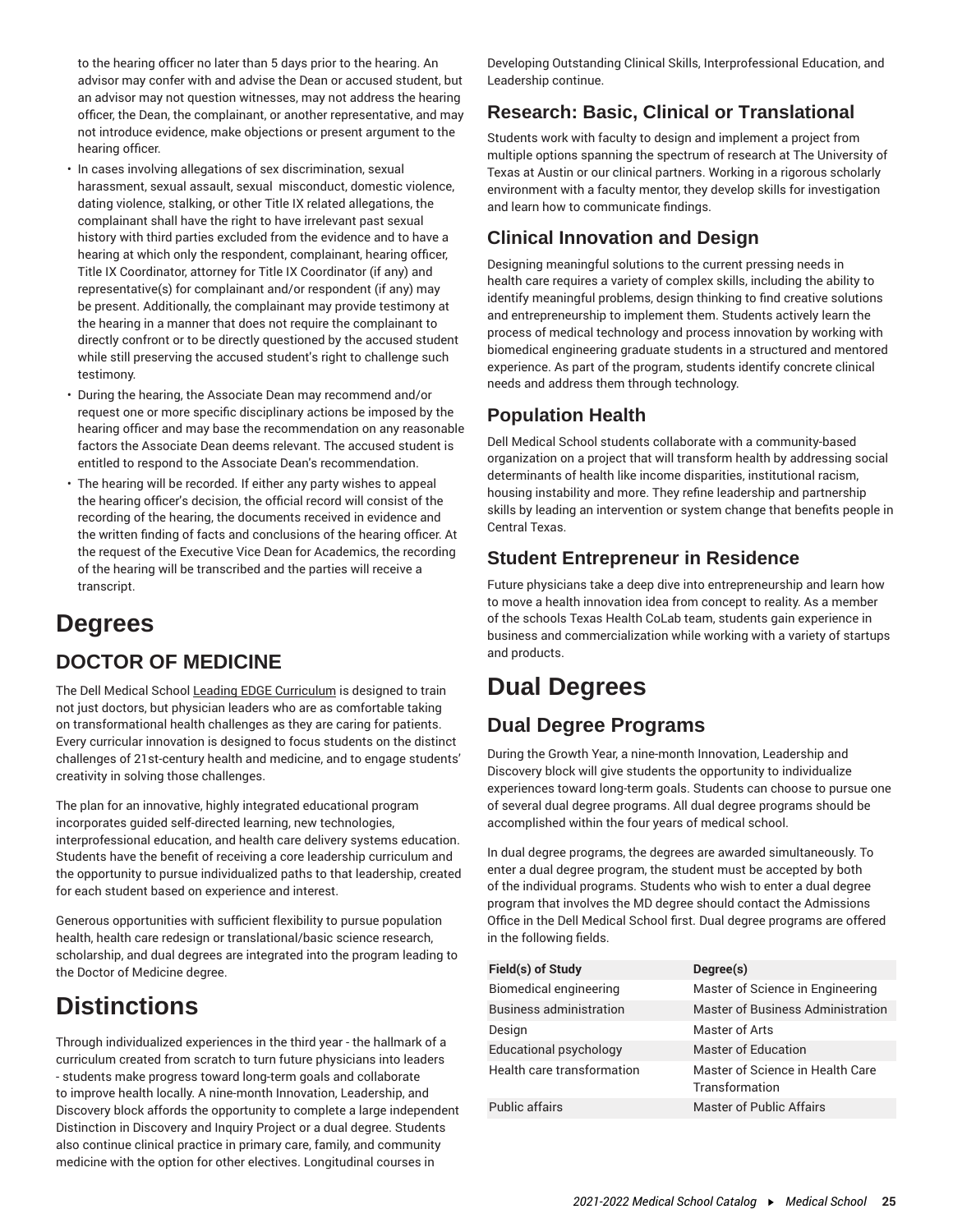# **Dual Degree Programs with Other Institutions**

The dual degree programs listed above lead to two University degrees; in other programs, students pursue degrees from the University and from another school at the same time.

# **Doctor of Medicine/Master of Public Health**

The Dell Medical School offers a dual degree program with the University of Texas Health Science Center at Houston School of Public Health leading to the Doctor of Medicine from the University and the Master of Public Health from the center. Applicants must apply separately and be admitted to both the Doctor of Medicine program at the University and the Master of Public Health at the center. Students accepted into the dual degree program complete the program of work in both schools. The degrees are conferred separately by each institution. Additional information is available from the director of admissions at the Dell Medical School.

# **Curriculum**

<span id="page-26-0"></span>The Dell Medical School curriculum is designed to train not just doctors, but physician leaders who are as comfortable taking on transformational health challenges as they are caring for patients. Every innovation, from the team-based learning to the Innovation, Leadership and Discovery Year, is designed to focus students on the distinct challenges of the 21stcentury health and medicine - and engage students' creativity in solving those challenges. Students have the benefit of receiving core leadership curriculum and the opportunity to pursue individualized paths to that leadership, created for each student based on experience and interest.

# **Four-Year Integrated Curriculums**

# **Developing Outstanding Clinical Skills (DOCS)**

The Developing Outstanding Clinical Skills integrated curriculum provides an understanding of the role of the physician in the clinical setting and in the community through longitudinal small group and clinical learning experiences throughout the four years of medical school. During the first year, the course will focus on patient interviewing, physical diagnosis, physical exam, patient write-ups from student's clinical encounters, clinical reasoning, developing the doctor-patient relationship and a professional, empathetic and inclusive physician.

# **Interprofessional Education (IPE)**

The Interprofessional Education integrated curriculum will fulfill the school's vision by producing physicians who are prepared for interprofessional collaborative practice. The longitudinal curriculum will immerse learners in interprofessional inquiry, application, and leadership to yield a measurable impact and outcomes. The learning activities will be guided by core competencies in the areas of values and ethics for interprofessional practice, roles and responsibilities, interprofessional communication, and teams and teamwork. Medical students will learn and work with interprofessional students from social work, nursing, pharmacy, and nutrition, among others during their time at Dell Medical School.

# **Dell Medical School Institutes**

Dell Medical School houses five institutes that bring together faculty, students, and outside experts to study healthcare issues in a number of important areas.

- Dell Pediatric Research Institute
- Design Institute for Health
- LIVESTRONG Cancer Institutes
- Value Institute for Health and Care
- Mitchel and Shannon Wong Eye Institute

# **First Year**

# <span id="page-26-1"></span>**Essentials Year**

The 48-week pre-clinical curriculum will impart the foundational knowledge for students to prepare and succeed in medical school. This year is highly integrated and consists of eight blocks, a capstone course and two longitudinal courses with early clinical and interprofessional experiences as well as a two-week vacation.

# **Modules/Capstone**

- Cells to Populations (Seven weeks)
- Structure and Function (Twelve weeks)
- Medical Neuroscience (Four weeks)
- Foundations of Disease (Six weeks)
- Mechanisms of Disease (Sixteen weeks)

# **Longitudinal Courses**

- Developing Outstanding Clinical Skills
- Foundations for Interprofessional Collaborative Practice
- Foundations for Leadership Practice

# **Vacation**

• Vacation (Thirty-one-and-a-half days)

# **Second Year**

# <span id="page-26-2"></span>**Delivery Year**

The 48 week healthcare delivery curriculum consists of 40 weeks of required clerkships delivered as five eight-week block clerkships and one longitudinal clerkship, and six weeks of selective course options with a two-week vacation. Radiology, pathology and diagnostic content, as well as interprofessional experiences, are highly integrated throughout all clerkships. Three longitudinal courses with clinical skills, interprofessional experiences, and leadership practice continue into the second year.

# **Courses/Clerkships**

- Milestone 0 (One week)
- Internal Medicine (Eight weeks)
- Women's Health (Eight weeks)
- Psychiatry/Neurology (Eight weeks)
- Pediatrics (Eight weeks)
- Surgery (Eight weeks)
- Primary Care, Family, and Community Medicine (Longitudinal)

# **Longitudinal Courses**

- Developing Outstanding Clinical Skills
- Applications of Interprofessional Collaborative Practice
- Applications of Leadership Practice

# **Selectives**

- Geriatrics and Palliative Care Selective (Two weeks)
- Internal Medicine Selective (Two weeks)
- Surgery Selective (Two weeks)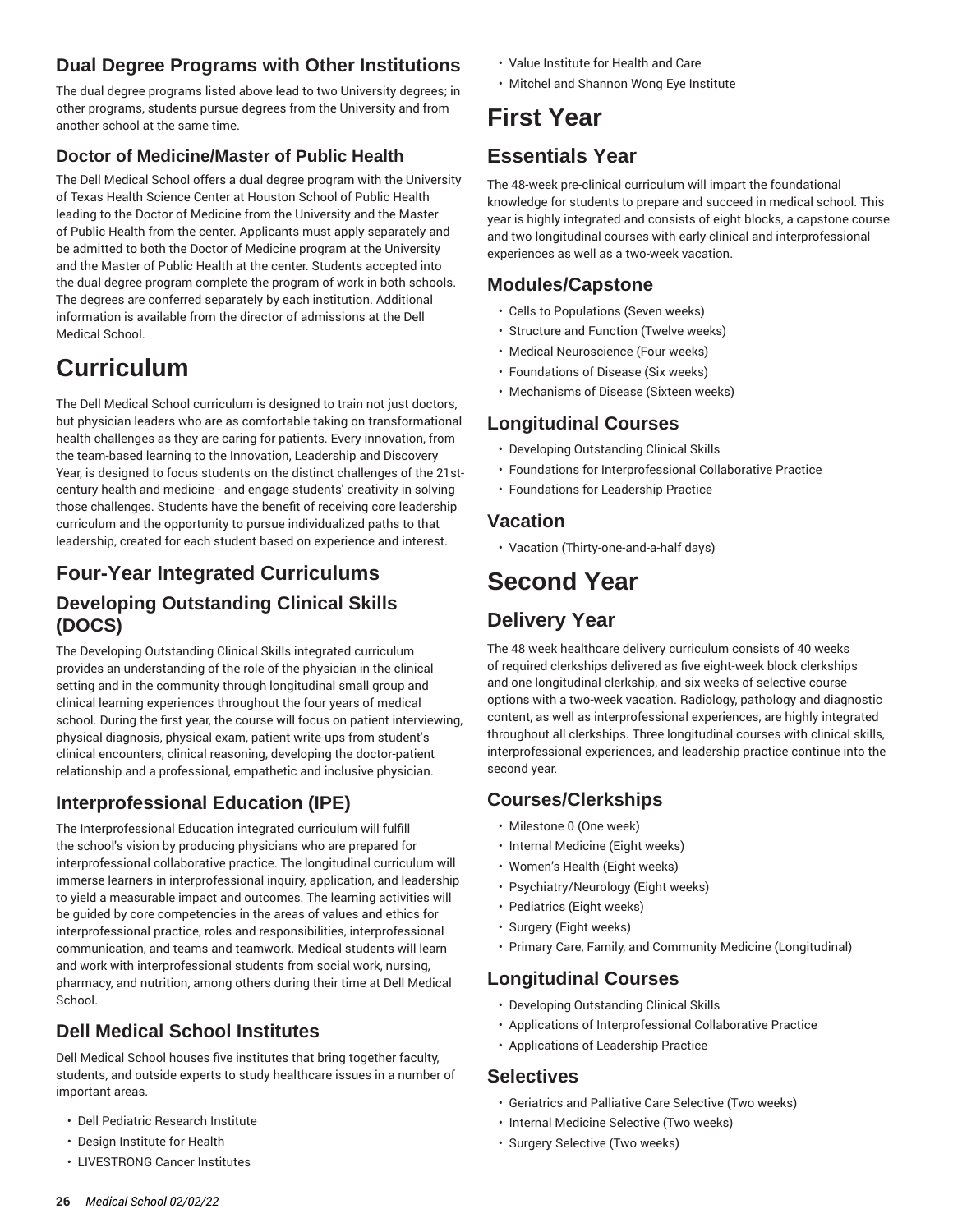# **Vacation**

• Vacation (Two weeks)

# **Third Year**

# <span id="page-27-0"></span>**Growth Year**

Nine months of the third year will be reserved for the Innovation, Leadership and Discovery Block. During this block, students will pursue a dual master's degree or select one of the areas of distinction: clinical/ translational research, population health, or design and innovation in health care. Students will continue their longitudinal Primary Care, Family, and Community Medicine clerkship and will have the opportunity to enroll in two four-week clinical electives to maintain their clinical acumen and explore career interests. Students also continue to meet monthly in the longitudinal clinical skills and interprofessional education courses and periodically for leadership practice. Students also take USMLE Step 1 and Step 2 CK and CS. Students complete a week-long clinical skills immersion at the end of this year to prime them for the MS 4 year.

# **Block Rotations**

- Independent Study or Dual-Degree Courses (Thirty-six Weeks)
- Clinical Electives or Vacation (Eight Weeks)

# **Longitudinal**

- Developing Outstanding Clinical Skills
- Scholarship for Interprofessional Collaborative Practice
- Scholarship for Leadership Practice
- Primary Care, Family, and Community Medicine Clerkship

# **Vacation**

- Clinical Electives or Vacation (Eight Weeks)
- Vacation (Four Weeks)
- USMLE USMLE Step 1
- USMLE Step 2 CK and CS

# **Fourth Year**

# <span id="page-27-1"></span>**Exploration Year**

The fourth year consists of 37 weeks of curriculum with 14 weeks of required clinical rotations, 20 weeks of clinical or research electives and a three-week intensive residency preparation experience. Eleven weeks of vacation are afforded to students in order to prepare for residency program application and interview.

# **Block Rotations**

- Two Acting Internships (Four weeks each, eight weeks total)
- Critical Care (Four weeks)
- Geriatrics/Palliative Care (Two weeks)
- Electives (Twenty weeks)
- Milestone One Transition to Residency (Three weeks)

# **Longitudinal**

- Developing Outstanding Clinical Skills
- Transformation to Interprofessional Collaborative Practice
- Transformation to Leadership Practice

# **Interview Time**

• Interview Time (Eight weeks)

# **Vacation**

• Vacation (Three weeks)

# **Courses**

# <span id="page-27-2"></span>**MED 180MD Molecules and Cells**

The Molecules and Cells block integrates biochemistry, genetics and cell biology to provide a foundation of knowledge to medical students in the first year of instruction. Students will learn to apply their knowledge of normal cell structure and function to case-based clinical manifestations of human disease.

# **MED 180OR Medical School Orientation 1**

Orientation to the MS1 Curriculum and student experience

# **MED 181MD Structure and Function**

Integrated concepts in immunology; medical microbiology and infectious diseases; the pathological basis of human disease; pharmacologic principles and initial therapeutic decision making to lay the foundation for clinical medicine.

# **MED 182MD Brain and Behavior**

The Brain and Behavior course integrates the content areas of neuroanatomy, neurobiology and human behavior. Students will learn to recognize the anatomy, development, physiology, and radiological features of the nervous system and concepts of consciousness, perception, and emotion and relate them to clinical conditions. Students will learn clinical, pathological, etiological, and therapeutic options for common neurological and psychiatric conditions.

# **MED 183MD Epidemiology/Biostatistics**

The Epidemiology Capstone course integrates the content areas of epidemiology and biostatistics to provide a foundation in epidemiological terminology, study design, and methodology while begin blending to interpret and critique analyses found in epidemiological and clinical studies and explain and communicate current epidemiological problems informing scientific discussions of health problems. Students will also be able to describe the role of biostatistics in medical research and use appropriate statistical methodology and software tools to address medical problems.

# **MED 184MD Foundations of Disease**

Integrated concepts in immunology; medical microbiology and infectious diseases; the pathological basis of human disease; pharmacologic principles and initial therapeutic decision making to lay the foundation for clinical medicine.

# **MED 185MD Mechanisms of Disease**

Overview of the disease-specific concepts required to participate in patient care by integrating clinical medicine, microbiology, pathology, and pharmacology into organ system modules, and the pathophysiology of diseases, the differential diagnosis of cardinal symptoms, and treatment modalities. Includes other concepts such as radiology and diagnostics.

# **MED 186MD Cells to Populations**

Integration and application of biochemistry, genetics, cell biology, and normal cell structure and function to case-based clinical manifestations of human disease. Expansion of the pathogenesis of disease to also incorporate psychosocial and population-based effects.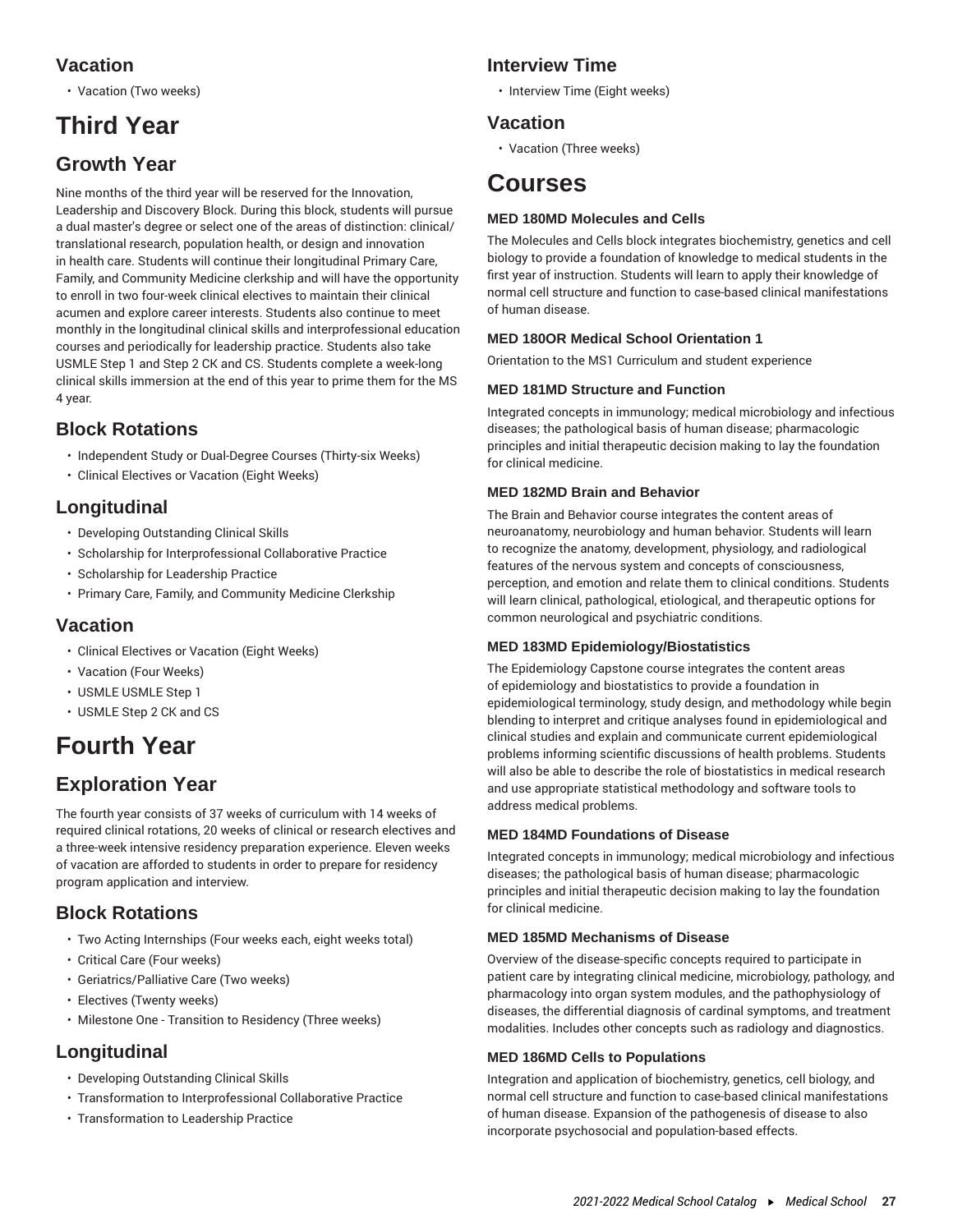#### **MED 187MD Medical Neuroscience**

Neuroanatomy, neurobiology, and human behavior in the context of the anatomy, development, physiology, and radiological features of the nervous system. Includes consciousness, perception, and emotion, how they relate to clinical conditions, and clinical, pathological, etiological, and therapeutic options for neurological and psychiatric conditions.

#### **MED 191CS Clinical Skills**

Explores concepts in doctor-patient relationships, patient interviewing, physical exams, and basic counseling and clinical skills. Activities include peer and self-assessment skill building; physician's attitudes and conduct sessions; clinical skills development; and medical humanities issues, including ethics, professionalism, and practice management.

#### **MED 191IE Interprofessional Practice**

Interprofessional teams explore concepts from the core competencies of the interprofessional collaborative: values and ethics for interprofessional practice, roles and responsibilities, communication, and teams and teamwork. Includes collaboration with other interprofessionals in different disciplines such as pharmacy, nursing, and social work.

# **MED 191LP Leadership Practice**

This course will create a solid foundation in leadership by exposing learners to effective leadership approaches, skills and application exercises. Topics will include leadership: assessment (self and other), fundamentals, philosophy, skills, practices, and behaviors.

#### **MED 191MD Innovation, Leadership, and Discovery Block**

A nine-month Innovation, Leadership and Discovery block affords the opportunity to complete a large, independent distinction project or dual degree. All students are expected to achieve the same competencies during the Innovation, Leadership and Discovery block irrespective of the path they have chosen to pursue. All students will complete a scholarly project, submit an abstract, and present their project at ILD Scholarship Day.

#### **MED 192MD Discovery and Inquiry**

Students who choose the Discovery and Inquiry option for their Innovation, Leadership and Discovery block have the opportunity to complete a large distinction project. Working in a rigorous scholarly environment with a faculty mentor, they develop skills for investigation and learn how to communicate findings. Throughout the nine months, students make progress toward long-term goals and prepare to present their work to the community.

**Distinction 1: Research**

**Distinction 2: Population Health**

**Distinction 3: Design and Innovation in Health Care**

**Distinction 4: Student Entrepreneur in Residence**

**Distinction 5: Clinical Innovation and Design**

#### **MED 192CS Clinical Skills - Clinical World**

Explores concepts in doctor-patient relationships in the greater context of the clinical practice. Activities include monthly sessions, peer and selfassessment.

#### **MED 192IE Interprofessional Education - Applications**

Medical students will experience IPE through the clinical clerkships. This curriculum will weave experiential and assessment elements into the

clerkships. Additionally, medical students will prepare for the Scholarship year through online training in quality improvement and patient safety.

#### **MED 192LP Leadership**

This course will expose learners to Healthcare Value and Systems through effective leadership approaches, skills, and application exercises.

# **MED 193CS Clinical Skills - Clinical Systems**

Explores concepts in doctor-patient relationships in the greater context of the clinical practice. Activities include monthly sessions, peer and selfassessment.

#### **MED 193IE Interprofessional Education - Scholarship and Service**

Medical students will experience IPE through the clinical clerkships. This curriculum will weave experiential and assessment elements into the clerkships. Additionally, medical students will prepare for the Scholarship year through online training in quality improvement and patient safety.

#### **MED 193LP Leadership Service**

Apply leadership knowledge and skill through case based learning, project work, and within the Innovation, Leadership and Discovery block.

#### **MED 194CS Clinical Skills: Transformation**

The course facilitates the clinical skills to successfully achieve level 1 graduate medical education milestones through a curriculum that emphasizes graduated autonomy, self-growth and appraisal.

#### **MED 194IE Interprofessional Education: Collaborative Practice**

The fourth year of the interprofessional integration curriculum will focus on applying the interprofessional learning lens to a local community health issue to gain lessons learned for application into residency training.

#### **MED 194LP Leadership: Transformation**

Develop a personal leadership plan and customize the year to meet individual student goals; prepare students to enter residency with the skills needed to be a physician leader.

#### **MED 195MD Student Enrichment Elective**

May be repeated for credit when the topics vary. Offered on the pass/fail basis only.

# **MED 199MD Integrating Leadership, IPE and Developing Outstanding Clinical Skills**

This course unifies the final year of all three longitudinal courses (DOCS, IPE, Leadership) into a single course that leverages learners' graduated autonomy in a mentor-supported, self-actuated, clinical learning environment to crystallize the professional identity of graduating Dell Med students in preparation for residency.

# **MED 296MD Student Enrichment Elective**

Enrichment Electives are non-credit elective courses that enhance students' education and broaden their sense of being. Enrichment Electives are not required for graduation.

**Topic 1: Clinical Informatics Topic 2: Medical Spanish Topic 3: Nutrition Topic 4: Racial Disparities Topic 5: Integrating Technology in Healthcare Topic 6: Personal Genomics in Clinical Decision Making Topic 7: Racial Dimension of American Medicine**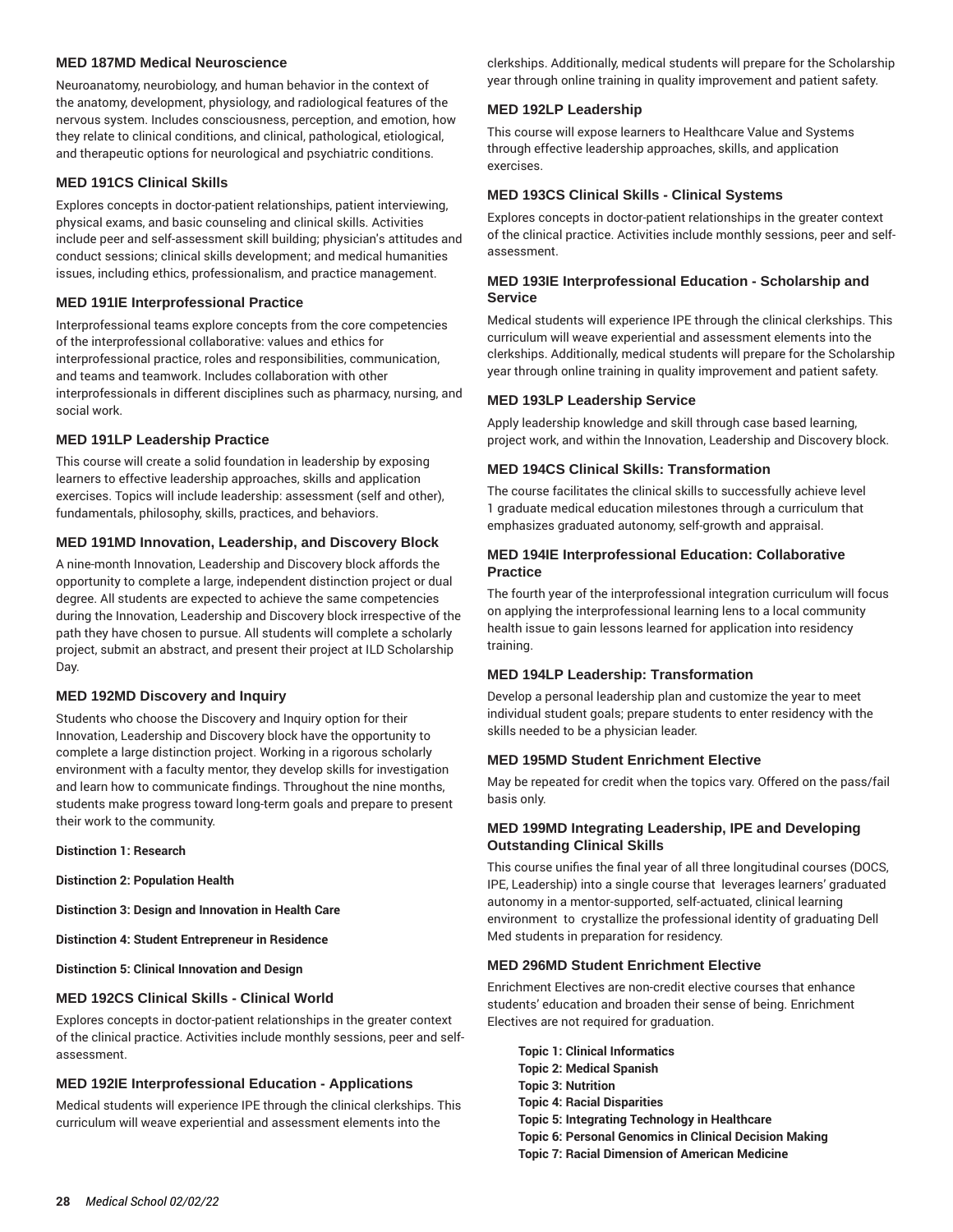**Topic 8: Understanding Homelessness Topic 9: Foundations in Global Health Topic 10: Humanity Heart and the Art of Medicine Topic 11: Introduction to Biomedical Device Design Topic 12: Narrative Medicine: Close Reading, Expressive Writing Topic 13: Independent Study Topic 14: Medicinema Topic 15: Culinary Medicine Topic 16: Healer's Art: Heart of Medicine Topic 17: Personal Genomics Topic 18: Lifelong Learning and Teaching Topic 19: Artificial Intelligence in Healthcare Topic 20: Environmental Issues that Impact Public Health Topic 21: Medical Anthropology Topic 22: Fundamentals of Health Innovation Topic 23: Gun Violence and Physicians Topic 24: Advanced Clinical Decision Making Topic 25: Health Advocacy Program Topic 26: Health Informatics for the 21st Century Topic 27: Medical Spanish I Topic 28: Medical Spanish II Topic 29: Congenital Heart Surgery**

#### **MED 380CC Critical Care Special Topics**

**Topic 1: Medical Intensive Care Unit. Student will be an acting intern in the medical ICU. They will be expected to take responsibility for their patient(s), including pre-rounding, presenting on attending rounds, forming an assessment and plan, following up on diagnostics studies, participating in therapeutic or diagnostic procedures, communicating with patient's family members, and coordinating care with consulting services as well as with nurses, respiratory therapists, physical therapists, case manager, etc. Student will also be expected to participate in rounds and be actively engaged in and learn from other patients on the service. Attending rounds occur approximately 8am-12pm every day, and there may be an additional didactic session in the morning, at which the student may be asked to present a topic. Student is expected to read about ICU medicine in general, and about their patients' conditions specifically. They will work closely with the ICU interns, residents, and attending on service. The medical ICU has abundant learning opportunities, and the enterprising student will take advantage of this. It is the ideal environment to observe and study cardiac and pulmonary physiology. It is an ideal setting in which to gain experience making critical decisions in a timely fashion.**

**Topic 2: Surgery Intensive Care Unit. The main goal of the SICU elective is to provide the student with an evidence based approach to the assessment and management of the critically ill patient. This will be accomplished relying on weekly didactics based on the provided CCM core curriculum and direct patient care. The student will be assigned up to three patients at a time for which they will be responsible for performing the daily assessment and formulating a treatment plan under the supervision of the SICU resident and SICU attending. By the end of the rotation it is expected the student will be able to diagnose and treat sepsis, ARDS, as well as be knowledgeable in the resuscitation of hemorrhagic shock and the burn patient. The student will be able to discuss the basic modes of positive pressure ventilation and perform basic ventilator management. Skills lab will consist of central line placement, chest tube placement and percutaneous tracheostomy. The schedule will be six days a week, one day off per week and no overnight call.**

**Topic 3: Neonatal Intensive Care Unit. The student functions as an intern in the NICU and is supervised by the senior pediatric house officer. He/she takes patients in rotation with the other residents**

**and is responsible for their evaluation, examination, management, and discharge. Along with this goes the responsibility for reading in depth about the patients and their problems, for checking on lab work, and seeing them each day, and for adequate documentation in the medical record. The student is responsible for attending high-risk deliveries along with the pediatric resident. The student participates in attending rounds with the rest of the house staff assigned to the NICU. The student is paired with a neonatologist and/or neonatal nurse practitioner. The student is responsible for talking with the families of babies assigned to him/her and participating in parent education regarding their newborn.**

**Topic 4: Pediatric Intensive Care Unit. The student will, through participation as an acting intern, develop skills in the assessment, stabilization, diagnosis and management of critically ill infants and children. The student should be responsible for 2-3 patients at all times. They will present on rounds, write the admission physical examination and history, daily notes, transfer and discharge summaries. In addition, students will be responsible for completing all on-line course modules.**

**Topic 5: Pediatric Cardiovascular Intensive Care Unit. Students will become part of the CVICU team, attending and participating in rounds, conferences, and daily patient management. They will interact with multiple disciplines, and provide supervised care for assigned CVICU patients and families. Students will develop a basic understanding of cardiac physiology, as demonstrated by children in the CVICU, learn how cardiac anatomy influences cardiovascular physiology, learn how altered cardiovascular physiology influences the function of other organ systems, develop basic understanding ICU monitory systems, learn how to present patients and their data in an organized fashion (i.e. effective communication), learn how to document care succinctly in the medical record, and learn how to function in a multidisciplinary team environment.** 

#### **MED 380EM Emergency Medicine**

**Exposes students to common clinical scenarios in Emergency Medicine with graduated expectations of clinical decision making and reasoning, recognizing and interpreting symptoms and signs of acute illness, differential diagnosis and treatment versus admission plans.**

#### **MED 380GP Geriatrics/Pallative Care**

**Exposes students to common clinical scenarios in Geriatrics/Palliative Care with graduated expectations of clinical decision making and reasoning, recognizing and interpreting symptoms and signs of disease, differential diagnosis and treatment plans. Special consideration to pain management and polypharmacy.**

#### **MED 380IM Internal Medicine Core Clerkship**

**Exposes students to common clinical scenarios in Internal Medicine with graduated expectations of clinical decision making and reasoning, recognizing and interpreting symptoms and signs of disease, differential diagnosis and treatment plans.**

#### **MED 380MS Milestone Zero**

**This course provides a transition from scientific foundations courses to clerkships.**

#### **MED 380PC Primary Care, Family and Community Medicine**

**Exposes students to common clinical scenarios in primary care with graduated expectations of clinical decision making and reasoning, recognizing and interpreting symptoms and signs of disease, differential diagnosis and treatment plans. Content and clinical experiences related to each phase of the human life cycle that will prepare students to**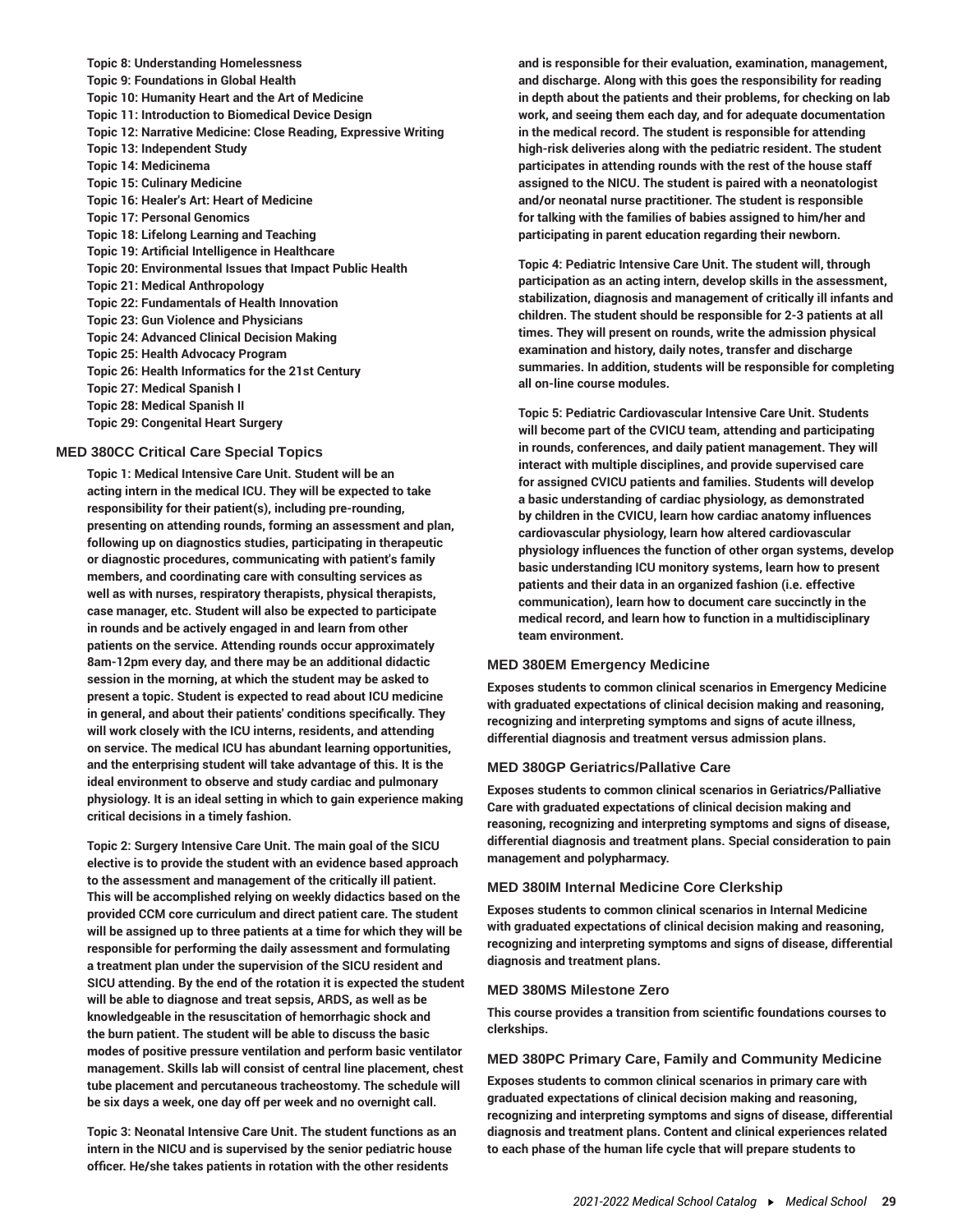**recognize wellness, determines of health and opportunities for health promotion.**

#### **MED 380PM Pediatrics Core Clerkship**

**Exposes students to common clinical scenarios in Pediatrics with graduated expectations of clinical decision making and reasoning, recognizing and interpreting symptoms and signs of disease, differential diagnosis and treatment plans.**

#### **MED 380PN Psychiatry/Neurology Combined Core Clerkship**

**Exposes students to common clinical scenarios in Psychiatry and Neurology with graduated expectations of clinical decision making and reasoning, recognizing and interpreting symptoms and signs of disease, differential diagnosis and treatment plans.**

#### **MED 380SM Surgery Core Clerkship**

**Exposes students to common clinical scenarios in Surgery with graduated expectations of clinical decision making and reasoning, recognizing and interpreting symptoms and signs of disease, differential diagnosis and treatment plans.**

#### **MED 380WH Women's Health Core Clerkship**

**Exposes students to common clinical scenarios in Women's Health with graduated expectations of clinical decision making and reasoning, recognizing and interpreting symptoms and signs of disease, differential diagnosis and treatment plans.**

#### **MED 381MS Milestone One**

**A course to facilitate the transition from medical school to residency. The course reinforces unique DMS curricular themes, skills and attributes. Hones and assesses clinical skills and builds on professional success and wellness curriculum taught earlier in the program.** 

#### **MED 381PC Advanced Primary Care, Family and Community Medicine**

**Gain exposure to common clinical scenarios in primary care with graduated expectations of clinical decision making and reasoning, recognizing and interpreting symptoms and signs of disease, differential diagnosis and treatment plans. Hone skills with indirect oversight, given student experience.**

#### **MED 382NO Neurology Clerkship**

**Exposes students to common clinical scenarios in Neurology with graduated expectations of clinical decision making and reasoning, recognizing and interpreting symptoms and signs of disease, differential diagnosis and treatment plans.**

#### **MED 390PN Psychiatry Clerkship**

**Exposes students to common clinical scenarios in Psychiatry with graduated expectations of clinical decision making and reasoning, recognizing and interpreting symptoms and signs of disease, differential diagnosis and treatment plans.**

# **MED 480CD Cardiology**

**During the Cardiology 2-week elective, students will begin to develop and demonstrate the clinical skills, knowledge, and professional behaviors necessary to evaluate and care for adult patients who are under the care of a sub-specialist. Additionally, they will gain experience in the role of a consultant, under the careful guidance of the sub-specialty attending physicians.** 

# **MED 480CP Consultation and Inpatient Child Psychiatry**

**During this 2-week child psychiatry elective the student will spend time at the Dell Children's Medical Center evaluating inpatient consultations from pediatricians, pediatric sub-specialists, and pediatric surgery sub-** **specialists. The student will do initial psychiatric evaluations and follow up visits. He/she will participate in treatment teams to plan and effect pharmacologic, psychotherapeutic, and systemic interventions. the student will be given assigned readings to report on and will participate in didactic conferences.** 

#### **MED 480MK Orthopedic Surgery**

**During this 2-week orthopedic surgery elective, students will participate in daily rounds with the team and other daily activities, participate in operating room, participate in outpatient clinic (1 day per week), evaluate patients in the ER as assigned by the supervising faculty and write a full focused consultation note, participate in scheduled conferences (2 mandatory conferences), take 1 overnight call with the on-call team, and participate in morning rounds on 1 weekend day.**

#### **MED 480NS Neurosurgery**

**During this 2-week neurosurgery elective, students will participate in daily rounds with the team and other daily activities, participate in operating room, outpatient clinic (1 day per week), evaluate patients in the ER as assigned by the supervising faculty and write a full focused consultation note, participate in scheduled conferences, take 1 overnight call with the on-call team, and participate in morning rounds in 1 weekend day.**

#### **MED 480ON Hematology/Oncology**

**During the Hematology and Oncology 2-week elective, students will begin to develop and demonstrate the clinical skills, knowledge, and professional behaviors necessary to evaluate and care of adult patients who are under the care of a sub-specialist. Additionally, they will gain experience in the role of a consultant, under the careful guidance of the sub-specialty attending physician.** 

#### **MED 480PH Health Policy and Systems Change**

**Students will attend didactic sessions in the mornings and will participate in community experiences in the afternoons. Didactic sessions will include topics such as local, state, and national health care structures including the ACA, basic health economics, current controversies and hot topics around health-related policy issues, stakeholder evaluation, and tools for advocacy, community engagement, and coalition building. Community experiences will include site visits to policy think tanks, legislative committees, local nonprofits, governmental agencies (e.g. CMS, DSHS). By the end of the rotation, students will produce a draft of a policy brief and present an "elevator pitch" on the topic to the class. They will also produce a draft of an oped on their chosen topic for potential submission to a local, regional, or national publication.** 

#### **MED 481DM: Medical Practice of Pathology**

**The student will gain exposure to a full range of pathology tools utilized in diagnostic medicine. Unlike the 4-week elective rotation in Diagnostic Medicine open to only fourth year medical students, this 2-week elective rotation will be open to second year medical students with a special interest in the practice of pathology as a medical profession. The time will be focused on pathology and laboratory medicine as a career, in both the inpatient and outpatient settings to gain a strong understanding of how pathologists act as a team player in the care of patients. The student will have the opportunity to observe a team approach between pathologists and radiologists in diagnostic medicine through attendance with the attending pathologist at the time of diagnostic tissue sampling of a lesion in question and also through attendance at the weekly integrated tumor boards/case conferences, whereby the clinical, radiology and pathology findings are presented and discussed to determine plans of action in patient care.**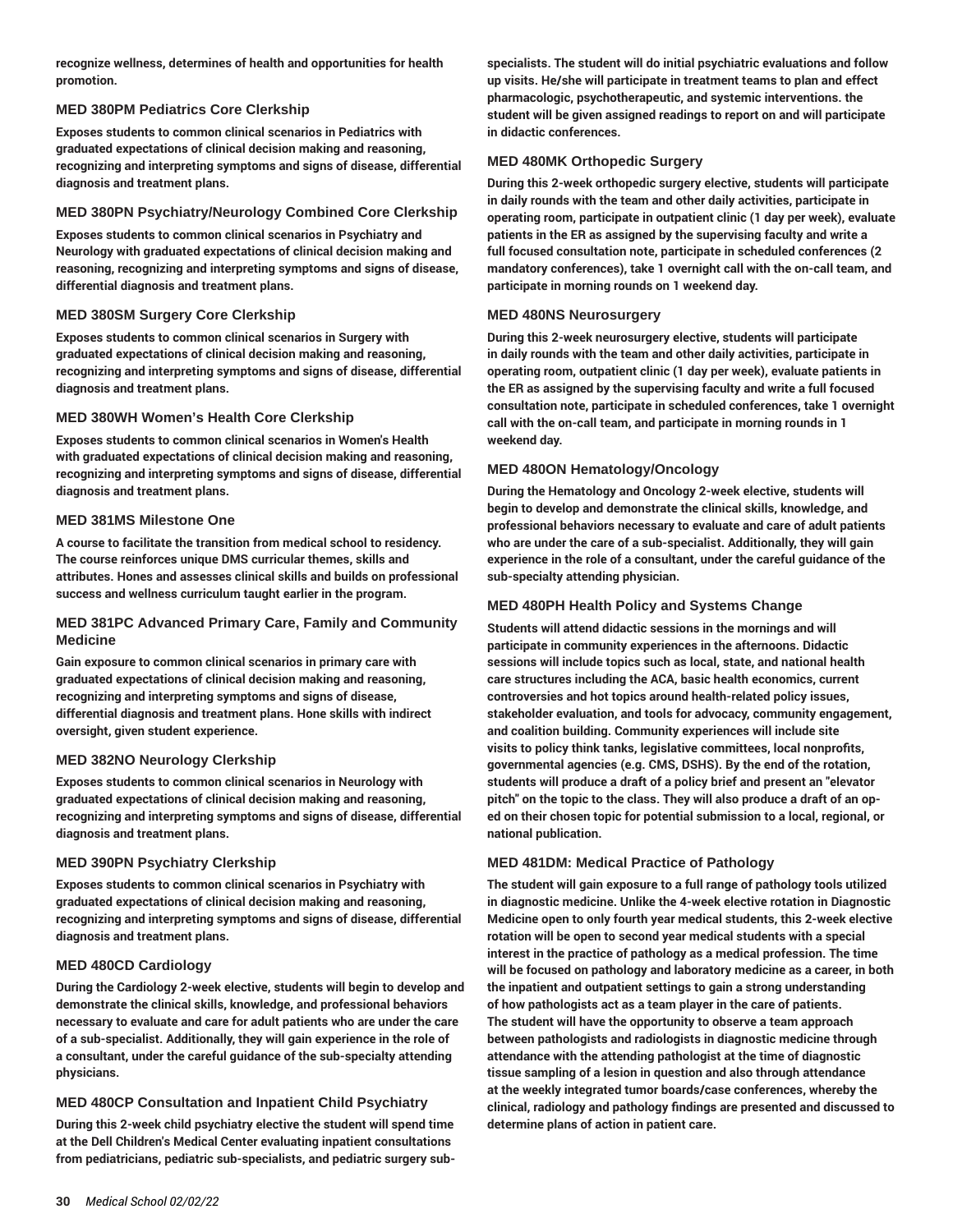#### **MED 481IM Infectious Disease**

**During the Infectious Diseases 2-week elective, students will begin to develop and demonstrate the clinical skills, knowledge, and professional behaviors necessary to evaluate the care for adult patients who are under the care of a sub-specialist. Additionally they will gain experience in the role of a consultant, under the careful guidance of the subspecialty attending physicians.**

#### **MED 481MK Musculoskeletal Institute IPU**

**In this elective, students will work as part of Integrated Practice Units, gaining experience and understanding of the unique practice setting of an IPU. Students will learn about the structure and function of the team, the flow of patients through the care process, and the use of patientreported outcomes to inform decision-making and drive ongoing quality improvement. This course may be of interest for students interested in musculoskeletal medicine, including orthopedic surgery, physical medicine and rehabilitation, neurology, palliative care, internal medicine, and family practice.** 

#### **MED 481OP Ophthalmology and Retina**

**Work with faculty to diagnose, test, and treat vitreoretinal diseases and various general ophthalmology conditions. Use a directophthalmoscope, slit lamp, and other specialized instruments in performing an ophthalmic examination. Observe surgical procedures performed both in office and in the operating room. Participate in activities such as office practice, continuing medical education programs, emergency room call, hospital consultations, surgical procedures, civic activities, and medical staff meetings.**

#### **MED 481PH Immigrant Health**

**Students will attend educational sessions in the mornings and will see patients at one of several clinical sites in the afternoons. Educational sessions will include both didactic teaching. The classroom didactics will include specific screening and practice recommendations (e.g. for medical conditions, mental health and trauma, social determinants of health, cultural competency, and legal status) that the students will apply in the clinical setting to help patients navigate the health system and improve health and well-being. Clinical sites will include outpatient primary care clinics in Austin that see large numbers of immigrants. By the end of the elective, students will be expected to submit a written reflection discussing an immigration-related health or healthcare problem noted during their patient encounters and what potential solutions could be implemented based on the concepts and skills they learned during the course. They will also create an immigrant health resource toolkit for use in a local clinical setting.** 

#### **MED 481PN Public Mental Health**

**Students will be able to work closely with a psychiatrist and other mental health care professionals in a community setting during this 2-week elective. As the Local Mental Health and Intellectual and Developmental Disability Authority, Integral Care provides individuals with high quality mental health care, collaborates with community partners to strengthen programs and systems, and works to raise awareness of mental health issues in our community. During this elective, students will have the opportunity to work with patients and be able to observe community psychiatry work via outreach teams and outpatient clinks. During this elective, the student will encounter Dell Med psychiatry residents only on Tuesday afternoons.**

#### **MED 481SM Subspecialty Community Surgery**

**The Subspecialty Community Surgery Elective will provide students an opportunity to interact directly with community private practice surgeons who have been mutually chosen by the Elective Director and student for a 2-week rotation. Students will gain insight into how a non-academic, busy surgical practice functions and will serve as an**

**"apprentice" to the preselected surgical subspecialist. Beyond the clinical knowledge students will gain, the goals of this elective include exposure to the business of medicine. We expect the volunteer surgeries to teach students on how their practice functions as a free-standing business. Students will predetermine which areas of surgical practice they wish to be involved with and the Elective Director will work to find a mentor who meets the needs of the students.**

#### **MED 481WH Transition to OB/GYN Residency**

**This elective will serve as a fourth-year medical student learning opportunity for prospective obstetrics and gynecology residents to facilitate their UME-to-GME transition. ACGME Milestones provide direct performance targets for residents as they enter and progress through their training. These milestones describe knowledge, skills, attitudes, attributes, and behaviors within the six core competencies. Elective students are expected to learn basic clinical/procedural skills and techniques using Milestone 1 as a guide. A combination of flipped classroom and case-based sessions will be used in the classroom and simulation sessions will be held to allow students to engage in hands-on practice of procedural skills.**

#### **MED 482CD Cardiology eConsults**

**This is an asynchronous remote Elective in Cardiology for senior medical students. The student will gain expertise in an innovative method for caring for ambulatory patients with chronic or suspected cardiovascular conditions. The student will be expected to review excerpts of the patient's chart on the eConsult platform (Leading Reach). The student will review pathophysiology, pharmacology, diagnostic and treatment strategies and guidelines for care on each patient. The student will review pathophysiology, pharmacology, diagnostic and treatment strategies and guidelines for care on each patient. They will draft an eConsult on the platform that summarizes the patient's condition, basic cardiac diagnosis, acuity rating, and recommendations. The attending will modify and co-sign the note. The student will discuss the cases with the attending three times weekly. At the end of each week, the student will produce a report on clinical strategies on four major diagnoses per week (Valve, HF, CAD, Arrhythmia).**

#### **MED 482DM Evidence Based Imaging**

**This online elective utilizes the American College of Radiology (ACR) online portal called "Radiology TEACHES" to teach medical students how to appropriately order clinical imaging. Clinical vignettes are integrated with "ACR Select" clinical decision support (CDS) to simulate ordering studies on patients. As our country is trying to reign in healthcare costs, many hospital systems are incorporating decision support software into the ordering process, and it is important for student physicians to learn this process and the reasoning and evidence behind it. Students will learn how the ACR appropriateness criteria, which are evidencebased imaging guidelines, are incorporated into ACR Select and clinical patient care. The modules are supplemented with 2 online lectures and supplemental materials regarding evidence based medicine. Students will complete a pre-test, navigate several online modules with clinical vignettes, and complete a post-test.**

#### **MED 482IM Gastroenterology**

**During the Gastroenterology 2-week elective, students will begin to develop and demonstrate the clinical skills, knowledge, and professional behaviors necessary to evaluate and care for adult patients who are under the care of a sub-specialist. Additionally, they will gain experience in the role of a consultant, under the careful guidance of the subspecialty attending physicians.** 

#### **MED 482PN Ambulatory Psychiatry**

**The student will spend two weeks in various ambulatory psychiatric settings. They will have the opportunity to choose amongst multiple**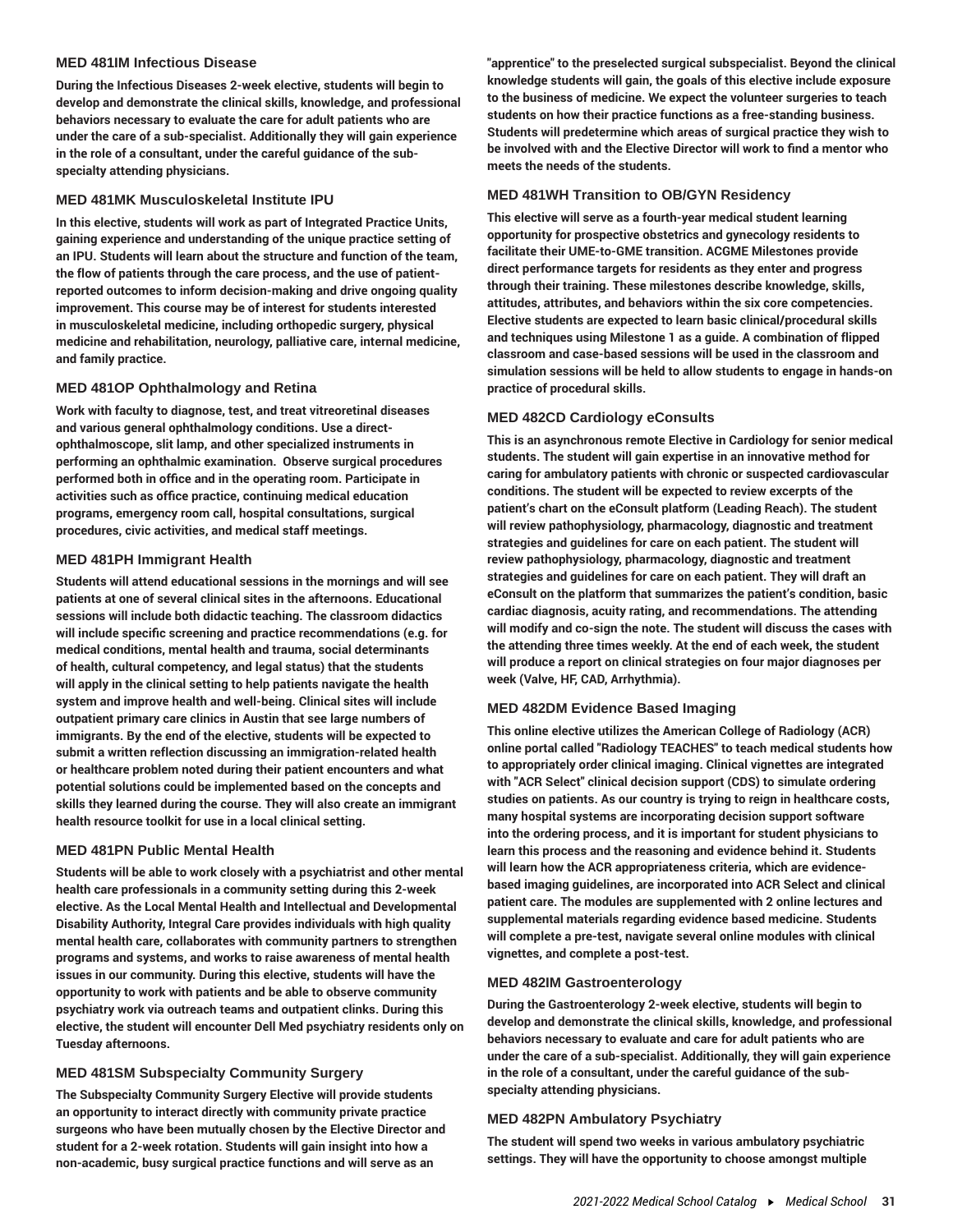**clinics. Additionally, the student will be able to observe electroconvulsive therapy during their time in this elective. By participating in this elective, the student will have more of an opportunity to see how an outpatient psychiatrist treats various psychiatric disorders such as depression, bipolar disorder, substance use disorders, schizophrenia, etc. While the majority of this elective will be observational, the student will have the opportunity to interact with patients and obtain collateral. Additionally, they will be asked to discuss patients' mental status exams and make treatment recommendations to the team. On Tuesdays, the student will partake in Psychiatry Residency Didactics or the Child and Adolescent Fellowship Didactics. Additionally, if interested, they can have some selfdirected study time to work on their assigned written report.**

#### **MED 482SM Subspecialty Community Surgery**

**The elective will provide students an opportunity to interact directly with community private practice surgeons who have been mutually chosen by the elective director and student for a 2-week rotation. Students will gain insight into how a non-academic, busy surgical practice functions and will serve as an "apprentice" to the preselected surgical subspecialist. Beyond the clinical knowledge students till gain, the goals of this elective include exposure to the business of medicine. We expect the volunteer surgeons to teach students on how their practice functions as a free-standing business. We envision students will predetermine which areas of surgical practice (e.g. Colorectal Surgery) they wish to be involved with and the elective director will work to find a mentor who meets the needs of the student.** 

#### **MED 483IM Nephrology**

**During the Nephrology 2-week elective, students will begin to develop and demonstrate the clinical skills, knowledge, and professional behaviors necessary to evaluate and care for adult patients who are under the care of a sub-specialist. Additionally, they will gain experience in the role of a consultant, under the careful guidance of the subspecialty attending physicians.** 

#### **MED 483PN Mental Health at the Movies - Character as Case**

**Mental Health at the Movies - Character as Case will offer a deep exploration of psychiatric conditions and treatment with an emphasis on psychotherapeutic skill. There will be three forms of engagement per day for an eight hour period. View 10 films that cover 10 different psychiatric conditions and psychotherapeutic techniques (4 hours/day), discuss conditions, treatments, social determinants and "what matters to the patient" as presented in the films with instructor (2 hours/day), read assigned articles and with a partner, create and perform a script of a dialogue of a psychotherapy session between patient and psychiatrist (2 hours of self-directed learning/day).**

# **MED 483OP Introduction to Ophthalmology**

**This course is designed as an introductory and familiarization course for second-year Dell Medical Students who are considering ophthalmology as a career choice or whose goals are to learn and practice taking an ophthalmic medical history and performing an ophthalmology specific physical examination as part of their medical education. Additionally students will have the opportunity observe and shadow academic and community-based affiliate faculty ophthalmologists in clinical practice. While the student will spend the majority of time in an officebased environment, at least 1/2 day each week will be spent in the operating room observing intraocular microsurgery performed by the assigned faculty member. The first week will be devoted to learning and practicing basic examination techniques such as: assessing visual acuity, recording ocular motility, observing the external ocular adnexa (eyelids, orbit, lacrimal system), performing a slit-lamp examination, and conducting a funduscopic examination. By the end of the course students will be able to perform will be expected to demonstrate basic proficiency conducting an ophthalmic examination. Students will receive** **information on residency application requirements and guidance on preparing and structuring a competitive resume. Students will learn of research opportunities in the field of ophthalmology available in the department, the medical school, or the university.**

#### **MED 483SM Plastic Surgery**

**During this 2-week plastic surgery elective, students will participate in daily rounds with the team and other daily activities, participate in operating room, participate in outpatient clinic (at least 1 day per week), evaluate patients in the ER as assigned by the supervising faculty and write a focused consultation note, participate in scheduled conferences, and participate in morning rounds on 1 weekend day.**

#### **MED 484IM Endocrinology**

**During the Endocrinology 2-week elective, students will begin to develop and demonstrate the clinical skills, knowledge, and professional behaviors necessary to evaluate and care for adult patients who are under the care of a sub-specialist. Additionally, they will gain experience in the role of a consultant, under the careful guidance of the subspecialty attending physicians.** 

# **MED 484PH: The COVID-19 Pandemic, Global Health on the Front Lines**

**The COVID-19 Pandemic presents a once-in-a-lifetime learning opportunity for DMS students. DMS students are talented, knowledgeable, experienced, and passionate – at this moment in history, they can and should be involved in the pandemic response. DMS student involvement will not get in the way of the clinical or public health response, and every effort will be made to minimize risk to student health and well-being. This will take a team effort. True to the DMS spirit, for this elective we are truly "building the ship as we sail it." We will need to work with speed and flexibility; it will require faculty, staff, and student input and direction; it may take swift, yet imperfect, decisions for sake of efficiency or safety or in general "just making the best out of the situation" but we will learn, help out, and do it together. At the end of the day, our overarching goal is to stem the tide of this pandemic through this 2-week elective.**

# **MED 484PN Community Psychiatry**

**Students will actively participate at a minimum of two locations during this four week rotation - NAMI Austin and the Austin Clubhouse - which will offer students an appreciation of the available local mental health resources. Total of 35-40 hours per week, including supervision and reading/research for projects. Interested students will meet weekly with the Faculty Director for supervision and to process their experiences on the rotation. The students will be encouraged to keep a journal through their rotation of their experiences, thoughts, and reflections. Every student will do at least one project during the rotation. The only requirement of the project is that it benefits the local mental health community. Examples include presentations, community outreach, computer web design, etc.** 

#### **MED 484PS Pediatric Cardiac Anesthesiology**

**This elective rotation is designed to introduce students to all aspects of pediatric cardiac anesthesiology including intraoperative management of children and adults with congenital heart disease. At the conclusion of this elective, students should be familiar with the basic anatomy and physiology of the most common congenital cardiac sessions, the principles of cardiovascular anesthesia, cardiovascular pharmacology, cardiopulmonary bypass, and the fundamentals of the intraoperative and perioperative care of children and adults undergoing congenital heart surgery. This goal will be accomplished through a 2-week clinical rotation centered around the pediatric cardiac anesthesia team. During this time students can expect to: a) Observe and have handson experience (when appropriate) with all levels of pediatric cardiac**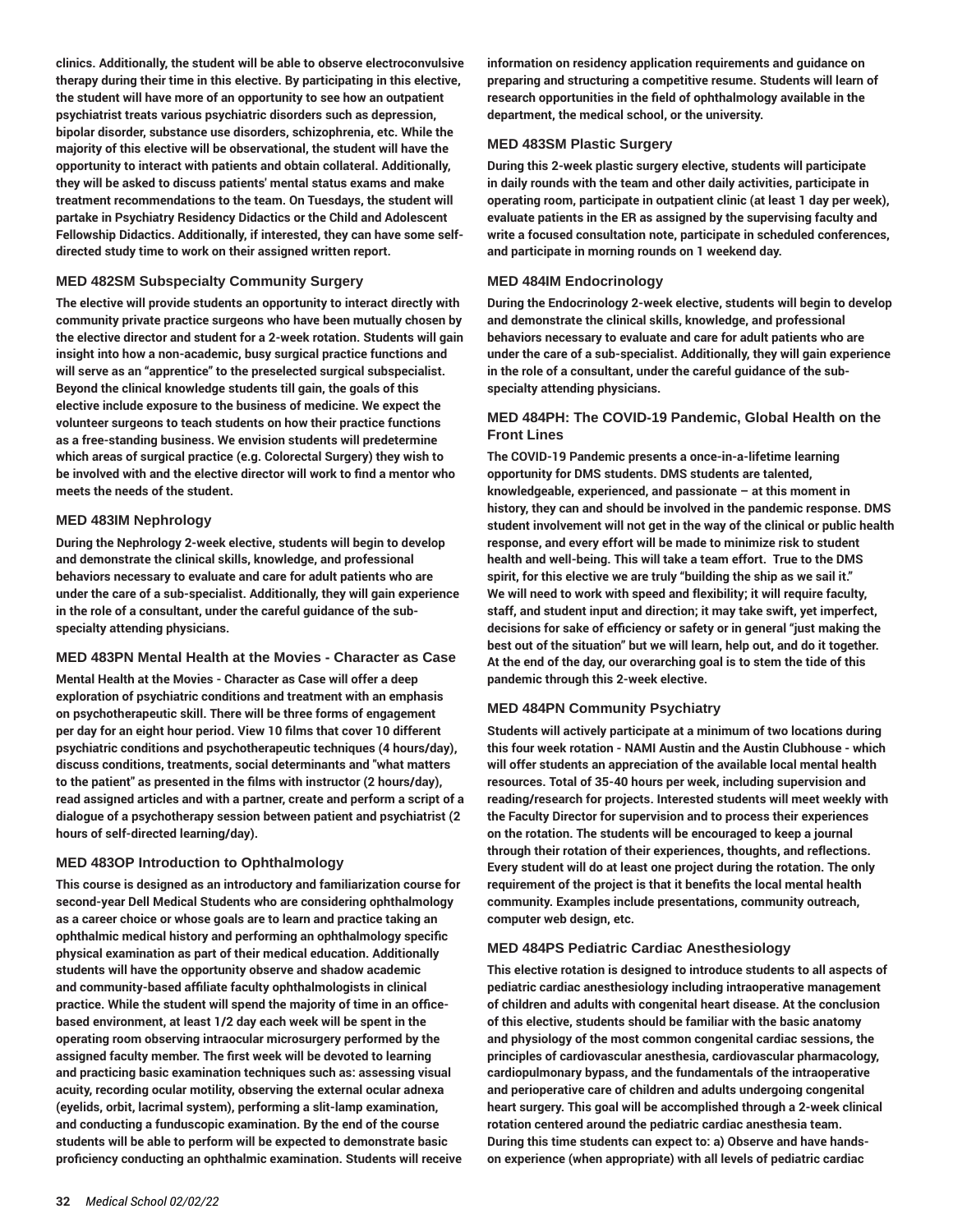**anesthesia including: the operating room, Cath lab, MRI suites and cardiac care unit. b) Participate in patient handoffs between eh OR team and cardiac care unit. c) Attend multidisciplinary rounds. d) Develop and empathetic and patient-centered understanding of the experience of congenital hear patients and their families. e) Attend scheduled case conferences, research meetings, and quality assurance meetings. f) Participate in out-of-department anesthetic-related management when possible. g) Present one anesthesia-related topic at a departmental meeting or write a reflective essay. h) At orientation, be provided reading materials for use during the rotation. i) Be paired with an anesthesiologist on a daily basis and immediately involved in the care of patients with complex congenital heart disease.**

#### **MED 484SM Anesthesiology**

**During this 2-week anesthesiology elective, students will participate in preoperative evaluation and optimization, participate in intraoperative management, participate in postoperative management, evaluate patients in the ER for impending emergent/urgent surgery, participate in scheduled conferences, present one anesthesia-related topic at a departmental meeting, and participate in out-of-department anestheticrelated management when possible.**

#### **MED 485IM Internal Medicine Selective**

**Exposes students to common clinical scenarios in Internal Medicine Subspecialties with graduated expectations of clinical decision making and reasoning, recognizing and interpreting symptoms and signs of disease, differential diagnosis and treatment plans.**

**Topic 1: Hematology/Oncology Topic 2: Infectious Diseases Topic 3: Cardiology Topic 4: Gastroenterology Topic 5: Nephrology Topic 6: Endocrinology**

#### **MED 485SM Surgery Selective**

**Exposes students to common clinical scenarios in Surgical Medicine Subspecialties with graduated expectations of clinical decision making and reasoning, recognizing and interpreting symptoms and signs of disease, differential diagnosis and treatment plans.**

**Topic 1: Neuro Surgery Topic 2: Plastic Surgery Topic 3: Orthopedic Surgery Topic 4: Anesthesia Topic 5: Pediatric Surgery Topic 6: Urology**

#### **MED 486SM Urology**

**During this 2-week urology elective students will participate in daily rounds with the team and other daily activities, participate in operating room, participate in outpatient clinic (1 day per week), evaluate patients in the ER as assigned by the supervising faculty and write a full focused consultation note, and participate in scheduled conferences.**

#### **MED 487PM Camp Medicine**

**This is a 2-week elective. During the first week, students will have selfdirected study to review provided modules on camp doctoring and common pediatric complaints as well as camp health center protocols. The goal of this week will be for students to familiarize themselves with basic camp medicine skills and to begin to understand the fundamental differences between working in a camp setting with limited resources compared to a clinic or hospital. They will also have opportunities to work with PEM faculty members in the emergency department of Dell Children's Medical Center of Central Texas providing direct patient care during this first week. During the second week, students will live at**

**Camp Longhorn in Burnet, TX and work directly with one or more PEM faculty members. Lodging, meals and a small travel stipend will be provided. Students will become part of the medical team where they will work in the health center alongside pediatric nurses, nursing students and paramedics under the direct supervision of a pediatric emergency medicine (PEM) physician to care for campers, counselors and other staff.**

#### **MED 489MD Independent Clinical Study**

**The 80-hour elective allows students to participate in clinical shifts no shorter than 4 hours and no longer than 12 hours. These shifts must be in a single clinical discipline but do not have to be done consecutively (i.e. could be every Saturday or every Thursday afternoon). The purpose of this elective is to allow students to sharpen their skills before the fourth year or to explore an area of clinical interest. This elective may be completed during the spring semester of year 3, and requires approval through the Curriculum Office in the Department of Medical Education.**

#### **MED 489PM Classical Cases in Clinical Bioethics**

**Students enrolled in this elective will participate in a two-pronged curriculum for improving one's knowledge base in important historical cases in bioethics and applying lessons learned from those precedents to current cases. The concept of casuistry and its application will be discussed as well as the shortcomings of such an approach. Students will gain knowledge in the interaction of medicine, bioethics, and the legal system as well as the nuances of practicing within a religiouslyaffiliated healthcare system. They will receive an introduction to the pediatric ethics committee at Dell Children's Medical Center and will participate in consultations that arise during their time in the course, as well as regularly scheduled meetings of the committee. Reading assignments will be provided and the primary method of evaluation will be assessment of participation in online forum discussions as well as in zoom/in-person lectures and group sessions.**

#### **MED 490MD Anatomy**

**This course will allow senior medical students an opportunity to perform comprehensive dissections of a specific anatomical region (e.g. abdomen, pelvis, head & neck) that they will need to know in detail for their selected residencies (e.g. surgery, OB/Gyn, otolaryngology); and provide these students with an in-depth review of the clinical anatomy, anatomical variations, embryology and histology of such regions.**

#### **MED 490PM Transition to Pediatric Residency**

**This elective will serve to prepare fourth-year medical students for their pediatric residency by providing high-yield learning sessions aimed at teaching the knowledge and skills required for a successful intern year. Learning sessions will include a variety of formats such as didactics, interactive sessions, role play, student-led case presentations, simulations, and observations. The course objectives are to provide students with resident-level medical knowledge, certain procedural/ communication/interpretive skills, and the ability to lead and work within a multidisciplinary team. The ACGME competencies/milestones and the 13 EPAs have been used to develop the course objectives and evaluation criteria.1. Didactic sessions will be led by attendings, hospital medicine fellows, chief residents, and the students themselves. Didactics will cover core topics important to pediatric residency such as the care of the well and sick newborn, typical and atypical growth and development, common inpatient/emergency/outpatient scenarios (dehydration, asthma, bronchiolitis, pneumonia, abdominal pain, manlnutrtion, rashes, skin and soft tissue infections, seizures, headaches, UTI, etc), quality improvement and patient safety, documentation, etc. 2. Interactive sessions will include student led morning-report style case presentations, presentation of sample H&Ps, order writing/entry, prescription writing, and discussions with different interdisciplinary professionals (nurses, therapists, etc). 3. Role playing sessions will**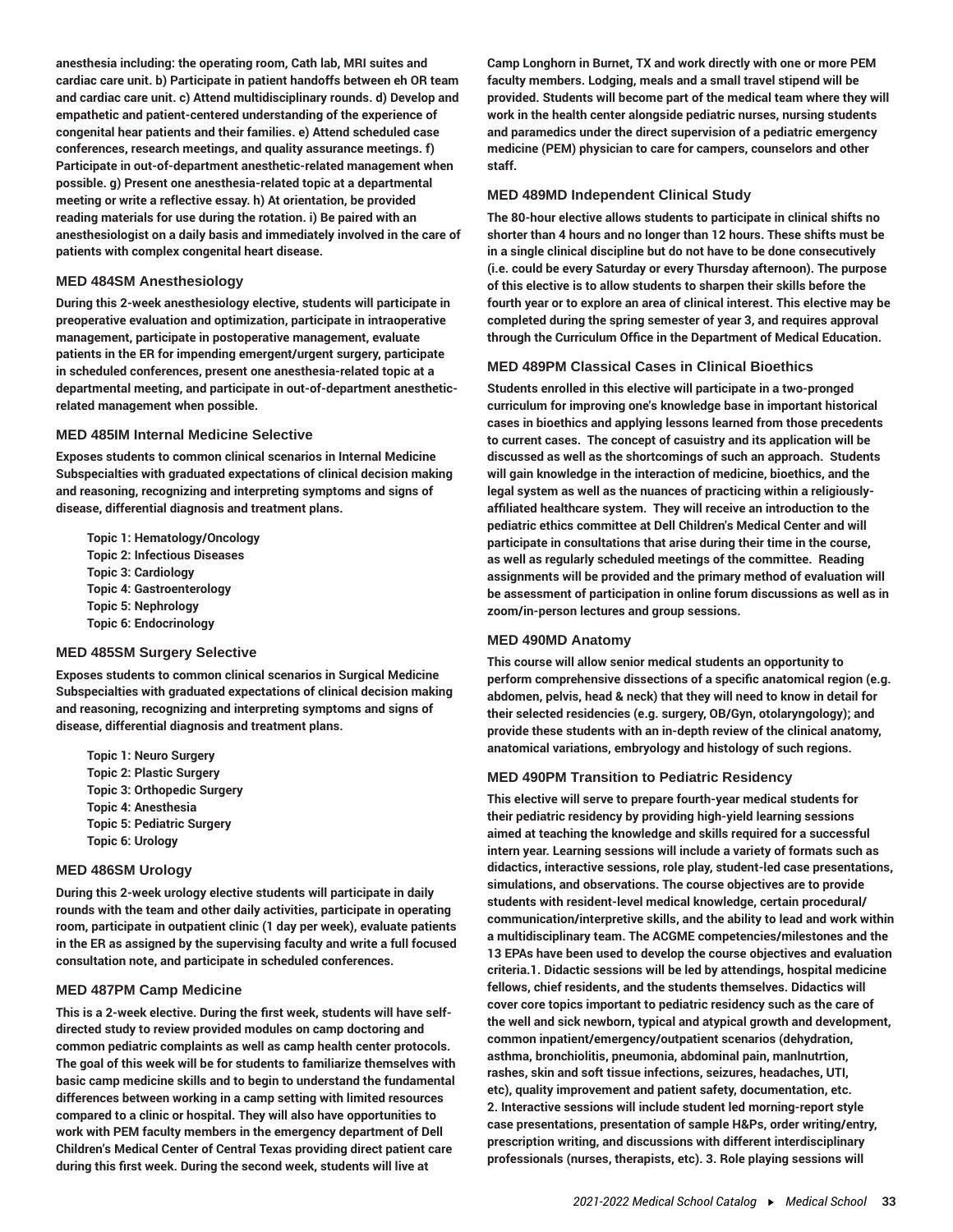**focus on communication skills. Examples include difficult conversations with patients/families and the de-escalation of certain situations. 4. Procedural skill sessions will include discussion of indications/ contraindications of, obtaining consent for, and the steps of performing common medical procedures (LP, catheterization, venipuncture, splinting, etc). Mannequins will be used to demonstrate competence in performing these procedures. 5. Simulation sessions will be preceded by a brief overview of PALS and NRP. Students will then use a simulation mannequin for various scenarios such as respiratory distress/arrest, shock, dysrhythmias, trauma, seizures, ingestions, etc. 6. Observational sessions will include observing and evaluating the resident's patienthand off and inpatient rounds. These observational activities will be followed by group reflection and the generation of feedback.**

#### **MED 492IM Night Float**

**Night float and cross coverage teams are increasingly relied upon to provide safe, quality care overnight, when the hospital functions with less staff and ancillary services. At night, residents have far less administrative tasks, allowing more time for formal education. Furthermore, without the benefit of a large daytime team and multiple specialists, clinicians at night are afforded a larger degree of autonomy in direct patient care.**

#### **MED 493MD: Medical Volunteer**

**Students will complete 80 volunteer hours for professional development credit.**

**Topic 1: COVID Volunteer. Students will complete 80 volunteer hours during the COVID-19 Pandemic crisis for professional development credit. Volunteer hours may consist of screening patients and contact tracing among other volunteer work during the global health crisis.** 

#### **MED 494MD Telemedicine**

**The student will gain expertise using phone and video to care for ambulatory patients. The student will be expected to review the patient's chart in the EMR. The student will review pathophysiology, pharmacology, diagnostic and treatment strategies and guidelines for care on each patient. They will prepare questions for the patient that explore relevant symptoms, reactions to medications and possible adverse effects of medications. During the telemedicine sessions, the attending will introduce the student to the patient. The visits can be done one of two ways depending on patient preference an practicality: 1) The attending will listen in as the student interviews the patient. The attending can either 1) "scribe", working on documentation as the student does the interview and examination, or 2) the student can scribe for the attending (depending in part on EMR access). The visit may evolve so that both happen to some extent. Alternatively the attending can take notes for feedback to the student about what worked well and where there are opportunities to improve. The attending will modify and co-sign student notes. The student will discuss the patients, diseases, relationship, psychosocial factors, and communication strategies with the attending after each telemedicine session, or after a set of them depending on scheduling and expediency. At the end of each week, the student will produce a report on clinical strategies on four major diagnoses per week.**

#### **MED 495IM Transitions of Care**

**Health care in the United States is costly, fragmented, and often does not deliver effective outcomes. Developing a "Systems-Ready Physician" is an emerging and important part of undergraduate medical education. Systems thinking- the ability to appreciate and work with the complexities of interdependent systems – is an important aspect of becoming a Systems-Ready Physician. [Gonzalo] A complex systems issue is that of Transitions of Care. Transitions of care are critical times**

**during a patient's medical management. In particular, patient transitions from the inpatient to the outpatient setting can be an especially complicated time, and one potentially fraught with errors if there is insufficient coordination and communication gaps. Ineffective transition of care contributes to hospital readmissions, medication errors, lack of adequate follow-up visits, and further complications. [McBryde] [Hesselink]. Effective transitions of care entail interprofessional teamwork, robust communication between inpatient and outpatient providers, as well as attention to detail. [Tang]**

#### **MED 498SM Comprehensive Cleft Care**

**Children with congenital anomalies such as cleft palates represent a patient population with a unique set of needs and who require multidisciplinary care with craniofacial plastic surgeons, otolaryngologists, orthodontists, nutritionists, speech pathologists, and pediatricians to name a few. While increased emphasis on health systems science and value-based care has begun to be incorporated into medical education, the inclusion of experiential learning opportunities spanning multiple societies is often lacking. The creation of a multidisciplinary pediatric plastic surgery elective will allow students exposure to the field of craniofacial surgery, gain interdisciplinary and interprofessional experience, and obtain a better health-systems perspective on how these complex patients navigate the care system. This goal will be accomplished through a 2-week clinical rotation centered around the pediatric plastic surgery team. In particular, students will focus on cleft palate care as these patients and families interact with a variety of medical specialties and support services. Students will spend time with the craniofacial plastic surgery team in the operating room, general pediatric plastic surgery clinic, multidisciplinary cleft palate clinic, and the inpatient settings. They will also interact with the other members of the cleft palate team such as nutrition, orthodontics, ENT, speech pathologists, and speech therapy.**

#### **MED 580DE Clinical Dermatology**

**This course is designed for medical students who are either considering a career in dermatology or desire exposure to dermatology in preparation for a career in another field. The course has been designed to expose the student to all aspects of a dermatology practice. This four-week course includes exposure to general dermatology, pediatric dermatology, cutaneous oncology, procedural dermatology, phototherapy, dermatopharmacology and dermatopathology. The student will work one-one-one with residents and attendings in each of these fields. The student will be responsible for reading the assigned text and journal articles, preparing given assignments, and participating in weekly didactics including journal club. Students will also give 1 major presentation of a topic of their choice to the department during this rotation. Students will be expected to read a dermatology textbook (approximately 250 pages) while on the rotation. Students should be available on nights and weekend to join dermatology residents on call should they be called into the hospital. Activities will change slightly each week. A detailed schedule of conferences and clinical assignments will be given at the beginning of the rotation and/or beginning of each week.** 

#### **MED 580DM Diagnostic Radiology and Pathology**

**The student will gain exposure to a full range of radiology and pathology tools utilized in diagnostic medicine. There will be focused time spent on both radiology and pathology services separately. In addition, the student will have the opportunity to see how the diagnostic services work together in a team approach by attendance at the weekly integrated tumor boards/case conferences, whereby the clinical, radiology and pathology findings are presented and discussed to determine plans of action in patient care. A special emphasis throughout the rotation will be**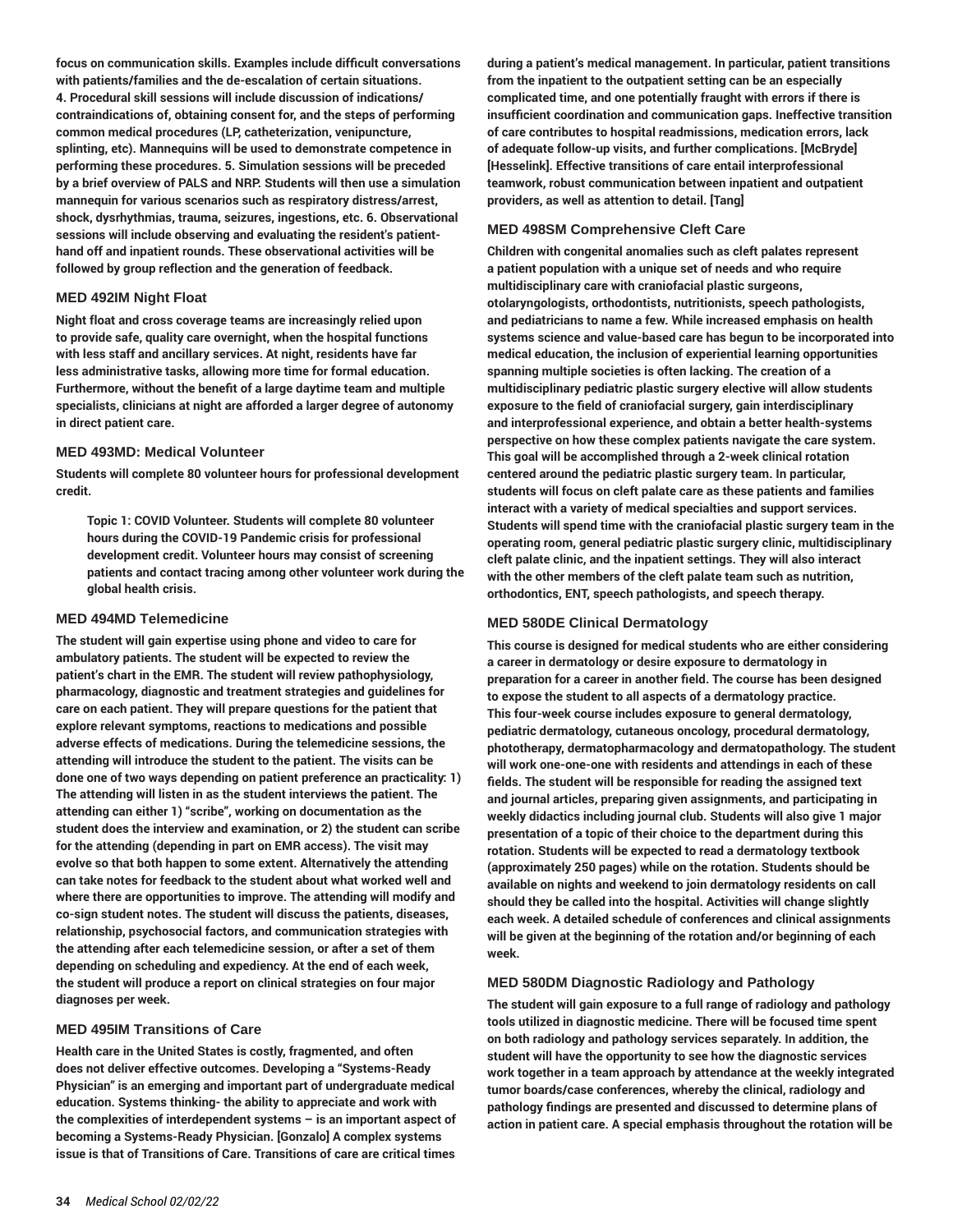**given towards 'integrated diagnostics', as it affects the cross-disciplinary practices of radiology, pathology, and genomics.**

#### **MED 580GH: Topics in Global Health**

**This four to eight week elective in global health will be available to fourth year medical students at Dell Medical School during either the fall or spring semester. Since this elective takes place abroad, most students will participate in the late fall semester (November-December) or the spring semester (Jan-May) so as not to interfere with acting internships or residency interviews. Ideally, this is a 6-8 week elective given the travel time and to maximize immersion and learning, but a 4 week elective can be arranged as well. This elective will take place at our partner institution, Moi University School of Medicine and Moi Teaching and Referral Hospital in Eldoret, Kenya, through our membership in the AMPATH (Academic Model Providing Access to Healthcare) Consortium. The AMPATH Consortium is partnership between Moi University and Moi Teaching and Referral Hospital in Eldoret, Kenya, and a consortium of 13 North American university partners, including UT Austin Dell Medical School, and led by Indiana University School of Medicine. We have a formal Memorandum of Understanding, signed by Dean Clay Johnston, formally institutionalizing our membership in the AMPATH Consortium.**

**AMPATH works across the tripartite academic mission of care, education, and research to improve population health in western Kenya. Bilateral student and trainee exchange is a fundamental part of this partnership, in order to train the next generation of global health leaders. Moi University School of Medicine and Moi Teaching and Referral Hospital, as part of the AMPATH Consortium, have hosted over 1,500 North American medical students for their global health clinical rotation since the founding of the partnership in 1989. In the future, this elective will take place with our partner institution in Mexico, when established, which will follow the same principles as the AMPATH Consortium in Kenya. Medical students will primarily rotate with multidisciplinary teams on the internal medicine or pediatric inpatient wards at Moi Teaching and Referral Hospital, with some additional outpatient (e.g., HIV clinic) or sub-specialty clinical activities (e.g., Cardiac Care Unit) once per week. There is additional case-based and didactic educational sessions that they will participate in and attend weekly as well, including "morning report" case presentations, afternoon lectures on global health topics, weekly evening discussion groups on cultural or ethical topics, and weekly clinical lectures and small group discussions with Moi University medical students, as part of their curriculum. Students are partnered with a senior medical student from Moi University in Kenya in order to foster bilateral counterpart relationships, and facilitate navigation of the Kenyan academic environment, health system, and culture. A faculty member from Dell Medical School will provide guidance before, during, and after the elective and will accompany the student to Kenya providing on-site supervision for at least the first two weeks of their elective. Additional faculty supervision will be provided by faculty from Indiana University School of Medicine who are full-time on the ground in Kenya with visiting faculty positions and clinical responsibilities at Moi University School of Medicine. Moi University School of Medicine faculty physicians will also provide clinical supervision, oversight, and teaching. English is one of the official language of Kenya and all Kenyan medical professionals speak English, so language will not be a barrier to participation in this elective in Kenya. Students will live at the secure housing compound operated by Indiana University, called "IU House" that is a short walk from the hospital and medical school, and hosts North American students, residents, and faculty who are participating in the AMPATH Consortium (usually between 20-40 residents at any given time). This housing compound is secure with gated entry, 24/7 guards, and an alarm system. There is full meal service, Wi-Fi, and other amenities. There is additional opportunity to stay with their Kenyan medical student counterparts in the medical student dormitory that is directly across the street from the hospital and where all the Moi University medical students stay. The UT Austin**

**International Office works in partnership with Dell Medical School in the development and implementation of the Global Health Program. The UT Austin International Office, which administers UT's study abroad and other sponsored international programs, as well as operates UT's Office of Global Risk and Safety, has vetted and approved this site in Kenya, and will similarly vet and approve any future sites in Mexico or elsewhere. Prior to participation in this elective, students will complete the Global Heath Elective application form, including answering brief essay questions outlining their desire to participate in such an elective, and their career goals related to global health (see attached). Following this, students will meet with the Director of Global Health and the Course Director for this elective, Dr. Tim Mercer, as well as Sarayu Adeni, the Global Health Program Coordinator, and other affiliated Global Health faculty to further discuss students' interest and career goals, educate students about the elective experience, and set expectations. Following selection for participation in the elective, students will work with Global Health Division staff and faculty to complete pre-departure training and orientation, which is administered through modules in a structured and comprehensive "Canvas" course via the UT System (we can provide Medical Education access to this in order to review, or are happy to come and give a demo to Med Ed or the elective committee). Should demand exceed available space for this elective (not anticipated in academic year 2019-2020), then this elective application, interview, participation in the Foundations of Global Health Enrichment Elective for MS1s, and participation in the Global Health Student Interest Group will all be factored into the selection process. Students are expected to self-pay for all costs associated with participation in this elective, including, but not limited to, airfare, visa fees, local travel, room and board, and other local accommodations / expenses. In the future, student scholarships may become available pending future division funding and budget priorities, but this is not an option at this time. Financial expectations will be made clear to students well in advance to allow time for ample planning.**

# **MED 580OM Introduction To Physical Medicine And Rehabilitation**

**During this rotation, students will be involved in the management of rehabilitation patients in a variety of settings including an acute trauma facility, a rehabilitation facility, in specialty clinics, and an outpatient private practice setting. Students will be given the opportunity to evaluate and assist in the management of patients with various rehabilitation conditions. Special emphasis will be given to understanding the goals and priorities in medical management of rehabilitation patients. Educational materials related to Physical Medicine and Rehabilitation will be provided for discussion and reinforcement of information presented in the clinical setting.** 

#### **MED 580OP Comprehensive Ophthalmology and Retina**

**This course will be an introduction to the clinical and surgical practice of ophthalmology, with exposure to general ophthalmology as well as subspecialties of retina, cornea, and oculoplastic. Students will be expected to develop basic ophthalmology examination skills, and will be exposed to a variety of common eye diseases and treatments. In addition, students will have an opportunity to participate in research projects if they desire.**

# **MED 580PS Pediatric Surgery**

**Attendance in office, hospital rounds, inpatient and outpatient surgery. Evaluation of patients in emergency department (including trauma); working with nurse practitioners and residents on the care of patients, caring for hospitalized pediatric surgical patients; and performing consultations. Participation in operative cases, including major and minor cases, laparoscopy, and thoracoscopy. Writing of notes on pediatric surgical patients. Attending conferences.**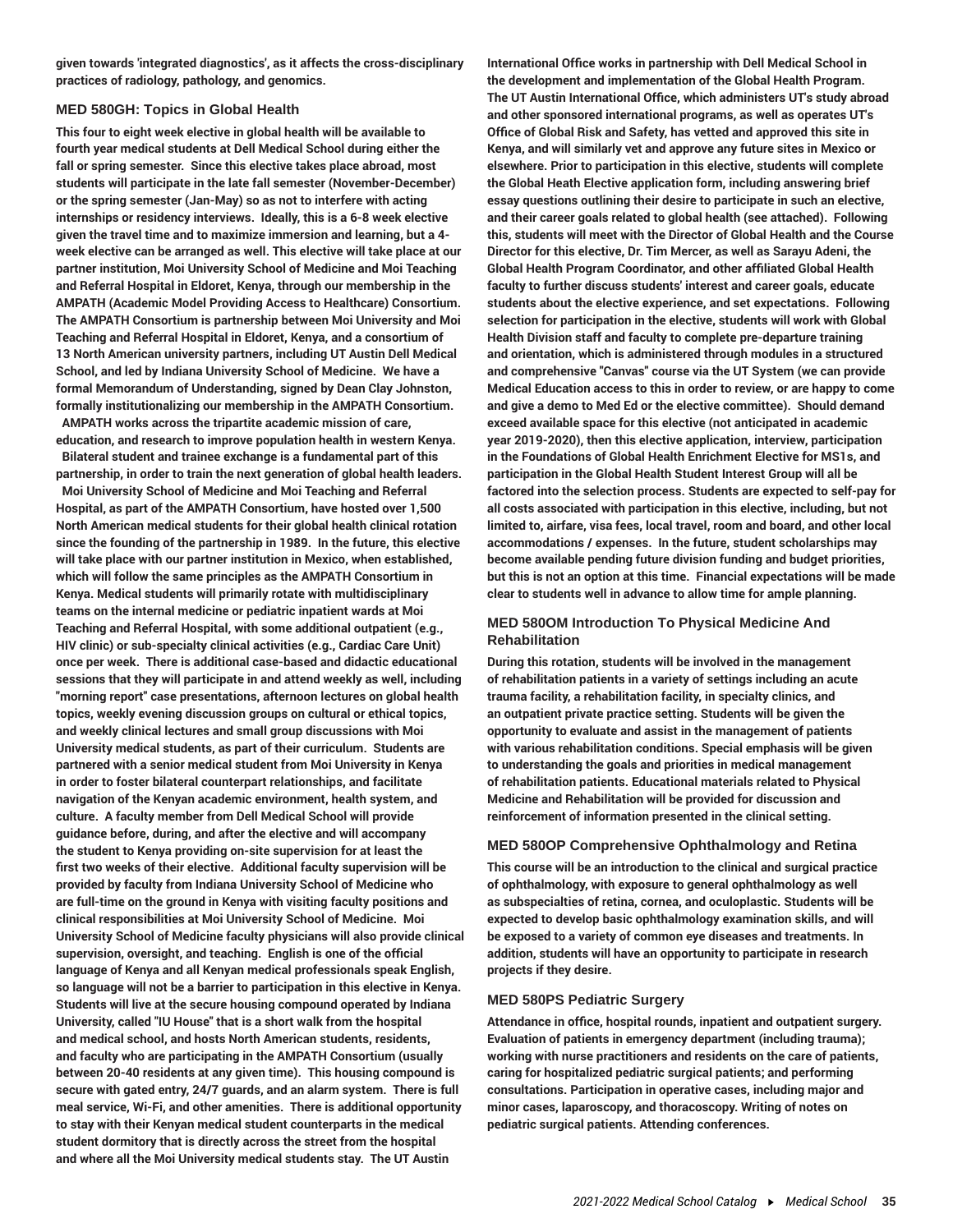#### **MED 580SG Interprofessional Wound Care Management.**

**Students will partake in an immersive exposure to inter-professional wound care and the evaluation and diagnosis of common conditions needing wound care management. Students will be expected to participate in all aspects of patient care including but not limited to - operating, rounding, outpatient evaluation, performing history and physicals, interacting with consulting services and the wound care team. Students will make rounds, evaluate patients with new wound problems alongside the PT-Wound Care Team and participate in wound dressing management, learning techniques, equipment, and topical agents used to achieve optimal wound outcomes. Students will attend out-patient clinic with Wound-Ostomy Nurse Clinicians and Plastic Surgeons, and students will scrub into OR cases for wound debridements and tissue flaps. The student may accompany a home health nurse to a home visit to understand the operationalization of a discharge wound care plan to the patient's home environment.**

# **MED 581CD Cardiology Consultation**

**Students will see daily consults, formulating an assessment and treatment plan for each patient, which is then presented to residents and faculty. Exposure to exercise stress testing is provided, if desire. Students spend time with residents and faculty. Students will interpret electrocardiograms and other noninvasive and invasive diagnostic tests.**

#### **MED 581CP Consultation And Inpatient Child Psychiatry**

**The student will spend time at the Dell Children's Medical Center evaluating inpatient consultations from pediatricians, pediatric subspecialists, pediatric surgery sub-specialists. The student will do initial psychiatric evaluations and follow up visits. He/she will participate in treatment teams to plan and effect pharmacologic, psychotherapeutic, and systemic interventions. The student will be given assigned readings to report on and will participate in didactic conferences.**

#### **MED 581DE Pediatric Dermatology**

**Students will work one-on-one with Dermatology faculty, both in the outpatient clinic and the inpatient setting. There will be amble time for independent reading. Review of text and journal materials is essential. In addition, a brief presentation lasting less than 20 minutes on a dermatology topic of the student's choosing will be done during the rotation.** 

#### **MED 581EM Pediatric Emergency Medicine**

**This is a very active rotation. The Children's Emergency Center has over 76,000 patient visits per year. This is the only level 1 trauma pediatric emergency department available in Central Texas, and one of only 3 level 1 pediatric trauma centers in the state. The student will work approximately 32 hours per week with a full-time attending physician or pediatric emergency medicine fellow staffing the patients with the team. To the extent of the student's demonstrated ability, they will be an active participant in the assessment, planning of management, and the treatment of trauma, acute medical and surgical emergencies, and minor medical/surgical, drop-in patients.** 

#### **MED 581GP Advanced Palliative Care**

**This elective is an advanced clinical elective for students with an interest in palliative care. The elective will build on the DMS Palliative Care Geriatrics core clerkship. The goal of this elective is to expose students to the breadth and depth of palliative care, teaching them the appropriate knowledge, skills & professionalism necessary in the care of patients with advanced, incurable illness, including end of life issues. Areas of clinical focus will include the role of hospice and palliative medicine in the care of patients with chronic and advanced illness, the assessment of patients with advanced and terminal illness and practical symptom management. Students will also complete Vital Talk, and intensive training in communication skills for patients and families with serious**

**illness. In addition to an inpatient palliative care experience at Dell Seton Medical Center and Seton Main, students will also spend time at the Livestrong Cancer Institute CaLM clinic to work in the outpatient oncology setting and have a dedicated week at Christopher House, the residential hospice facility of Hospice Austin. For students interested in pediatrics they can spend part of their inpatient time at Dell Children's under the supervision of the Pediatric Palliative Care Team.**

# **MED 581NO Child Neurology**

**Under the supervision of a faculty member, students will complete a history and neurological exam on children with a variety of neurological disorders, and present the information gathered along with their clinical decisions for feedback. The rotation will include a mixture of inpatient and outpatient activities. Students will also participate in neuro-imaging and EEG interpretations. Students will have the opportunity to conduct inpatient pediatric neurology consultations in collaboration with the pediatric neurology nurse practitioner, pediatric neurology resident, and faculty member. Students may be asked to prepare case presentations and expected to attend educational conferences (Grand Rounds, Noon Conferences, etc.)**

#### **MED 581NS Neurosurgery**

**Students will participate in an immersive experience in neurosurgery, emphasizing the evaluation and diagnosis of common neurosurgical conditions. Students will be expected to participate in all aspects of patient care including but not limited to - operating, rounding, outpatient evaluation performing history and physicals, and interacting with consulting services and the neurosurgery team.**

#### **MED 581ON Hematology/Oncology**

**Students will make daily hospital rounds and may attend one or more clinics per week with residents or members of the faculty. Students will be instructed in taking a medical history and performing a physical examination focused on hematologic and oncologic disorders. Students will be expected to attend weekly conferences including journal clubs, noon conferences, and a monthly Tumor board conference. There will be periodic didactic sessions aimed at instructing students in the interpretation of clinically relevant hematologic/oncologic data.**

#### **MED 581PM Pediatric Pulmonary**

**The elective will consist of four weeks on the inpatient consultative service with opportunities for experiences in the outpatient hospitalbased clinics (Cystic Fibrosis, Tracheostomy, Aerodigestive) and outpatient Pulmonary clinics. Students are encouraged to research a relevant topic of their choosing, to be reviewed with faculty. Students will demonstrate knowledge and acquire experience with the diagnosis and management of common disorders in the clinical practice of pediatric pulmonology.**

#### **MED 581PS Congenital Heart Surgery**

**The elective rotation will expose the student to the field of congenital heart surgery, as well as the dynamics of functioning and communicating as a team. Students will have an opportunity to develop a thorough understanding of both normal and congenitally malformed hearts. They will also be exposed to methodologies for the surgical and nonsurgical diagnosis and treatment of complex congenital heart disease. Students will participate in the operating room where they will observe and assist with complicated congenital cardiac repairs. There will also be a significant exposure to many of the other specialties that care for these children (i.e. Pediatric Cardiac Critical Care, Pediatric Cardiology, and Pediatric Cardiac Anesthesia). Day observerships with related specialties, such as Pediatric Cardiology, Echocardiography, Interventional Cardiology, and Pediatric Cardiac Anesthesia can be arranged upon request. This is a unique rotation and is designed for**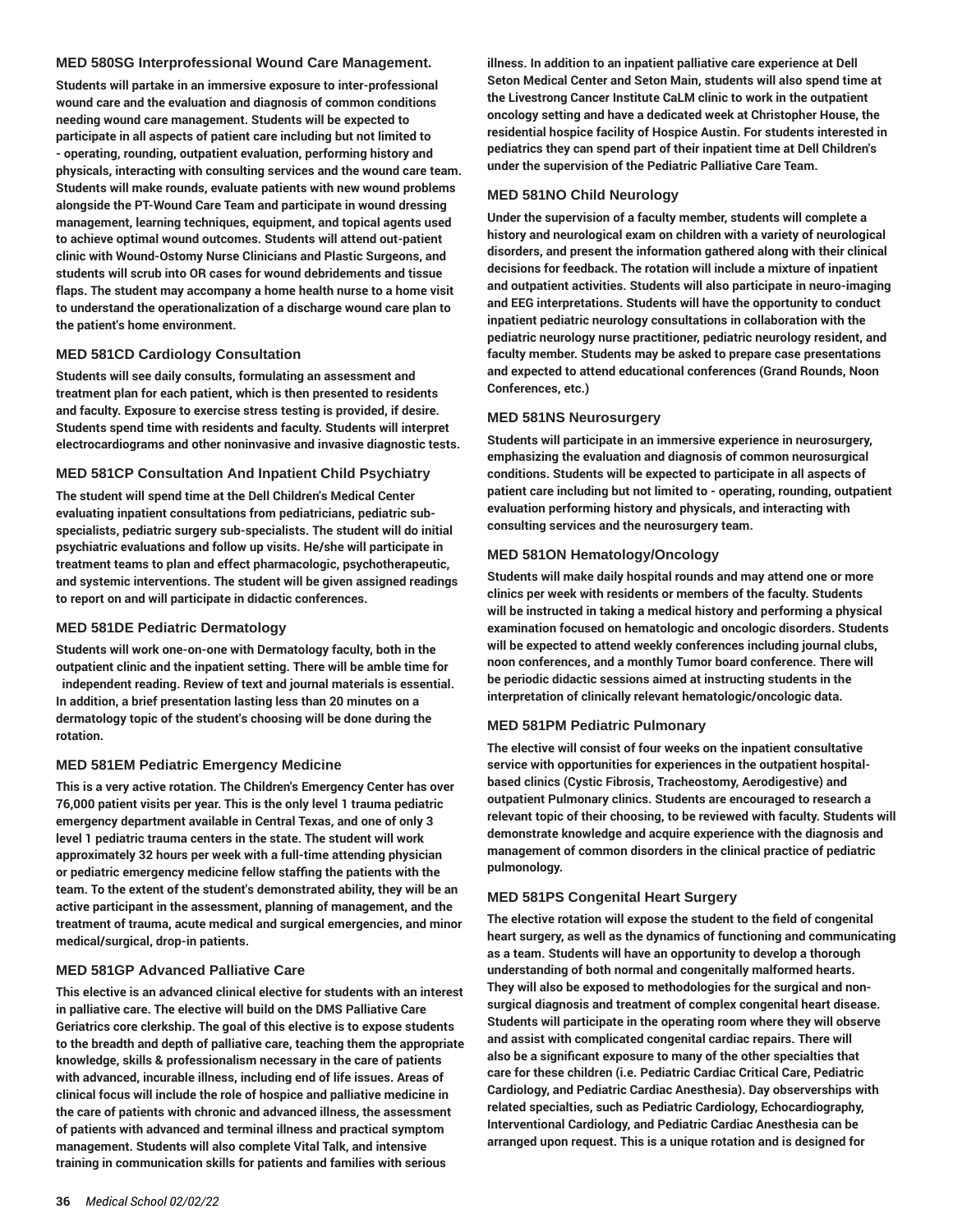**those students interested in pursuing careers in surgery or students interested n caring for children with heart disease.**

# **MED 582OB Reproductive Endocrinology and Infertility**

**This elective will give the student a broad overview of the clinical aspects of the sub-specialty Reproductive Endocrinology and Infertility. The REI team consists of two attending faculty members. Outpatient: This elective will build upon the skills acquired during the general Women's Health clerkship, with a special focus on reproductive endocrinological conditions such as polycystic ovarian syndrome, amenorrhea, hyperandrogenism, recurrent pregnancy loss, general infertility, and oncofertility. The REI elective is an outpatient rotation and will include participation in ambulatory patient encounters. The outpatient clinic takes place in several half day sessions a week, rotating in the academic practice at UTHealth Austin primarily and also at a private fertility practice to give the student an overview of the subspecialty of REI. In addition, there will be exposure to interprofessional services commonly used by REI patients such as acupuncture and psychology. A half a day of week will be spent with our Oncofertility nurse practitioner at the Livestrong Institute. Students will receive formative feedback during these sessions. The student will have a basic gynecological ultrasound course (1/2 day per week) using the ultrasound simulator. The student will also perform a transvaginal pelvic ultrasound under direct observation at new patient encounters as appropriate. At the end of this course, the student will be able to measure the uterus and ovaries and to identify common gynecologic pathologies such as fibroids and ovarian cysts. Students will also participate in any surgeries occurring during the rotation, such as hysteroscopy. In addition, students will observe diagnostic techniques such as saline ultrasounds, hysterosalpingograms (HSG), attending level assisted reproductive technology procedures, such as semen analysis, sperm preparation for intrauterine insemination, oocyte retrieval, and in vitro fertilization (IVF) procedures.**

#### **MED 582ON Pediatric Hematology/Oncology**

**The student will be exposed to the diagnosis and management of malignant diseases and hematologic disorders, and develop an appreciation for the diverse nature of common oncologic and hematologic problems in children. Patient care will be delivered in the inpatient setting. There may or may not be residents assigned to the service during any rotation.**

#### **MED 582OP Retina**

**This elective has a strong emphasis on vitreoretinal diseases. Students work along with faculty in the diagnosis, testing and treatment of vitreoretinal diseases and various general ophthalmology conditions. They learn how to use a direct-ophthalmoscope, slit lamp, and other specialized instruments in performing an ophthalmic examination. Students will also observe surgical procedures performed both in office and in the operating room. Students are to participate in all activities in which the faculty is involved, including office practice, continuing medical education programs, emergency room call, hospital consultations, surgical procedures, civic activates, and medical staff meetings. The working hours of the faculty are the working hours of the student.** 

#### **MED 582PH Health Policy and Systems Change**

**The goal of this course is to have students become familiar with key policy issues that impact population health, to consider the impact physicians can have on policy, and to get some practice in skills for changing policies and systems. Students will attend didactic sessions in the mornings and will have self-directed study time in the afternoons. Friday afternoons will be reserved for group debriefs and/or student presentations. There will also be community site visits interspersed through the course which may include visits to policy think** **tanks, legislative committees, local nonprofits, Austin Public Health, local healthcare administrative meetings, and other pertinent healthrelated governmental agencies (e.g. CMS, DSHS). By the end of the rotation, students will produce an op-ed, a graphic policy brief, and an elevator pitch on a policy topic. Self-directed study time will be used for students to work on these products. The course will progress in 4 units. Week 1 will consist of an introduction to the physician's role in policy discussions and some basics of health policy (i.e. local, state, and national health care financing structures, basic health economics and comparative health policy, current controversies and hot topics around health-related policy issues). Week 2 will focus on social policies that affect health (i.e. environmental policies, housing and land use, transportation policy, etc). Week 3 will focus on policy change skills development (i.e. stakeholder evaluation, community engagement/ coalition building, op-ed writing, media and messaging). Finally, during week 4, students will finalize and submit their op-eds for publication and will have the opportunity to discuss policy topics with state legislators during the 2021 legislative session.**

#### **MED 582PM Pediatric Gastroenterology and Nutrition**

**The student will function as the sub-intern on the Pediatric Gastroenterology Service being the preliminary consultant for both the inpatient and outpatient services. The student will obtain histories, perform physical examinations, and obtain laboratory data. He/ she will present these data to the attending to formulate the final consultative report. The student will write daily progress notes under the supervision of the attending. He/she will also attend daily outpatient clinic, assuming a supervised role in the evaluation and management of referred patients. The student will be expected to observe and assist with gastroenterological procedures including endoscopy and liver biopsy.**

#### **MED 582PS Pediatric Neurosurgery**

**Students will gain experience in the evaluation and treatment of pediatric patients with central and peripheral nervous system problems and in the skills and work habits desirable to function as a house officer on a Neurosurgery service. Duties include the work-up and care of inpatients, work-up of clinic patients, work up and care of neurosurgical patients in the emergency room, assistance in the operating room and daily inpatient rounds. There is opportunity for night call. The student is expected to attend teaching rounds and attend Neurosurgery related conferences.** 

# **MED 583CD Cardiology eConsults**

**This is an asynchronous remote Elective in Cardiology for senior medical students. The student will gain expertise in an innovative method for caring for ambulatory patients with chronic or suspected cardiovascular conditions. The student will be expected to review excerpts of the patient's chart on the eConsult platform (Leading Reach). The student will review pathophysiology, pharmacology, diagnostic and treatment strategies and guidelines for care on each patient. The student will review pathophysiology, pharmacology, diagnostic and treatment strategies and guidelines for care on each patient. They will draft an eConsult on the platform that summarizes the patient's condition, basic cardiac diagnosis, acuity rating, and recommendations. The attending will modify and co-sign the note. The student will discuss the cases with the attending three times weekly. At the end of each week, the student will produce a report on clinical strategies on four major diagnoses per week (Valve, HF, CAD, Arrhythmia).**

#### **MED 583EM Emergency Medicine**

**Dell Seton Medical Center at the University of Texas at Austin is the only Level 1 Adult Trauma Center in Austin. The student will work with a fulltime attending physician and be an active participant in the assessment, management, and the treatment of trauma, acute medical emergencies, and minor medical/surgical patients. The rotation will consist of 14 nine**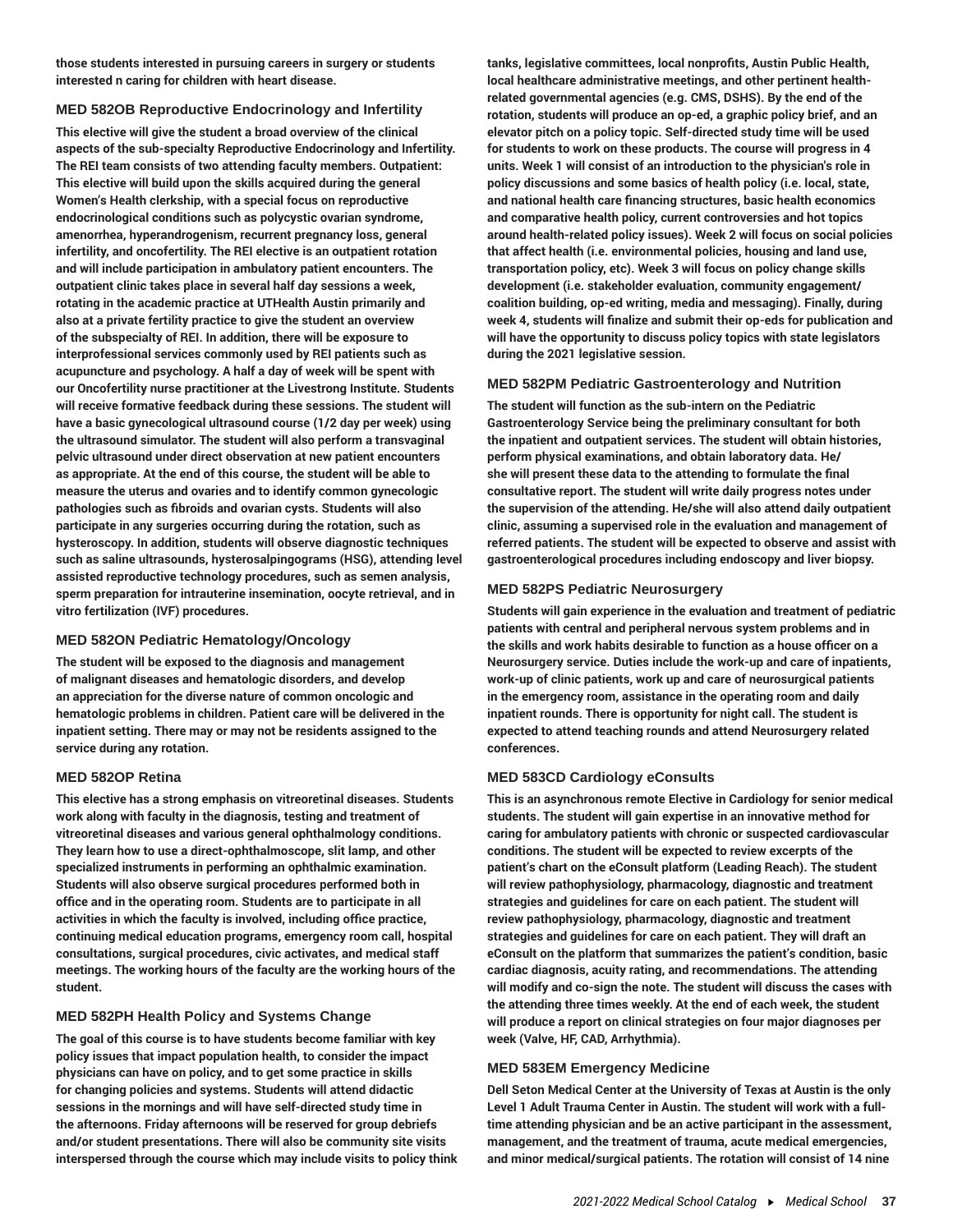**hour shifts with 3 of those shifts taking place at Seton Medical Center, a large community hospital, and the remaining 9 at DSMC-UT.**

# **MED 383PH The COVID-19 Pandemic, Global Health on the Front Lines**

**The COVID-19 Pandemic presents a once-in-a-lifetime learning opportunity for DMS students. DMS students are talented, knowledgeable, experienced, and passionate – at this moment in history, they can and should be involved in the pandemic response. DMS student involvement will not get in the way of the clinical or public health response, and every effort will be made to minimize risk to student health and well-being. This will take a team effort. True to the DMS spirit, for this elective we are truly "building the ship as we sail it." We will need to work with speed and flexibility; it will require faculty, staff, and student input and direction; it may take swift, yet imperfect, decisions for sake of efficiency or safety or in general "just making the best out of the situation" but we will learn, help out, and do it together. At the end of the day, our overarching goal is to stem the tide of this pandemic through this 2-week elective.**

# **MED 583PM Pediatric Infectious Disease**

**First contact with ID consults at Dell Children's Medical Center as well as participation in outpatient consultations. The student will be responsible for seeing ID consults in the hospital, and follow ups. Patients are seen on the general wards, as well as the pediatric intensive and neonatal intensive care units. The student will follow a panel of patients, present their progress daily to the attending of the month, and carry out proper evaluation and management. The student may also see patients with the attendings in the private office, but will not have their own panel of patients. The student will be expected to attend all pediatric conferences. A formal presentation on a subject of interest will be required during the rotation. Opportunities for clinical research may be available.**

# **MED 584EM Rural Emergency Medicine.**

**Students rotating at Ascension Seton Highland Lances will learn to navigate the limitations and opportunities of working in a critical access, rural hospital with minimal specialist coverage. The range of patients seen includes those with minor emergencies to the critically ill, many requiring stabilization prior to admission or transfer. Students will be a part of the EM team including nurses, radiology and other EM staff to work cohesively to provide ideal medical care in a potentially difficult environment. They will work with physician attending now in charge of education the senior EM residents as well.**

# **MED 585PN Psychiatric Consultation - Liaison Service**

**Students will evaluate a wide variety of psychiatric problems including depression, anxiety, suicide, substance abuse, head injury, psychosis, post-traumatic stress disorder, personality disorders and victims of violence or trauma, synthesize collateral information relevant to the psychiatric problem being addressed from the following sources: patient, medical records, members of the primary medical team (including nurses, social workers, and ancillary staff), and key family members, then apply it to formulating a treatment plan, develop an appropriate treatment plan for each assigned patient, which may include transfer to a psychiatric hospital, and compose psychiatric consultation notes and summarize findings in presentations to residents and attendings at morning rounds.**

# **MED 586IM Infectious Disease-General ID Consultation**

**This elective consists primarily of inpatient Infectious Disease (ID) Consulting. The focus of the elective is the evaluation and therapy of infections common to medical, surgical, and other specialties. This is accomplished by the consultation team, which is comprised of an Attending physician, house staff, and students. Consults are called to** **the house staff who will perform or designate the student to perform a problem-oriented history and physical exam and collect pertinent past medical history, laboratory and radiological data. The information is discussed in conference with the team and the Attending physician so as to formulate an assessment and plan. All consults will be answered in 24 hours or less and patients are followed as long as assistance with management is needed. Students should attend morning report when possible. Medical student lectures are provided by the ID faculty and students should attend as scheduled.**

#### **MED 586PN Public Mental Health**

**Students will be able to work closely with a psychiatrist and other mental health care professionals in a community setting during this 4-week elective. As the Local Mental Health and Intellectual and Developmental Disability Authority, Integral Care provides individuals with high quality mental health care, collaborates with community partners to strengthen programs and systems, and works to raise awareness of mental health issues in our community. During this elective, students will have the opportunity to work with patients and be able to observe community psychiatry work via outreach teams and outpatient clinics. During this elective, the student will encounter Dell Med psychiatry residents only on Tuesday afternoons.**

#### **MED 587IM Gastroenterology**

**1. Students will evaluate patients for gastroenterology consults. They will be supervised by residents and the cases will be seen and discussed by gastroenterology faculty. Students will see no more than 1 or 2 consults on any given day so that they have time to read about their patient(s). Further, on this elective, students will be out of the hospital by 5:00 by 6:00 pm. 2. Students will observe diagnostic endoscopic procedures. 3. Students will attend the Division Conferences including G.I. Course curriculum lectures, case conferences. The student will also attend any multidisciplinary conferences which involve case presentations of their patients.**

# **MED 587PN Community Psychiatry**

**Students will actively participate at a minimum of two locations during this four week rotation - NAMI Austin and the Austin Clubhouse - which will offer students an appreciation of the available local mental health resources. Total of 35-40 hours per week, including supervision and reading/research for projects. Interested students will meet weekly with the Faculty Director for supervision and to process their experiences on the rotation. The students will be encouraged to keep a journal through their rotation of their experiences, thoughts, and reflections. Every student will do at least one project during the rotation. The only requirement of the project is that it benefits the local mental health community. Examples include presentations, community outreach, computer web design, etc.** 

#### **MED 587SM Otolaryngology-Head And Neck Surgery**

**Four-week comprehensive introduction to outpatient and inpatient otolaryngology, in both an office setting and inpatient care. Students will attend office hours (clinic patients) with diverse faculty in both pediatric and adult practices, and also observe/participate in surgical cases, both in ambulatory and inpatient OR settings. Comprehensive exposure to ENT is expected, with some subspecialty experience included. Inpatient activities (e.g. rounding, inpatient consults) will vary, depending on patient census, but will occur primarily at DSMC, DCMC, and SMCA. Some travel to outpatient offices will be necessary, but will be minimized to the extent possible. Multidisciplinary conference participation will be included, and students will prepare a presentation to be given near the completion of the rotation.**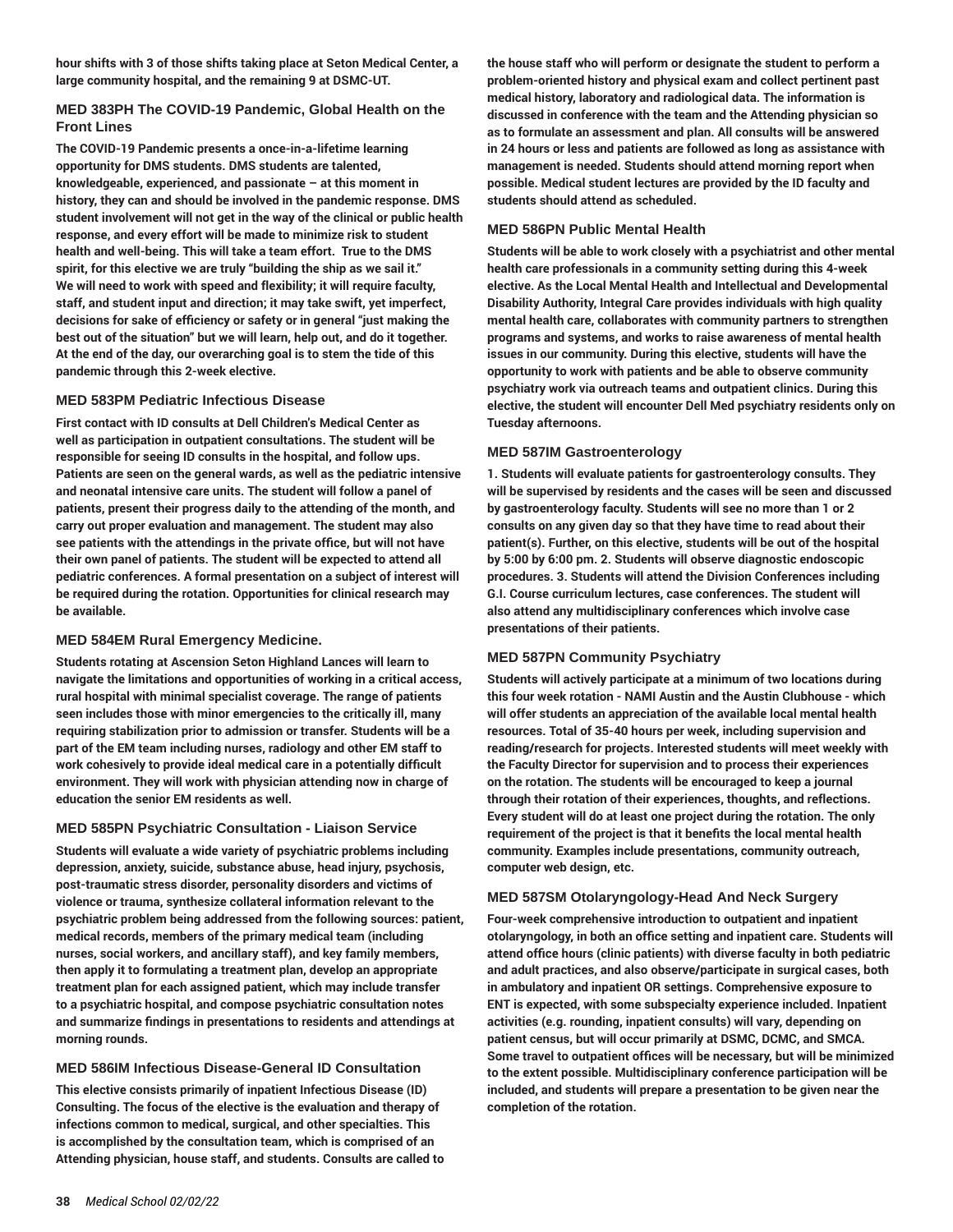#### **MED 588IM Nephrology**

**This elective will involve activates in both the inpatient and outpatient setting. The clinical experience is derived from the inpatient Nephrology Consult service and the Nephrology outpatient clinic. Students will have the opportunity to participate in the evaluation and management of patients in all of these areas. Patient care and teaching rounds with the Nephrology attending physician and renal resident are held Monday through Friday. Regular small group teaching conferences are held at frequent intervals to discuss cases and clinical problems.**

#### **MED 588MD Clinical Teaching**

**Students will enhance skills in clinical teaching, mentorship, and performance assessment across a wide range of competencies, such as practice-based learning, systems-based practice, and leadership. Students will identify strategies for teaching when time is limited and and practice role-modeling of patient-centered care.**

#### **MED 588PM Children's Health Express**

**1. Students will improve upon pediatric history and physical skills in the context of an outpatient mobile clinic setting with an emphasis on assessing for social determinants of health needs as well as adverse childhood experiences. 2. Students will learn to consider factors outside of the healthcare visit itself when thinking about health and well being. 3. Students will gain an understanding of how to connect families with community partners and supports when SDOH needs and ACEs are identified. 4. Students will work on a self-directed project with a goal to learn more about a chosen community organization and suggest ways to either build on an existing partnership, improve upon the referral process to community partners, or create a way to educate families regarding a resource that is available to them.**

#### **MED 588SM Plastic Surgery**

**In this 4-week course, students will achieve a level of clinical skill compatible with indirect supervision in the perioperative care of patients through the participation in clinic, hospital consults, operative procedures and postoperative in-patient and clinic care.**

#### **MED 589IM Endocrinology**

**1. Students will evaluate patients in outpatient endocrine clinics, under faculty supervision. 2. Students will evaluate patients admitted to Dell Seton Medical Center for whom endocrine consultation has been requested, under resident & faculty supervision. 3. All cases will be presented to and discussed with faculty. 4. Students are to attend Internal Medicine Noon Conference.**

#### **MED 589SM Anesthesiology**

**At Orientation, students are loaned a copy of "Dripps Introduction to Anesthesia." Students are assigned to an Anesthesiologist on a daily basis and will be immediately involved with clinical anesthesia with early emphasis on airway management. Students will observe and have hands on experience with all levels of anesthesia, including OB, Trauma, Neuro, and acute pain management. Students are expected to arrive weekdays at 06:30 AM and work until 03:00 PM. No call or weekend duties.**

#### **MED 590SM Urology**

**Students will partake in an immersive exposure to urologic surgery and the evaluation and diagnosis of common urologic conditions. Students will be expected to participate in all aspects of patient care including but not limited to - operating, rounding, outpatient evaluation, performing history and physicals, interacting with consulting services and the urology team.** 

#### **MED 591PN Proactive Consultation-Liaison Psychiatry: Proactive Behavioral Medicine Service**

**Trainees rotate on a multidisciplinary teaching service with graduate level Psychiatry, Advanced Nursing, Social Work, and Clinical Psychology trainees. The value-based healthcare delivery model of Proactive C-L Psychiatry fosters a rich multidisciplinary learning environment. Our medical student trainees gain abundant direct experience with delivering comprehensive screening, appropriate preventative psychiatric intervention(s) and consultation to all hospital admissions. Newly admitted patients "at-risk" due to having known psychiatric/substance use disorder, maladaptive health behaviors, and/or chronic psychosocial stress are screened and stratified based on the likelihood those conditions predict preventable morbidity, medical complications, suboptimal hospital care or prolonged length of stay. The Proactive Behavioral Medicine Service is responsible for providing timely and appropriate evidence-based screening, focused psychotherapeutic or pharmacological interventions, patient/family advocacy, or providing more comprehensive psychiatric evaluation(s) and treatment(s). Through direct experience with application of this proactive multidisciplinary model, team-members recognize the mechanisms driving improvements in patient care, population health management, staff satisfaction and care costs: earlier detection of psychiatric/behavioral needs, preventative interventions, stigma reduction, intra-professional education and collaborative approaches to patient care. Trainees gain proficiency in the use of standardized bedside screening procedures/ instruments, co-development of care plans for managing maladaptive behaviors, collaboratively managing patients with psychiatric and other medical co-morbidity, and applying preventive strategies to mitigate the risk of complications from substance use disorder co-morbidity. Through regular multidisciplinary rounds with Psychiatry, Advanced Practice Nursing, Social Work and Clinical Psychology specialties, the medical student trainee considers clinical problems from varied perspectives. Close collaboration with these other disciplines further nurtures trainees' ability to think methodically through systems-level contributors to patient problems. The trainee hones their growing skills to recognize how and when to best leverage their role as patient care advocate, teammember, clinical information integrator, and resource manager in the best interest of providing optimal care for medical inpatients with comorbid psychiatric or substance use disorders.**

#### **MED 593IM Primary Care Internal Medicine**

**Students will actively participate in team based healthcare delivery in a primary care setting. The practice setting is an academic environment with a diverse patient population with a wide range of age and complexity of illness. Students will evaluate patients new to the practice as well as those with decades of continuity. Students will be able to recognize common disease states encountered in an internal medicine practice, determine an appropriate evaluation and plan, and interpret results of appropriate studies. Students will apply clinical skills learned in MS1 and MS2 rotations. Students will identify the preventive care opportunities for different age and risk groups and recommend an appropriate plan for the individual patient. Students will recognize the role of Value Based Medicine and apply the principles of "Choosing WiselV' in ordering safe, evidence based, and appropriate testing and interventions.**

#### **MED 593SM Research**

**In this focused research elective, students will commit to one of 2 tracks intended to complement the ILD Research Distinctions experience for the MS-3 year, but non-ILD Research Distinctions students may request Course Director approval based on their unique circumstances and goals. Track 1: Preparing for focused research - in this track, students acquire knowledge and skills around literature review, hypothesis and research question development and study design with the output of a completed IRB research submission. Students will work with our Medical**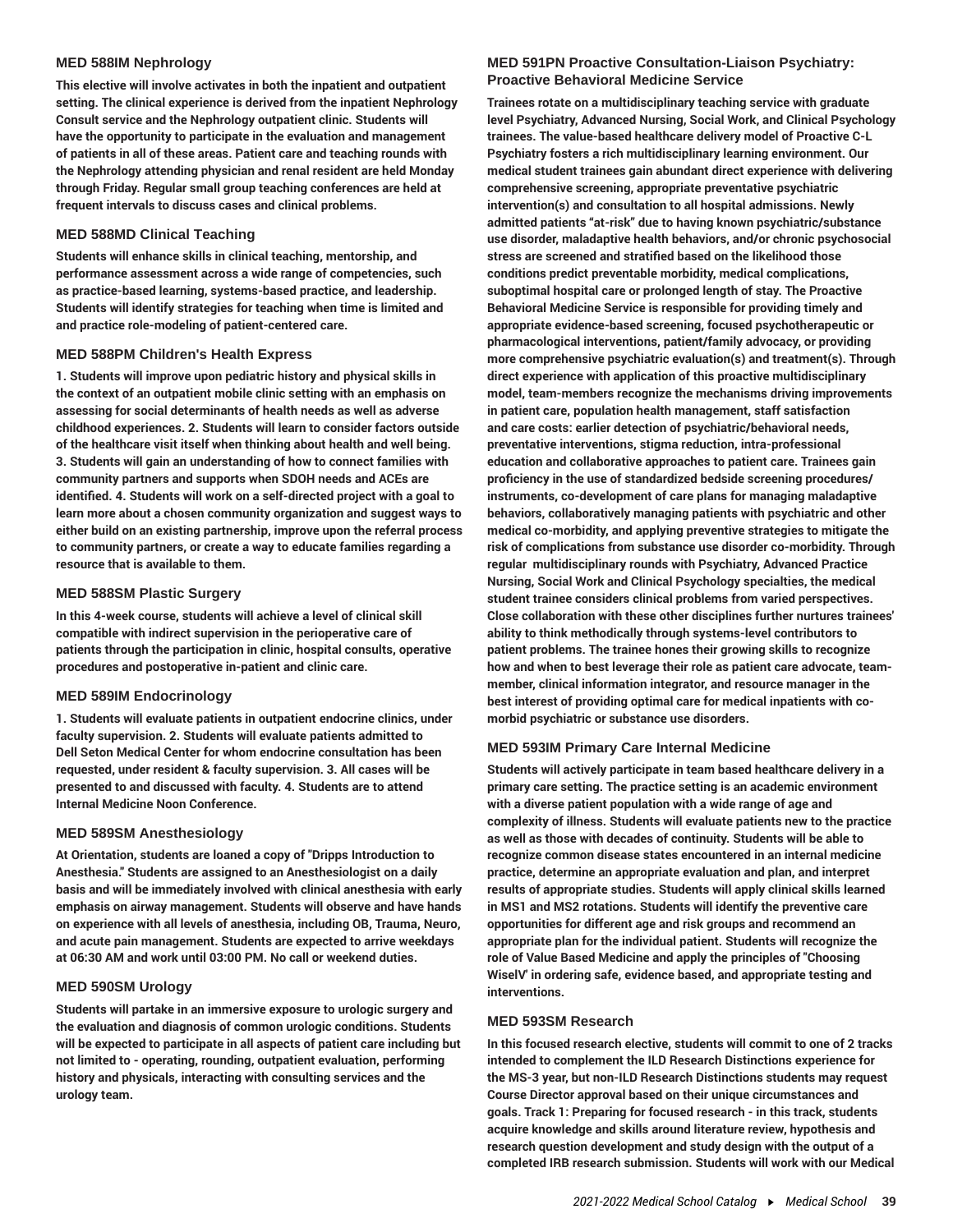**Librarian, a research mentor and a subject matter expert mentor of their choosing. Students are expected to complete CITI training as well as the online course Understanding Data and Statistics in the Medical Literature (https://leanpub.com/universities/courses/jhu/udsml)2. Track 2: Manuscript preparation - in this track, students work with their research mentor and other identified subject matter experts to analyze collected data and create a manuscript draft that is ready for journal submission.**

#### **MED 594IM Rheumatology**

**Students will see patients with a wide array of rheumatologic disorders in both inpatient and outpatient settings. Students will see inpatients on the Rheumatology Consult Service at Dell Seton Medical Center, and outpatients at CommunityCare Southeast Health and Wellness Center. Students will learn about the diagnosis and treatment of rheumatologic disorders. Students will learn about the utility and interpretation of rheumatologic laboratory testing. Students will learn about the indication and potential adverse effects of immunosuppressive therapies. Students will spend time with rheumatology faculty, as well as rotating internal medicine residents (if present). Students will have 1 dedicated didactic session per week, in addition to teaching related to patients seen on service and in clinic.**

#### **MED 594SM Multidisciplinary Oncology**

**In this elective, students will work as part of the team providing clinical care and care coordination for patients with complex oncologic conditions. Specifically tailored towards asynchronous and remote care, this elective focuses on the student's participation in gathering, synthesizing and presenting clinical data for Multi-Disciplinary Tumor Boards in the Ascension and UT Health Austin systems, then creating care summaries from the Tumor Board discussions for distribution back to patients' care providers. Students will also participate in weekly huddles with the LIVESTRONG Cancer Institute and Ascension-Seton Specialty Care Clinic teams. Students will conduct phone or telemedicine interviews with patients to gather history, retrieve and review records from diagnostic, imaging, pathology and other relevant studies, create a summary of the patient's clinical information to submit for the appropriate Tumor Board, present the patient at Tumor Board, record and summarize the Tumor Board recommendations, review the summary with the primary Faculty, then communicate recommendations as appropriate to the providers involved in the patient's care. Students will be expected to identify and complete this process for at least one patient from each of the following disease sites: Head and Neck, GI (esophagus, small bowel, colorectal-anal), liver/pancreas, skin/soft tissue, breast, thoracic, with a goal of 5-8 patients over the 4 weeks.**

#### **MED 595SM Subspecialty Community Surgery**

**The Subspeciality Community Surgery Elective will provide students an opportunity to interact directly with community private practice surgeons who have been mutually chosen by the Elective Director and Student for a 4 week rotation. Students will gain insight into how a non-academic, busy surgical practice functions and will serve as an "apprentice" to the preselected surgical subspecialist. Beyond the clinical knowledge students will gain, the goals of this elective include exposure to the business of medicine. We expect the volunteer surgeons to teach students on how their practice functions as a free-standing business. We envision students will predetermine which areas of surgical practice (e.g. Colorectal Surgery) they wish to be involved with and the Elective Director will work to find a mentor who meets the needs of the student.**

#### **MED 597MD Telemedicine**

**The student will gain expertise using phone and video to care for ambulatory patients. The student will be expected to review the patient's chart in the EMR. The student will review pathophysiology, pharmacology, diagnostic and treatment strategies and guidelines for** **care on each patient. They will prepare questions for the patient that explore relevant symptoms, reactions to medications and possible adverse effects of medications. During the telemedicine sessions, the attending will introduce the student to the patient. The visits can be done one of two ways depending on patient preference an practicality: 1) The attending will listen in as the student interviews the patient. The attending can either 1) "scribe", working on documentation as the student does the interview and examination, or 2) the student can scribe for the attending (depending in part on EMR access). The visit may evolve so that both happen to some extent. Alternatively the attending can take notes for feedback to the student about what worked well and where there are opportunities to improve. The attending will modify and co-sign student notes. The student will discuss the patients, diseases, relationship, psychosocial factors, and communication strategies with the attending after each telemedicine session, or after a set of them depending on scheduling and expediency. At the end of each week, the student will produce a report on clinical strategies on four major diagnoses per week.**

#### **MED 598MD Professional Development Independent Study**

**Students will work directly with the Office of Curriculum and the Undergraduate Medical Education Committee to determine if they may complete a 4-week professional development independent study elective allowing them time to work independently on various projects and opportunities that fit their plans after medical school graduation.**

#### **MED 599SM Comprehensive Breast Care**

**In this elective, students will participate in all aspects of care related to patients with breast cancer - surgical oncology, medical oncology, radiation oncology, genetics counseling, plastics and reconstructive surgery and palliative care. Students will attend clinic and scrub OR cases for patients seen at UT Health Austin's Livestrong Cancer Institute and the Ascension Seton Cancer Care Collaborative, attend and present patients at breast tumor board, and participate in clinic and OR cases for breast reconstruction.**

# **MED 680GY Acting Internship in Female Pelvic Medicine and Reconstructive Surgery**

**Students will participate in a balanced ambulatory and surgical experience. Ambulatory experience will occur through participation at the Midtown Clinic as well as at the Integrated Practice Unit for patients with pelvic floor disorders. Surgical experience will be accomplished through participating in urogynecology cases at Seton Medical Center Austin and Dell Seton Medical Center at the University of Texas.**

# **MED 680NO Acting Internship In Neurology**

**Within the limits by law and hospital regulations, the student will function with the same responsibilities for patient care as a first-year house officer. The 4-week time period is divided into 2 weeks of inpatient general neurology and one week on the acute stroke service. One day per week will be spent in the ambulatory setting in the Neurology resident continuity clinic. Average duty hours are Monday to Friday, from 7am to 5pm; as well as two weekend days of 7am-5pm coverage. The Acting Intern may choose to participate in one evening short call (5pm to 9pm) per week, to be arranged at her/his discretion. Attendance is expected at the Neurology resident lecture series one afternoon per week.** 

# **MED 680OB Acting Internship in Obstetrics-Labor and Delivery**

**The student will work a combination of day and night shifts as part of the obstetrics team on Labor and Delivery. This will include management of actively laboring patients and scheduled deliveries, assessment of patients who present to triage with acute issues, and care of patients on the postpartum floor. The student will be responsible for following patients; this includes rounds, giving sign-out as well as receiving**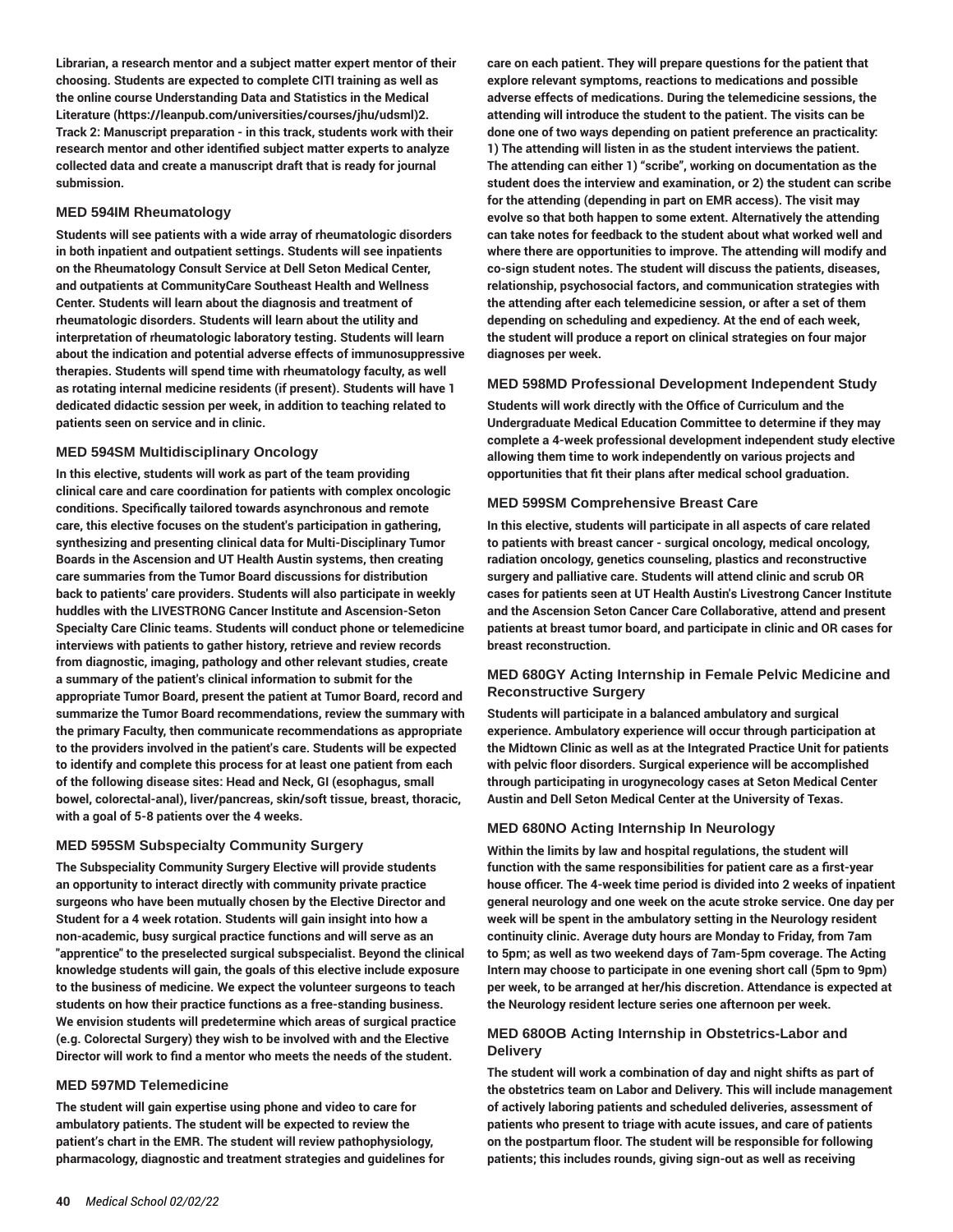**sign-out for cross-coverage, and completing appropriate paperwork. The student will have the opportunity to attend resident didactics on Thursday mornings.**

# **MED 681OB Acting Internship in High Risk Obstetrics/ Maternal Fetal Medicine**

**Elective medical students on the MFM rotation will follow patients on the inpatient antepartum service and participate in shared-decision counseling, procedures, and deliveries of these patients. Students will also have the opportunity to evaluate and follow patients in the various high-risk obstetric clinic locations, as well as in the ultrasound clinic. The students will work in a collaborative environment as part of a comprehensive care team under the supervision of the MFM faculty and rotating MFM residents. Clinical learning occurs during bedside rounds, board rounds, high-risk obstetric clinic, and ultrasound clinic. Formal structured learning will take place during Thursday morning didactics and the monthly Multidisciplinary conference. Students will be expected to take two labor and delivery call shifts during their elective rotation.**

#### **MED 682EM Acting Internship in Emergency Medicine**

**Dell Seton Medical Center at the University of Texas at Austin is the only Level 1 Adult Trauma Center in Austin. The student will work with a fulltime attending physician and be an active participant in the assessment, management, and the treatment of trauma, acute medical emergencies, and minor medical/surgical patients. The rotation will consist of 14 nine hour shifts with 3 of those shifts taking place at Seton Medical Center, a large community hospital, and the remaining 9 at DSMC-UT.**

#### **MED 682MK Acting Internship in Orthopedic Surgery**

**Students will rotate on 4 different subspecialty services for 1 week at a time. Students will attend and participate in weekly didactic conferences held Thursday mornings from 0630 - 1100. On average, students will spend 2 days in clinics and 2.5 days in the operating room. Students will also be expected to attend any grand rounds or journal club events that take place outside of the Thursday morning didactics. Students will gain a broad exposure to different clinical disciplines within orthopedic surgery, improve their clinical skills in orthopedics and begin to build a foundation of clinical knowledge of musculoskeletal care.**

#### **MED 682PC Acting Internship in Family Medicine**

**The student will spend time at Dell Seton Medical Center at the University of Texas rounding on the patients admitted to the Family Medicine inpatient service, as well as rounding on patients at a Family Health Center. The student will develop an appreciation for the interaction of medical, socioeconomic and psychological factors in the practice of family medicine and a greater understanding of the doctor-patient relationship. The student will have the opportunity to function as an intern with the Family Medicine inpatient service team. The student will undertake primary responsibility for patients assigned to his/her care and will be directly supervised by the upper level resident and faculty on the service. The student will make daily rounds with residents and faculty (including weekends). Off-days will be scheduled for the student in rotation with the residents. The student will take short call (there is no night call as there is a Night FLOAT resident) and will serve as one of the patient's primary team providers. The student will also attend grand rounds, resident lectures, and other scheduled conferences within the Department of Family Medicine, as determined by the attending faculty and supervising resident.**

#### **MED 683MK Acting Internship In Pediatric Orthopedic Surgery**

**The student will attend ambulatory clinics approximately 3-4 days a week and surgery approximately 1-2 days a week (generally 4 to 6 hours are spent in surgery). The student will take call with the on-call PA and MD once a week. The student will attend pediatric**

**orthopedic conferences and journal clubs as well as attending the general orthopedic educational conference Thursday mornings at the Dell Medical School. Active study and participation is required. Students are also expected to independently read about their patient's orthopedic conditions prior to participation in surgical cases. Students will also see and evaluate patients independent or in collaboration with faculty members. They will be expected to organize patient information for oral presentations. The weekly schedule will be developed in consultation with the course director and other faculty. Daily schedule may vary regarding clinic vs. surgery time and call frequency is 1 day per week. Every other week, students will also participate in orthopedic radiology conference. Student will also round with the physician on hospital patients.** 

#### **MED 683ON Acting Internship in Gynecologic Oncology**

**This elective will build upon the skills acquired during the general Women's Health clerkship, with a special focus on the operative and medical management of women with gynecologic cancers. Students on this elective will be regarded as an acting-intern and will have graduated levels of responsibility and autonomy. The Dell Medical Gynecologic Oncology Service is comprised of two full time faculty attendings and two residents. Hospital coverage is provided at both Dell Seton Medical Center (DSMC) and Seton Medical Center Austin (SMCA). Students, in coordination with the resident and faculty team, will participate in the care of patients with medical and surgical problems at both locations. Students will interact with private Gyn Oncology attendings as well depending on workload.**

#### **MED 683PS Acting Internship in Congenital Heart Surgery**

**The elective rotation will expose the student to the field of congenital heart surgery, as well as the dynamics of functioning and communicating as a team. Students will have an opportunity to develop a thorough understanding of both normal and congenitally malformed hearts. They will also be exposed to methodologies for the surgical and non-surgical diagnosis and treatment of complex congenital heart disease. Students will participate in the operating room where they will observe and assist with complicated congenital cardiac repairs. There will also be a significant exposure to many of the other specialties that care for these children (i.e. Pediatric Cardiac Critical Care, Pediatric Cardiology, and Pediatric Cardiac Anesthesia). Psychology Day observerships with related specialties, such as Pediatric Cardiology, Echocardiography, Interventional Cardiology, and Pediatric Cardiac Anesthesia can be arranged upon request. This is a unique rotation and is designed for those students interested in pursuing careers in surgery or students interested n caring for children with heart disease.**

#### **MED 684ON Acting Internship in Surgical Oncology**

**In this 4-week course, students will achieve a level of clinical skill compatible with indirect supervision in the perioperative care of patients presenting with breast, GI, and/or skin/soft tissue malignancies, through participation in clinic, hospital consults, operative procedures and postoperative in-patient and clinic care.**

#### **MED 684PM Acting Internship in Pediatric Intensive Care**

**The student will, through participation as an acting intern, develop skills in the assessment, stabilization, diagnosis and management of critically ill infants and children. The student should be responsible for an average of 3 patients at all times. They will present on multidisciplinary rounds, write the admission physical examination and history, daily notes, transfer and discharge summaries. In addition, students will be responsible for completing all on line course modules. In addition, acting interns will be asked to present short (10 minute) educational presentations to their team on critical care topics from time to time during the rotation.**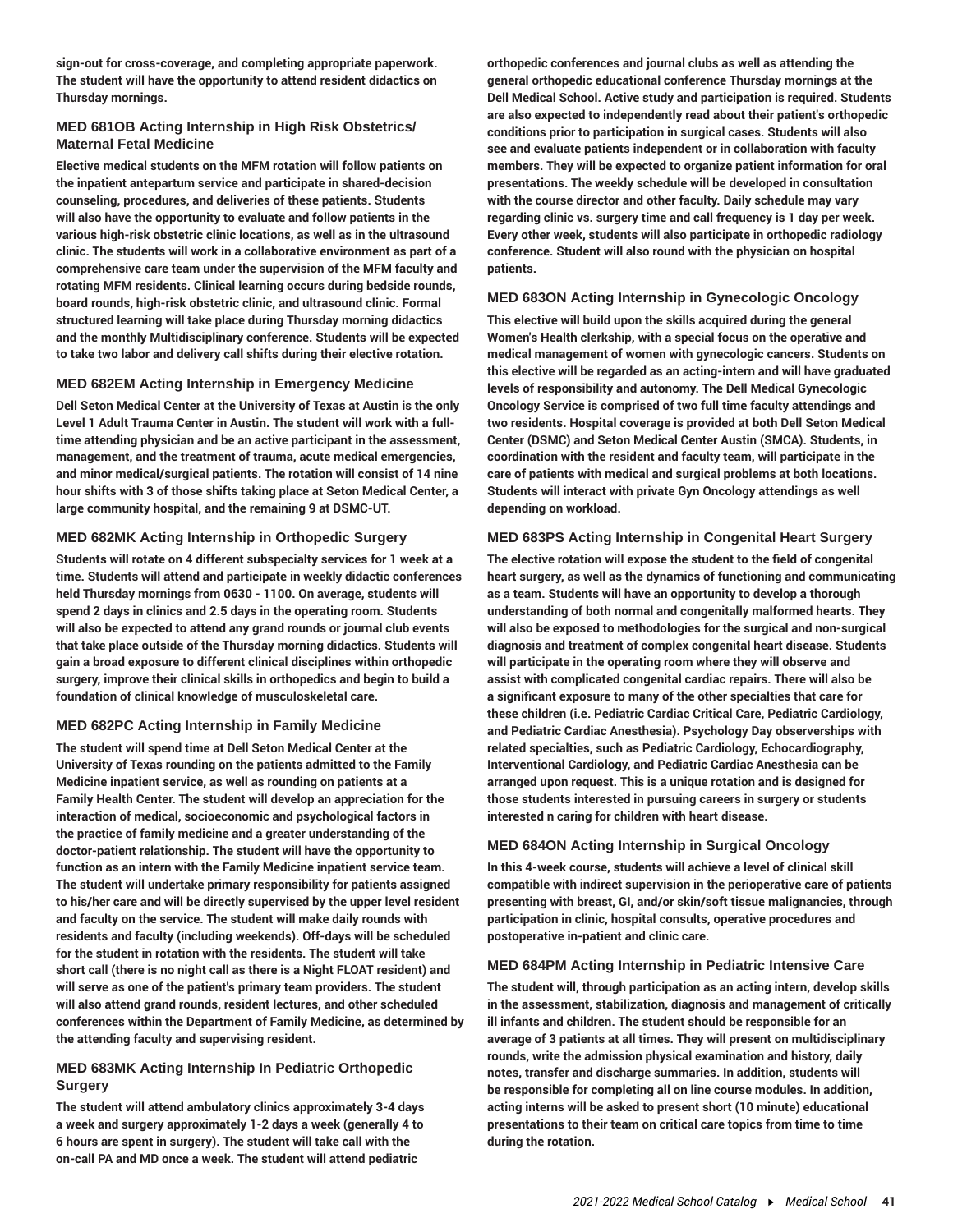#### **MED 685PM Acting Internship in Inpatient Pediatrics**

**The student will have the opportunity to function as a pediatric intern on the inpatient service at Dell Children's Medical Center of Central Texas. He/she will be assigned to a team consisting of an attending, a senior resident, two junior residents, and junior clerkship medical students. The student will be assigned patients for who he/she will be responsible. The student will round with their inpatient team daily and attend morning reports and noon conferences. The student will participate in familycentered rounds by presenting their assigned patients to the families and teams. The student will have the opportunity to interact with the attendings, subspecialists, and other members of the healthcare team, including nurses, respiratory therapists, speech, occupational, physical therapists, and pharmacists. During rounds, students will have the opportunity to discuss evidence-based medicine and value-based care, taking into consideration patient safety and preferences. These core principles will be taught and role-modeled by team attendings and senior residents.** 

#### **MED 686PM Acting Internship in Neonatal Intensive Care**

**The student functions as an intern in the NICU and is supervised by the senior pediatric house officer. He/she takes patients in rotation with the other residents and is responsible for their evaluation, examination, management, and discharge. Along with this goes the responsibility for reading in depth about the patients and their problems, for checking on lab work, and seeing them each day, and for adequate documentation in the medical record. The student is responsible for attending high-risk deliveries along with the pediatric resident. The student participates in attending rounds with the rest of the house staff assigned to the NICU. The student is paired with a neonatologist and/or a neonatal nurse practitioner. The student is responsible for talking with the families of babies assigned to him/her and participating in parent education regarding their newborn.** 

#### **MED 688PN Acting Internship in Psychiatric Consultation - Liaison Service**

**Inpatient psychiatric consultations. The student will work as part of a team of other students, nurses, social workers, pharmacists, residents and faculty. During the elective students will enhance their knowledge of psychiatric care in a medical/surgical setting, gain advanced skills in the assessment and treatment of neuropsychiatric problems using a biopsychosocial model, and gain an understanding of the neuropsychiatric contribution to medical conditions found in a general hospital and regional trauma center. Students will have the opportunity to see a wide variety of patients in a general hospital and an emergency room setting. The student will participate in the role of a first-year resident on the Psychiatry Consult/Liaison service by being the primary individual responsible for assessment and treatment of patients, and answering directly to the psychiatry resident and attending faculty.**

#### **MED 689PN Acting Internship in Psychiatric Adult Inpatient Service**

**Senior students receive individualized clinical inpatient experiences under supervision as part of a multidisciplinary treatment team that includes attending and resident(s), psychiatrists and 2nd year medical students. Senior students will be mentored to their strengths and coached on areas where they feel they need assistance for career and professional development. The students will master concepts such as bio-psycho-social formulation and treatment planning which will prove them superior clinicians whether they become a psychiatrist or not. Those senior medical students who want a broader view of psychiatry can be accommodated on a case-by-case basis. As senior students are expected to be more autonomous than 2nd year students, they will have time to focus on specialized topics (e.g. ECT, child, or consultationliaison psychiatry) if desired.**

#### **MED 690IM Acting Internship In Medical Intensive Care**

**This elective is for students who have completed a previous medicine elective and would like experience in the ICU. Supervised by the ICU resident and attendings, the student will have the opportunity to participate in procedures and twice daily ICU rounds.**

#### **MED 691IM Acting Internship in Inpatient Internal Medicine**

**An Acting Intern (AI) will experience the roles and responsibilities of an intern on the team, while closely supervised. The goal of this course is to develop an independent thorough process in evaluation, diagnosis and management of Internal Medicine patients, and to prepare the student to function as an intern. The student will participate in the diagnosis and care of patients admitted to an acute care medical inpatient teaching service in a busy teaching hospital. He/she will serve in the capacity of a junior intern on a team consisting of an upper level resident and an attending physician. Responsibilities will include clinical work from approximately 6:30 am-5:30 pm on weekdays, rounds on weekends, and every sixth evening call. The team may also admit patients on other days of the call cycle. The student will be attending rounds, noon teaching conferences, Grand Rounds, as well as other departmental meetings and activities. An acting intern's schedule will typically mirror that of the resident on the team.** 

#### **MED 691SM Acting Internship in General Surgery**

**The student will function as a member of the Elective General Surgery team for the entire rotation, with the same responsibilities and duties as an intern or first year house officer, within limits set by law and hospital rules. Students will have same hours and call responsibilities as an intern. They will be expected to see patients in clinic, participate in operating room cases, and follow patients postoperatively, making daily written and oral reports regarding their condition. Such reports are expected to include an assessment of the patient's condition with recommendations for further evaluation or changes in therapy based on that assessment. Students will be expected to see inpatient consults and present to residents and faculty, and to assist in teaching, coaching and giving feedback to clerkship medical students.**

#### **MED 692SM Acting Internship in Acute Care General Surgery**

**The student will function as a member of the Acute Care General Surgery team for the entire rotation, with similar responsibilities and duties as an intern or first year house officer, within limits set by law and hospital rules. Students will have same hours and call responsibilities as an intern. Students will function as a member of the acute care general surgery team. They will be expected to follow patients in the intensive care units and make daily reports on rounds regarding their condition. Such reports are expected to include as assessment of the patient's condition with recommendation for further evaluation or changes in therapy based on that assessment. All senior students are expected to assist in the operating room and attend all outpatient clinics. Senior students will be expected to see inpatient consults, participate in trauma resuscitations and present to residents and faculty.**

#### **MED 696SM Acting Internship in Burn Surgery**

**The MS-4 student enrolled in this Acting Internship will function as a member of the Burn Surgery team for the entire rotation, with similar responsibilities and duties as an intern. Students will have same work hours as an intern. They will be expected to follow patients on the Burn surgery service, both in the ICU and Med/Surg wards, and make daily reports on rounds regarding their condition. Such reports are expected to include an assessment of the patient's condition with recommendations for further evaluation or changes in therapy based on that assessment. Students will write daily progress notes and enter orders on their patients, both of which will be reviewed and co-signed by a resident or attending. All senior students are expected to assist in the operating room and attend all outpatient clinics. Senior students will be expected**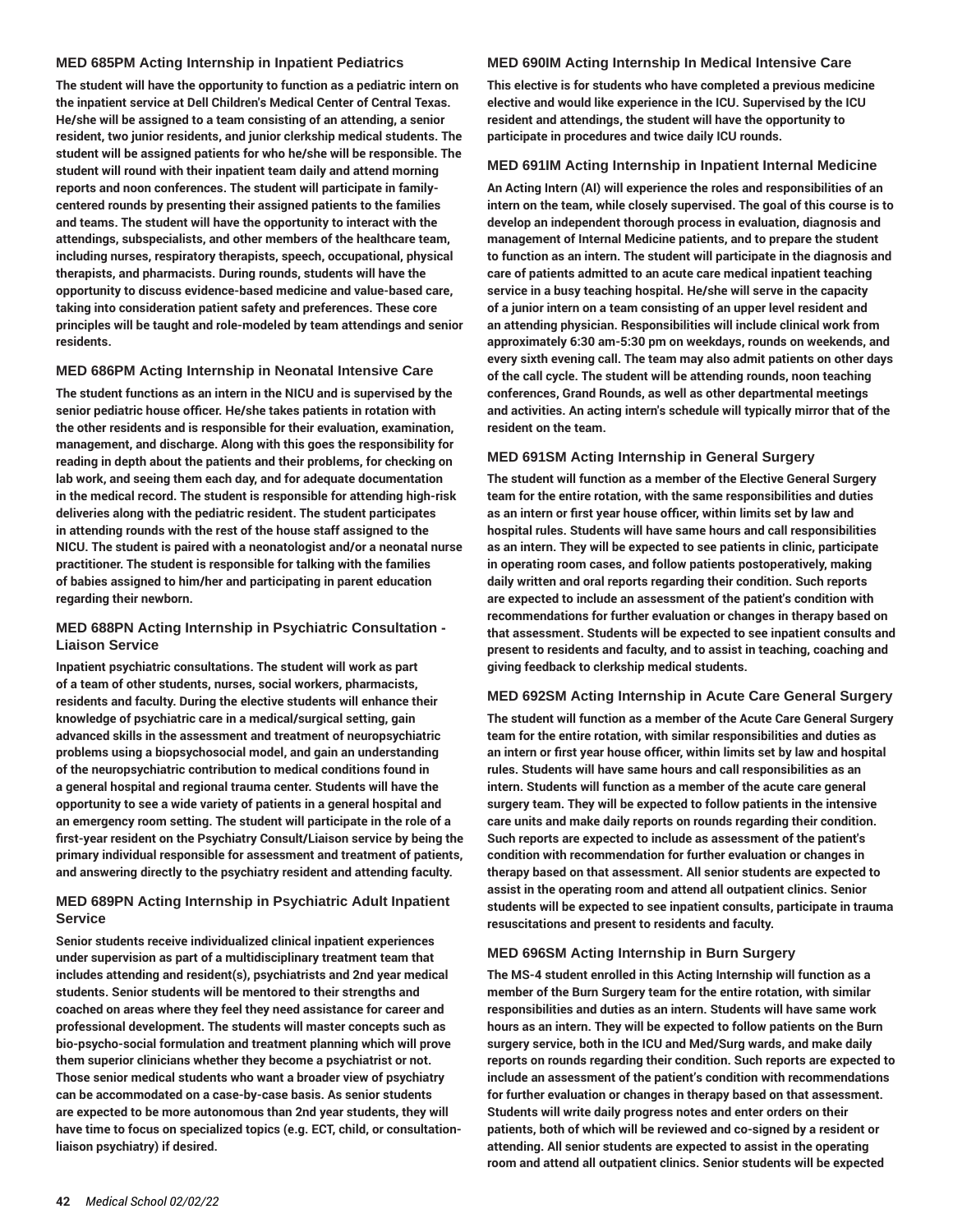**to see inpatient consults, participate in burn resuscitations and present to residents and faculty.**

# **MED 697SM Acting Internship in Vascular Surgery**

**The student will function as a member of the Vascular Surgery team for the entire rotation, with the same responsibilities and duties as an intern or first year house officer. Students will have same hours and call responsibilities as an intern. They will be expected to see patients in clinic, participate in operating room cases, and follow patients postoperatively, making daily written and oral reports regarding their condition. Such reports are expected to include an assessment of the patient's condition with recommendations for further evaluation or changes in therapy based on that assessment. Students will be expected to see inpatient consults and present to residents and faculty, and to assist in teaching, coaching and giving feedback to clerkship medical students.**

# **MED 700CC Away Rotation - Critical Care**

**Elective rotation completed at an away institution in Critical Care. All away rotations must be completed at an institution that is either accredited by the LCME or ACGME or must be approved by the Undergraduate Medical Education Committee. Off-campus rotations will need to be reported to the Office of Student Affairs in Medical Education a minimum of 4-weeks before the scheduled rotation is to begin.** 

# **MED 700CD Away Rotation - Cardiology**

**Elective rotation completed at an away institution in Cardiology. All away rotations must be completed at an institution that is either accredited by the LCME or ACGME or must be approved by the Undergraduate Medical Education Committee. Off-campus rotations will need to be reported to the Office of Student Affairs in Medical Education a minimum of 4-weeks before the scheduled rotation is to begin.** 

# **MED 700CP Away Rotation - Child Psychiatry**

**Elective rotation completed at an away institution in Child Psychiatry. All away rotations must be completed at an institution that is either accredited by the LCME or ACGME or must be approved by the Undergraduate Medical Education Committee. Off-campus rotations will need to be reported to the Office of Student Affairs in Medical Education a minimum of 4-weeks before the scheduled rotation is to begin.** 

# **MED 700DE Away Rotation - Dermatology**

**Elective rotation completed at an away institution in Dermatology. All away rotations must be completed at an institution that is either accredited by the LCME or ACGME or must be approved by the Undergraduate Medical Education Committee. Off-campus rotations will need to be reported to the Office of Student Affairs in Medical Education a minimum of 4-weeks before the scheduled rotation is to begin.** 

# **MED 700DM Away Rotation - Diagnostic Medicine**

**Elective rotation completed at an away institution in Diagnostic Medicine. All away rotations must be completed at an institution that is either accredited by the LCME or ACGME or must be approved by the Undergraduate Medical Education Committee. Off-campus rotations will need to be reported to the Office of Student Affairs in Medical Education a minimum of 4-weeks before the scheduled rotation is to begin.** 

# **MED 700EM Away Rotation - Emergency Medicine**

**Elective rotation completed at an away institution in Emergency Medicine. All away rotations must be completed at an institution that is either accredited by the LCME or ACGME or must be approved by the Undergraduate Medical Education Committee. Off-campus rotations will need to be reported to the Office of Student Affairs in Medical Education a minimum of 4-weeks before the scheduled rotation is to begin.** 

# **MED 700GP Away Rotation - Geriatrics/Palliative Care**

**Elective rotation completed at an away institution in Geriatrics or Palliative Care. All away rotations must be completed at an institution that is either accredited by the LCME or ACGME or must be approved by the Undergraduate Medical Education Committee. Off-campus rotations will need to be reported to the Office of Student Affairs in Medical Education a minimum of 4-weeks before the scheduled rotation is to begin.** 

# **MED 700GY Away Rotation - Gynecology**

**Elective rotation completed at an away institution in Gynecology. All away rotations must be completed at an institution that is either accredited by the LCME or ACGME or must be approved by the Undergraduate Medical Education Committee. Off-campus rotations will need to be reported to the Office of Student Affairs in Medical Education a minimum of 4-weeks before the scheduled rotation is to begin.** 

# **MED 700IM Away Rotation - Internal Medicine**

**Elective rotation completed at an away institution in Internal Medicine. All away rotations must be completed at an institution that is either accredited by the LCME or ACGME or must be approved by the Undergraduate Medical Education Committee. Off-campus rotations will need to be reported to the Office of Student Affairs in Medical Education a minimum of 4-weeks before the scheduled rotation is to begin.** 

# **MED 700MD: Away Rotation in Medicine**

**Elective rotation completed at an away institution in Medicine. All away rotations must be completed at an institution that is either accredited by the LCME or ACGME or must be approved by the Undergraduate Medical Education Committee. Off-campus rotations will need to be reported to the Office of Student Affairs in Medical Education a minimum of 4-weeks before the scheduled rotation is to begin.** 

# **MED 700MK Away Rotation - Musculoskeletal**

**Elective rotation completed at an away institution in Musculoskeletal. All away rotations must be completed at an institution that is either accredited by the LCME or ACGME or must be approved by the Undergraduate Medical Education Committee. Off-campus rotations will need to be reported to the Office of Student Affairs in Medical Education a minimum of 4-weeks before the scheduled rotation is to begin.** 

# **MED 700NO Away Rotation - Neurology**

**Elective rotation completed at an away institution in Neurology. All away rotations must be completed at an institution that is either accredited by the LCME or ACGME or must be approved by the Undergraduate Medical Education Committee. Off-campus rotations will need to be reported to the Office of Student Affairs in Medical Education a minimum of 4-weeks before the scheduled rotation is to begin.** 

# **MED 700NS Away Rotation - Neurosurgery**

**Elective rotation completed at an away institution in Neurosurgery. All away rotations must be completed at an institution that is either accredited by the LCME or ACGME or must be approved by the Undergraduate Medical Education Committee. Off-campus rotations will need to be reported to the Office of Student Affairs in Medical Education a minimum of 4-weeks before the scheduled rotation is to begin.** 

# **MED 700OB Away Rotation - Obstetrics**

**Elective rotation completed at an away institution in Obstetrics. All away rotations must be completed at an institution that is either accredited by the LCME or ACGME or must be approved by the Undergraduate Medical Education Committee. Off-campus rotations will need to be reported to the Office of Student Affairs in Medical Education a minimum of 4-weeks before the scheduled rotation is to begin.**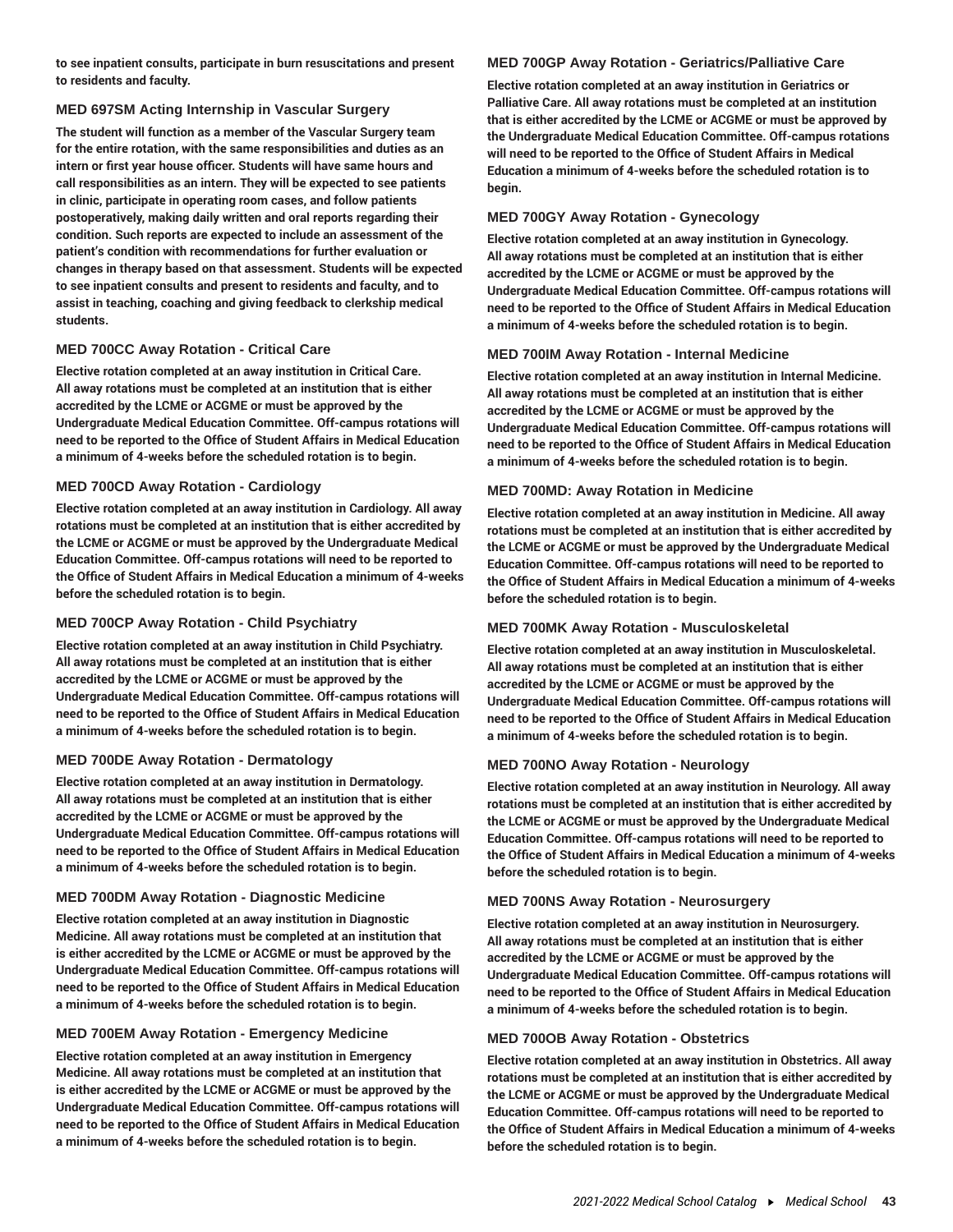#### **MED 700OM Away Rotation - Occupational Medicine**

**Elective rotation completed at an away institution in Occupational Medicine. All away rotations must be completed at an institution that is either accredited by the LCME or ACGME or must be approved by the Undergraduate Medical Education Committee. Off-campus rotations will need to be reported to the Office of Student Affairs in Medical Education a minimum of 4-weeks before the scheduled rotation is to begin.** 

#### **MED 700ON Away Rotation - Oncology**

**Elective rotation completed at an away institution in Oncology. All away rotations must be completed at an institution that is either accredited by the LCME or ACGME or must be approved by the Undergraduate Medical Education Committee. Off-campus rotations will need to be reported to the Office of Student Affairs in Medical Education a minimum of 4-weeks before the scheduled rotation is to begin.** 

# **MED 700OP Away Rotation - Ophthalmology**

**Elective rotation completed at an away institution in Ophthalmology. All away rotations must be completed at an institution that is either accredited by the LCME or ACGME or must be approved by the Undergraduate Medical Education Committee. Off-campus rotations will need to be reported to the Office of Student Affairs in Medical Education a minimum of 4-weeks before the scheduled rotation is to begin.** 

#### **MED 700PC Away Rotation - Family Medicine**

**Elective rotation completed at an away institution in Family Medicine. All away rotations must be completed at an institution that is either accredited by the LCME or ACGME or must be approved by the Undergraduate Medical Education Committee. Off-campus rotations will need to be reported to the Office of Student Affairs in Medical Education a minimum of 4-weeks before the scheduled rotation is to begin.** 

#### **MED 700PM Away Rotation - Pediatric Medicine**

**Elective rotation completed at an away institution in Pediatric Medicine. All away rotations must be completed at an institution that is either accredited by the LCME or ACGME or must be approved by the Undergraduate Medical Education Committee. Off-campus rotations will need to be reported to the Office of Student Affairs in Medical Education a minimum of 4-weeks before the scheduled rotation is to begin.** 

#### **MED 700PN Away Rotation - Psychiatry**

**Elective rotation completed at an away institution in Psychiatry. All away rotations must be completed at an institution that is either accredited by the LCME or ACGME or must be approved by the Undergraduate Medical Education Committee. Off-campus rotations will need to be reported to the Office of Student Affairs in Medical Education a minimum of 4-weeks before the scheduled rotation is to begin.** 

#### **MED 700PS Away Rotation - Pediatric Surgery**

**Elective rotation completed at an away institution in Pediatric Surgery. All away rotations must be completed at an institution that is either accredited by the LCME or ACGME or must be approved by the Undergraduate Medical Education Committee. Off-campus rotations will need to be reported to the Office of Student Affairs in Medical Education a minimum of 4-weeks before the scheduled rotation is to begin.** 

#### **MED 700SM Away Rotation - Surgical Medicine**

**Elective rotation completed at an away institution in Surgical Medicine, including Urology, Plastic Surgery, and Vascular Surgery. All away rotations must be completed at an institution that is either accredited by the LCME or ACGME or must be approved by the Undergraduate Medical Education Committee. Off-campus rotations will need to be reported to the Office of Student Affairs in Medical Education a minimum of 4-weeks before the scheduled rotation is to begin.**

# **Dual Degree Courses**

#### <span id="page-44-0"></span>**MED 801BA, 802BA, 803BA, 804BA, 805BA, 806BA Topics in Business Administration**

Designation for courses taken at the McCombs School of Business for fulfillment of MBA dual degree requirements. Prerequisite: Graduate standing and admission to the McCombs School of Business Master of Business Administration Program.

#### **MED 801BE, 802BE, 803BE, 804BE, 805BE, 806BE Topics in Biomedical Engineering**

Designation for courses taken at the Cockrell School of Engineering for fulfillment of MS dual degree requirements. Prerequisite: Graduate standing and admission to the Cockrell School of Engineering Master of Science in Engineering degree program.

# **MED 801ID, 802ID, 803ID, 804ID, 805ID, 806ID Topics in Design Distinction**

Designation for courses taken at the College of Fine Arts for fulfillment of Master of Arts in Design dual degree requirements. Prerequisite: Graduate standing and admission to the Master of Arts in Design program.

# **MED 801ED, 802ED, 803ED, 804ED, 805ED, 806ED Topics in Education**

Designation for courses taken at the College of Education for fulfillment of Master of Education dual degree requirements. Prerequisite: Graduate standing and admission to the College of Education Master of Education program.

#### **MED 801HT, 802HT, 803HT, 804HT, 805HT, 806HT Topics in Healthcare Transformation**

Designation for courses taken for fulfillment of the Master of Science in Health Care Transformation dual degree requirements. Prerequisite: Graduate standing and admission to the Master of Science in Healthcare Transformation program.

# **MED 801PA, 802PA, 803PA, 804PA, 805PA, 806PA Topics in Public Affairs**

Designation for courses taken at the Lyndon B. Johnson School of Public Affairs for fulfillment of the Master of Public Affairs dual degree requirements. Prerequisite: Graduate standing and admission to the Master of Public Affairs program.

#### **MED 880BA Financial Accounting**

An examination of the information needs of capital market participants in a dynamic and complex socioeconomic system; emphasis on interpretation, measurement, and disclosure of economic events.

# **MED 801BA Strategic Career Planning**

Designation for courses taken at the McCombs School of Business for fulfillment of MBA dual degree requirements. Prerequisite: Graduate standing and admission to the McCombs School of Business MBA Program.

#### **MED 880ED Topics in Learning and Motivation**

- **Topic 1: Psychology of Learning Topic 2: History and Systems of Psychology Topic 3: Research Practicum in Human Development, Culture, and Learning Sciences Topic 4: Post Secondary Teaching Practicum Topic 5: Motivation and Emotion**
	- **Topic 6: Instructional Psychology**
	- **Topic 7: Academic and Student Affairs in Higher Education**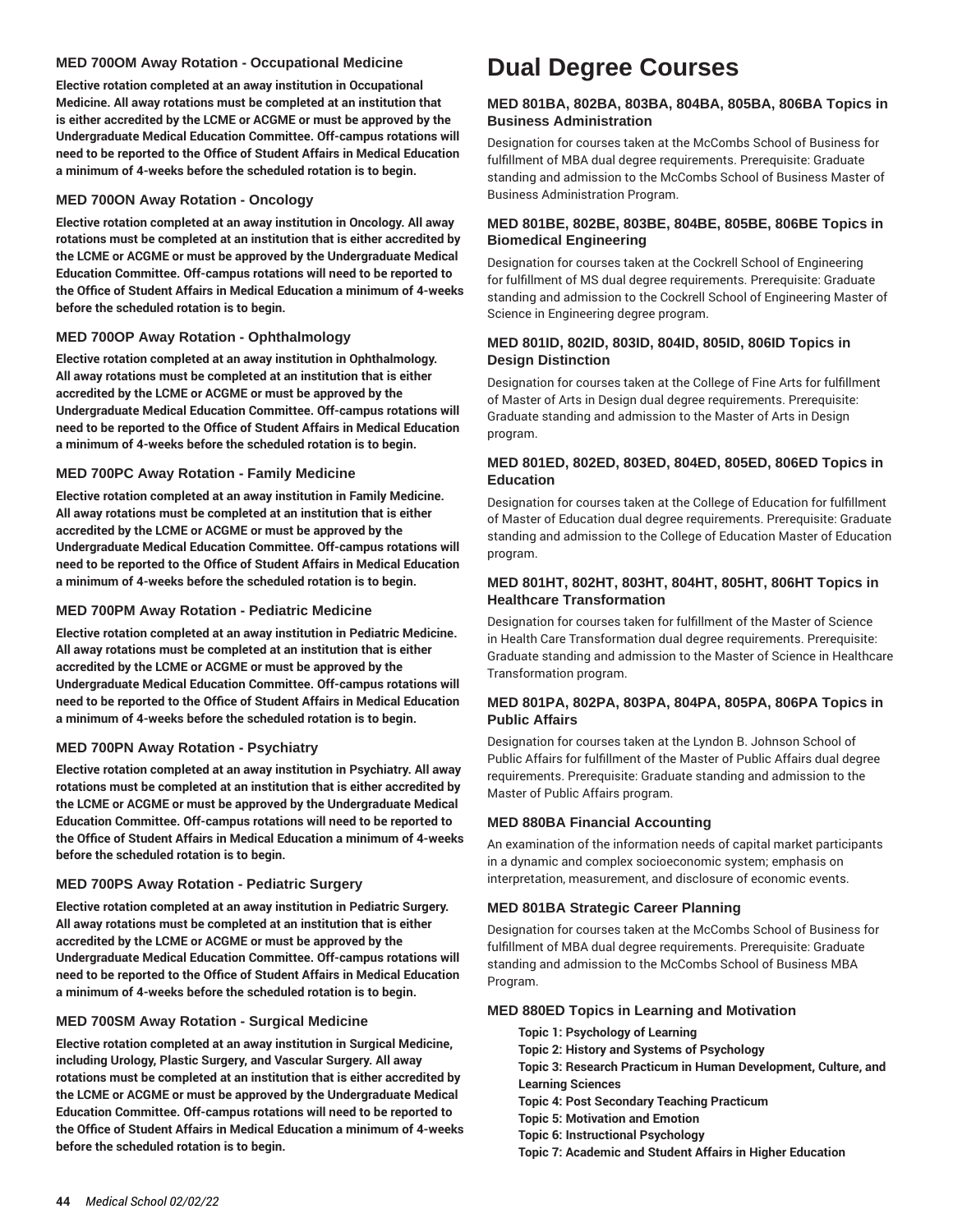# **MED 880ID Introduction to Design Thinking**

Explores the concepts of design thinking and human-centered design methods, with a focus on design process and problem solving.

#### **MED 881BA Financial Management**

An exploration of concepts and techniques employed in investment decision making, working capital management, and financing the activities of a business.

#### **MED 881ED Topics in Psychometrics**

# **Topic 1: Measurement and Evaluation**

**Topic 2: Psychometric Theory and Methods**

#### **MED 881ID Design in Health**

Exploration of creative design-based approaches and problem-solving methods and their application to solving contemporary health care challenges.

# **MED 882BA Statistics**

A unified approach to basic concepts in collection, analysis, and interpretation of data, emphasizing capabilities of different statistical methods and business applications. Students use statistical software packages.

#### **MED 882ED Topics in Quantitative Methods**

**Topic 1: Fundamental Statistics**

#### **MED 882ID Topics in Storytelling**

**Topic 1: Brand Storytelling**

- **Topic 2: Introduction to Documentary**
- **Topic 3: Design Technologies I**
- **Topic 4: Graphic Design Print/Online**

**Topic 5: Health Communication: Campaigns and Media**

**Topic 6: Photography for Reporting Texas**

#### **MED 883ED Topics in Biological Basis of Behavior and Learning**

**Topic 1: Pediatric Psychology**

#### **MED 883ID Topics in Business Design**

- **Topic 1: The Business of Design**
- **Topic 2: Innovation and Entrepreneurship**
- **Topic 3: Entrepreneurial Growth**
- **Topic 4: Opportunity Identification and Analysis**
- **Topic 5: Intellectual Property**
- **Topic 6: Health Law and Policy**

#### **MED 884BA Strategic Career Planning**

Issues surrounding career planning, including exploration and implementation. Professional development issues, including selfassessment.

#### **MED 884ED Topics in Human Development**

- **Topic 1: Mindfulness, Compassion, and the Self**
- **Topic 2: Individual Through the Life Cycle**

**Topic 3: Social Psychology**

**Topic 4: Fundamentals of Behavioral Theory and Interventions**

#### **MED 884ID Topics in Service Design**

**Topic 1: Designing for Human Behavior**

**Topic 2: Healthcare Analytics**

**Topic 3: Narrative Strategy and Media Design**

#### **MED 885BA Operations Management**

An introduction to the issues and decisions involved in the production of goods and services. Focuses on designing, operating, controlling, and improving the systems that accomplish production.

#### **MED 885ED Topics in Quantitative Methods with Lab**

**Topic 1: Statistical Analysis and Experimental Design**

#### **MED 885ID Topics in Health Organization Design**

**Topic 1: Foundations of Organization Behavior and Administration**

#### **MED 886BA Marketing Management**

An introduction to the marketing perspective on strategy development and to the elements of marketing analysis. Includes the functional decision areas of the marketing manager, such as products and product lines, pricing policies, branding, promotion and advertising, and channels of distribution, and how organizations use these components to create, capture, and sustain value for the firm.

#### **MED 886ID Sketching for Thinking and Communications**

Discussion of sketching as the fastest way to convey ideas, both in an ideation session or taking notes in a meeting. Explores the basic elements of sketching to visualize concepts and quickly bring alignment to any team.

#### **MED 886ED Post Secondary Teaching**

Practicum in post-secondary teaching.

# **MED 887ID Introduction to Prototyping**

Studies within integrated design.

#### **MED 888ID Healthcare Design**

Design techniques, case studies, and team critiques. Seminar component of Integrated Design 692.

# **MED 889ID Healthcare Design Lab**

Team-based, project-focused application of the principles of design to real-world health and wellness challenges. Lab component of Integrated Design 291.

#### **MED 890BA Topics in Business III**

**Topic 1: Strategies for Networked Economy Topic 2: Financial Planning for Wealth Management Topic 3: Social and Ethical Responsibility of Business Topic 4: Healthcare Analytics**

#### **MED 891BA Topics in Accounting II**

**Topic 1: Performance Management and Control Topic 2: Business Analytics and Decision Modeling**

#### **MED 892BA Topics in Management II**

**Topic 1:Leading People and Organizations Topic 2: People Analytics**

#### **MED 893BA Topics in Management Information Systems III**

**Topic 1: Predictive Analytics and Data Mining Topic 2: Independent Study**

# **MED 894BA Topics in Accounting III**

**Topic 1: Financial Statement Analysis**

#### **MED 895BA Topics in Finance**

**Topic 1: Valuation**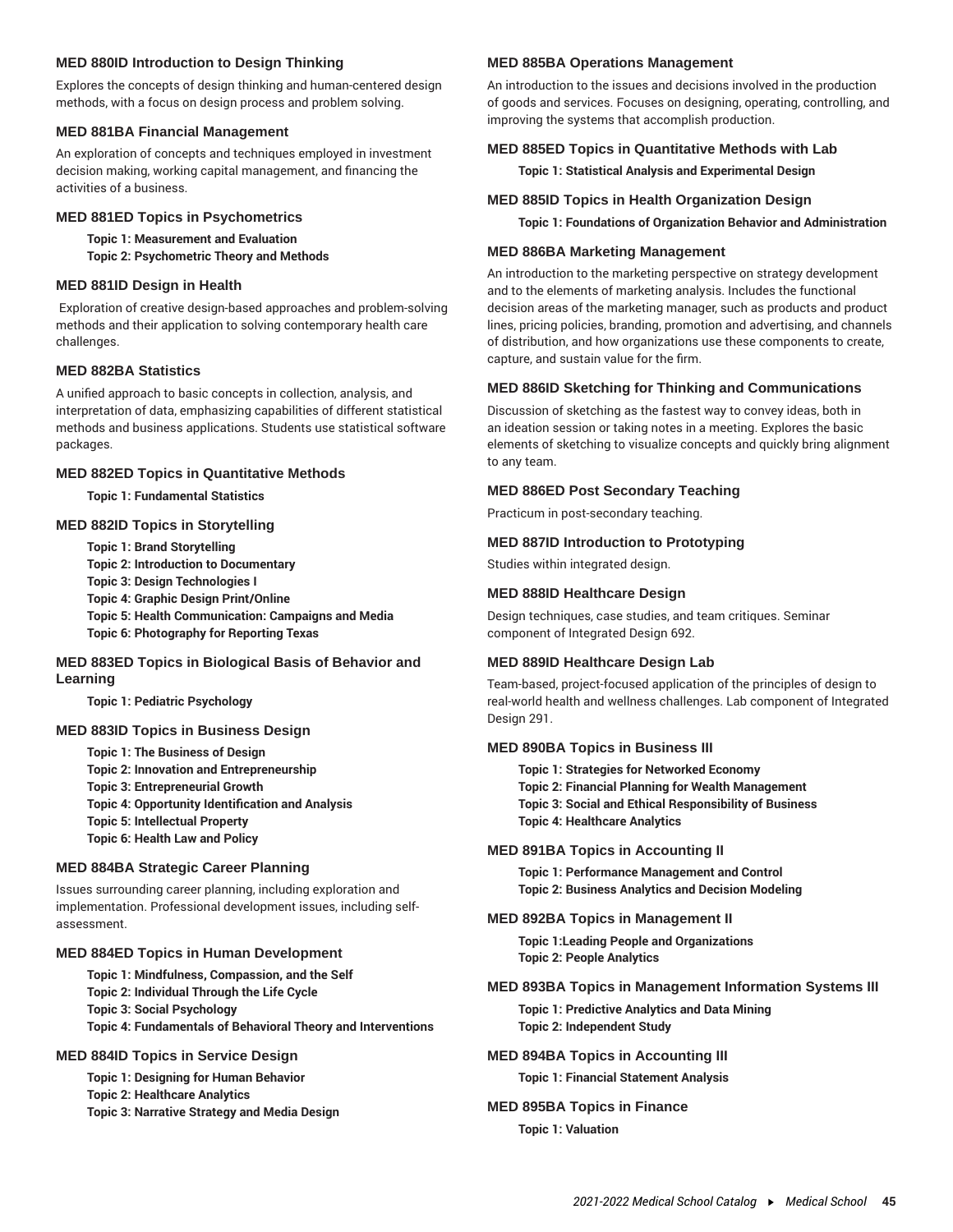#### **MED 896BA Topics in Marketing**

**Topic 1: Analysis of Markets**

#### **MED 897BA Topics in Management III**

**Topic 1: Strategic Management Topic 2: Healthcare Tech Commercialization Topic 3: Entrepreneurial Growth Topic 4: Innovation Through Design Thinking Topic 5: Introduction to Entrepreneurship Topic 6: Advocacy Topic 7: Healthcare Business Ecosystem Topic 8: Art and Science of Negotiation Topic 9: Texas Venture Labs Topic 10: Management Sustainability Topic 11: Global Management Topic 12: New Venture Creation Topic 13: Global Management Studies**

# **MED 899BA Topics in Law III**

**Topic 1: Business and Regulatory Aspects of Health Law Topic 2: Health Justice and Medical Legal Topic 3: Law for Entrepreneurs Topic 4: Healthcare Law and Policy**

# **Faculty**

<span id="page-46-0"></span>The MS1 curriculum will be primarily directed and facilitated by the core teaching faculty in the Department of Medical Education as listed below:

**Andrew Bergemann**, *PhD, Associate Professor of Biochemistry, Department of Medical Education*

**Jessica Ibarra**, *PhD, Assistant Professor of Physiology, Department of Medical Education*

**Michael Lee**, *PhD, Associate Professor of Pharmacology, Department of Medical Education*

**John Luk,** *MD, Assistant Dean of Interprofessional Integration, Courtesy Associate Professor, Department of Medical Education, Associate Professor, Department of Pediatrics*

**Brian Miller**, *PhD, Professor of Anatomy, Department of Medical Education*

**Alejandro Moreno,** *MBBS, MPH, Assistant Dean and Director, Department of Medical Education, Associate Professor, Department of Internal Medicine*

**B. Alan Rampy**, *DO, PhD, Associate Professor of Pathology, Department of Medical Education*

**Steve Steffensen,** *MD, Associate Professor, Department of Neurology*

**Steven Taylor,** *MD, Assistant Professor, Department of Internal Medicine*

**Rachel Wallace,** *PhD, Assistant Professor, Department of Medical Education*

A complete list of faculty may be found in the [Dell Medical School](https://dellmed.utexas.edu/directory/) [Directory.](https://dellmed.utexas.edu/directory/)

# <span id="page-46-1"></span>**Medical School Catalog A-Z Index**